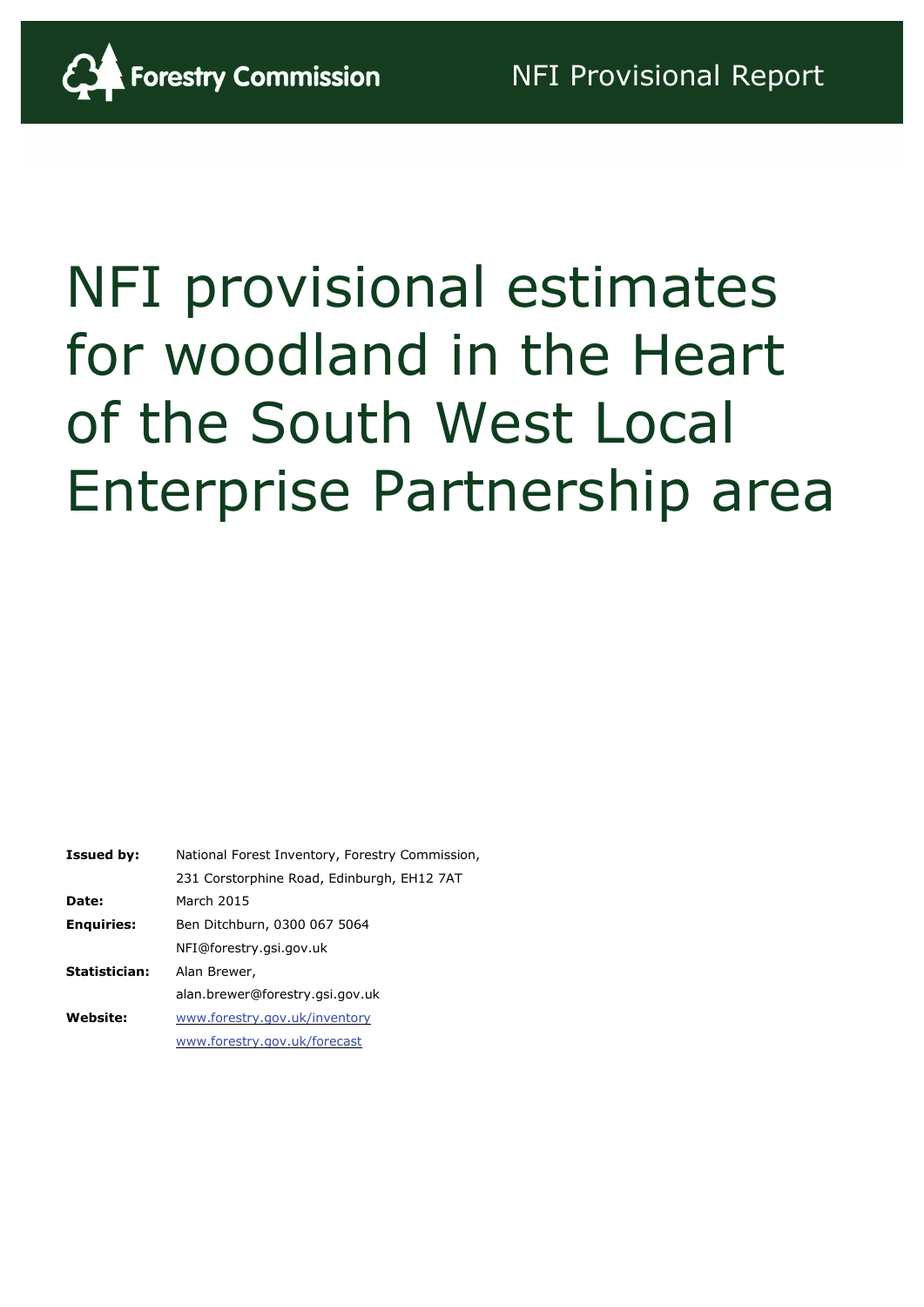# Summary

This report provides a detailed picture of the stocked area in woodland, the standing volume of timber and the associated live biomass and carbon stocks for woodland in the Heart of the South West Local Enterprise Partnership (LEP) area. These estimates are a subset of those published as part of the 2012 growing stock information presented in the National Forest Inventory (NFI) *50-year forecast of softwood timber availability* (2014) and *50-year forecast of hardwood timber availability* (2014). NFI reports are published at [www.forestry.gov.uk/inventory.](http://www.forestry.gov.uk/inventory)

In addition, the report provides forecasts of timber availability, standing volume and increment for softwoods and hardwoods arising from the stocked area and standing volume. Forecasts are based on the 'headline' harvesting scenario described in the 50 year forecasts NFI reports. An alternative forecast is provided using a harvesting scenario which brings all Private sector broadleaved woodland into production.



The estimates provided in this report are provisional in nature.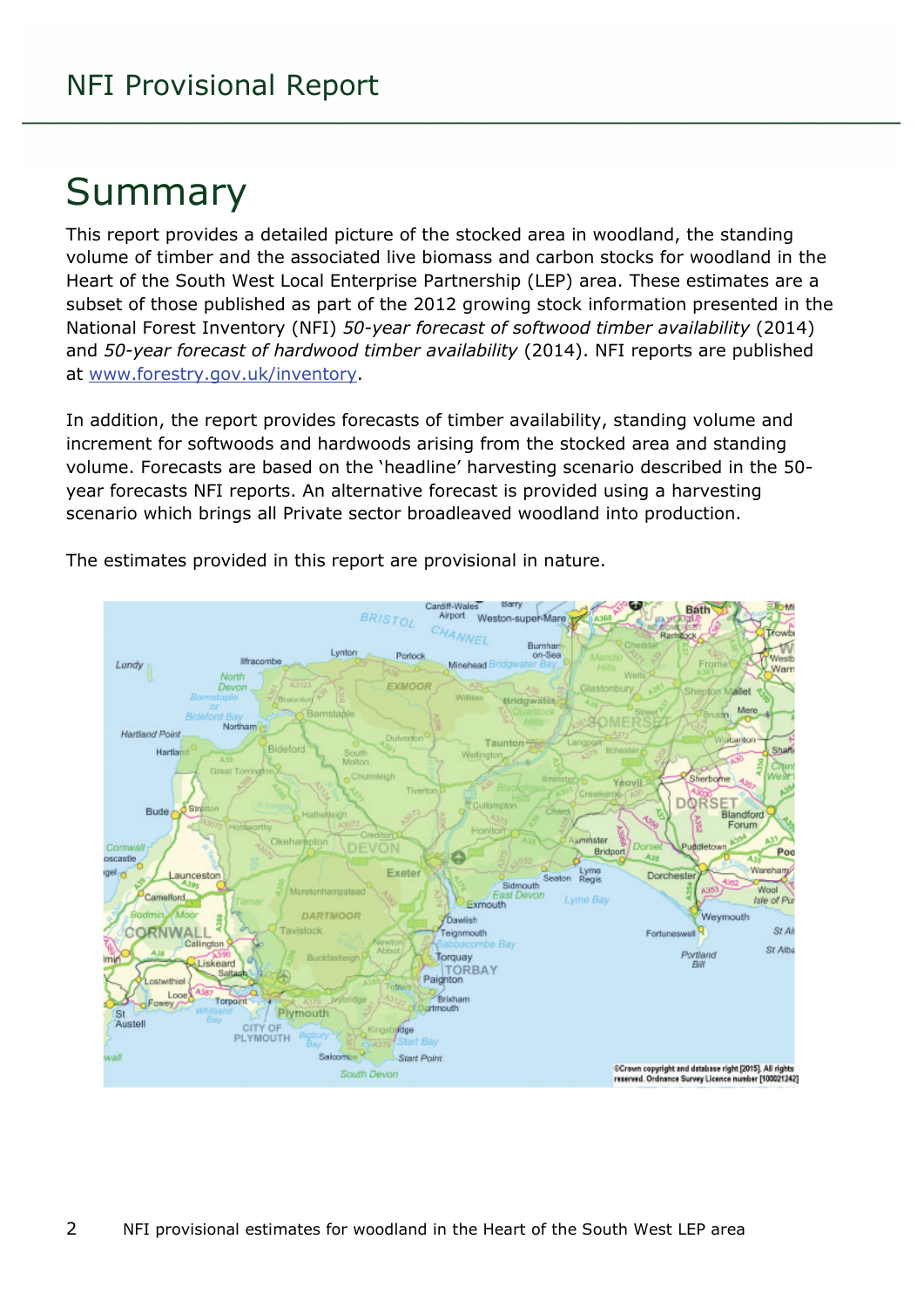# **Contents**

| 50-year forecast of timber availability under the 'headline' harvesting scenario 20 |    |
|-------------------------------------------------------------------------------------|----|
| 50-year forecast of timber availability under the 'unrestricted' scenario           | 28 |
| Comparison of hardwood production between harvesting scenarios                      | 36 |
|                                                                                     |    |
|                                                                                     |    |

### Figures

| <b>Figure 1</b> Principal tree species composition by stocked area at 31 March 20127       |
|--------------------------------------------------------------------------------------------|
| Figure 1a Principal conifer tree species composition by stocked area at 31 March 20127     |
| <b>Figure 2</b> Principal tree species composition by standing volume at 31 March 201211   |
| Figure 2a Principal conifer tree species composition by standing volume at 31 March        |
|                                                                                            |
|                                                                                            |
| <b>Figure 4</b> Overview of 50-year forecast of average annual softwood availability 25    |
| Figure 4a Overview of 50-year forecast of average annual hardwood availability25           |
| <b>Figure 5</b> 50-year forecast of average annual softwood availability  26               |
| <b>Figure 6</b> 50-year forecast of average annual hardwood availability  26               |
| Figure 7 50-year forecast of softwood standing volume, increment and availability 27       |
| Figure 8 50-year forecast of hardwood standing volume, increment and availability 27       |
| <b>Figure 9</b> Overview of 50-year forecast of average annual softwood availability -     |
|                                                                                            |
| Figure 9a Overview of 50-year forecast of average annual hardwood availability -           |
|                                                                                            |
| Figure 10 50-year forecast comparison of average annual softwood availability-             |
|                                                                                            |
| Figure 11 50-year forecast comparison of average annual hardwood availability -            |
|                                                                                            |
| <b>Figure 12</b> 50-year summary of softwood standing volume, increment and availability - |
|                                                                                            |
| Figure 13 50-year summary of hardwood standing volume, increment and availability -        |
|                                                                                            |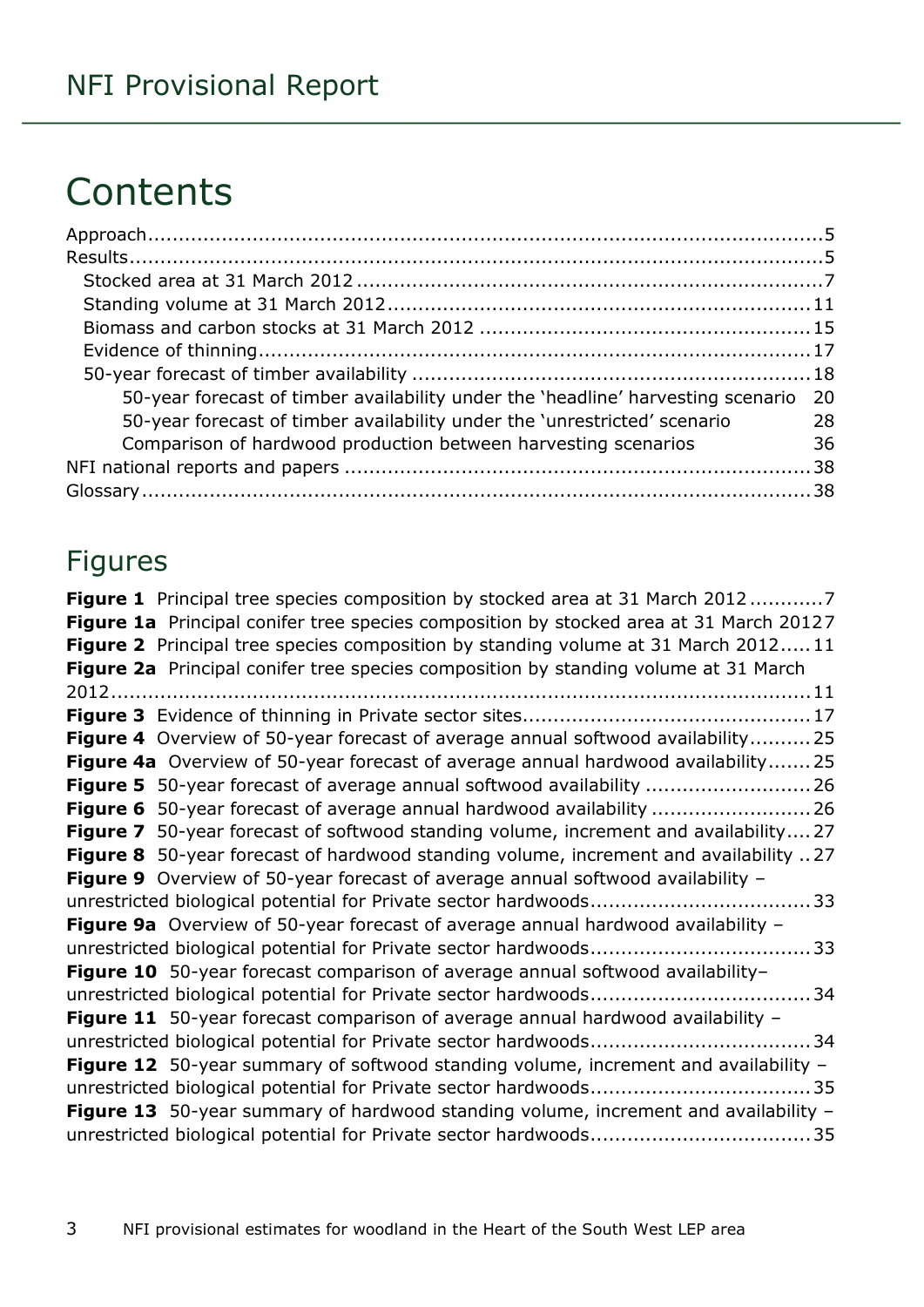**Figure 14** [50-year forecast comparison of average annual hardwood timber availability](#page-35-1) [.........................................................................................................................36](#page-35-1) **Figure 15** [15-year forecast comparison of average annual hardwood timber availability](#page-36-0) [.........................................................................................................................37](#page-36-0)

### **Tables**

| Table 3 Stocked area by mean stand DBH class at 31 March 2012 10                           |
|--------------------------------------------------------------------------------------------|
|                                                                                            |
| Table 5 Standing volume by principal tree species at 31 March 2012  12                     |
|                                                                                            |
| Table 7 Standing volume by mean stand DBH class at 31 March 2012 14                        |
| Table 8 Standing biomass by principal tree species at 31 March 2012 15                     |
| Table 9 Total carbon stocks in principal tree species at 31 March 2012 16                  |
| Table 10 50-year forecast of timber availability by time period and principal species . 20 |
| Table 11 50-year forecast of standing volume; average annual volumes within periods        |
|                                                                                            |
| Table 12 50-year forecast of net increment; average annual volumes within periods .24      |
| Table 13 50-year forecast of timber availability by time period and principal species -    |
|                                                                                            |
| Table 14 50-year forecast of standing volume; average annual volumes within periods        |
|                                                                                            |
| Table 15 50-year forecast of net increment; average annual volumes within periods -        |
|                                                                                            |
| Table 16 15-year forecast comparison of average annual timber availability  37             |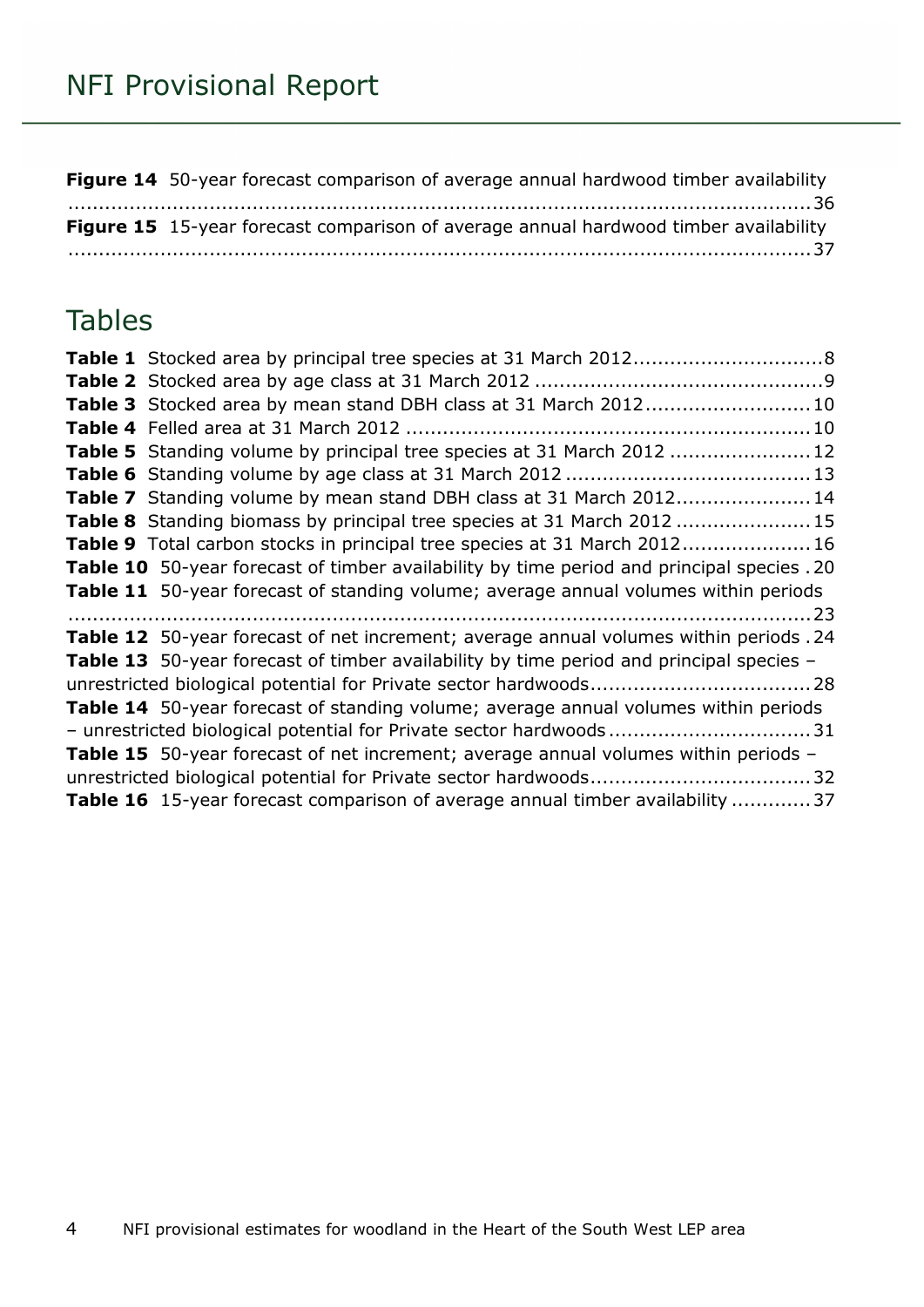# <span id="page-4-0"></span>Approach

The approach taken in the derivation of these results and to be used in their interpretation is described in the full suite of forecast reports which can be found at [www.forestry.gov.uk/forecast.](http://www.forestry.gov.uk/forecast) Refer to the *Standing timber volume for coniferous trees in Britain* (2012) and the *NFI preliminary estimates of quantities of broadleaved species in British Woodlands with special focus on ash* (2012) reports for a description of the underlying methodologies and interpretation, and also for the England and Great Britain (GB) context. Refer to the *NFI forecasts methodology* (2012) overview report for a detailed description and discussion of forecasting future availability of timber from NFI field survey data and from information in the Forestry Commission's sub-compartment database (SCDB). The wider context of forecasts of timber production from woodland in GB and its constituent countries under a range of harvesting scenarios can be found in the *50-year forecast of softwood timber availability* (2014) and the *50-year forecast of hardwood timber availability* (2014).

The estimates reported here are based upon field samples assessed between October 2009 and August 2013, the results of which have been subjected to rigorous data quality assurance procedures. These field samples constitute approximately two-thirds of the sites to be sampled within the first cycle of NFI field sampling. As a consequence, the estimates in this report are classed as provisional.

# <span id="page-4-1"></span>Results

The results presented in this report are estimates of standing volumes and stocked areas at 31 March 2012, and 50-year forecasts of softwood and hardwood availability under the 'headline' harvesting scenario and also under a scenario assuming all hardwoods are harvested in Private sector woodland in the Heart of the South West LEP. The data sources used for the compilation of these estimates are the same as described in the NFI reports *Standing timber volume for coniferous trees in Britain* (2012), the *50-year forecast of softwood availability* (2014) and the *50-year forecast of hardwood availability* (2014). Estimates for the Forestry Commission (FC) estate are derived from the FC's SCDB, while those for the Private sector (i.e. non-FC) estate are derived from information collected in the NFI field survey. A fuller description of these data sources and how they are used in the production of estimates, including sampling standard errors (SEs) attached to the Private sector estimates, is provided in the earlier documents.

Results are provided for stocked area at 31 March 2012 (**Figures 1–1a** and **Tables 1– 3**), felled area (**Table 4**), standing volume at 31 March 2012 (**Figures 2–2a** and **Tables 5–7**), biomass and carbon stocks at 31 March 2012 (**Tables 8–9**), evidence of thinning in Private sector stands from the NFI field survey (**Figure 3**), the 'headline' 50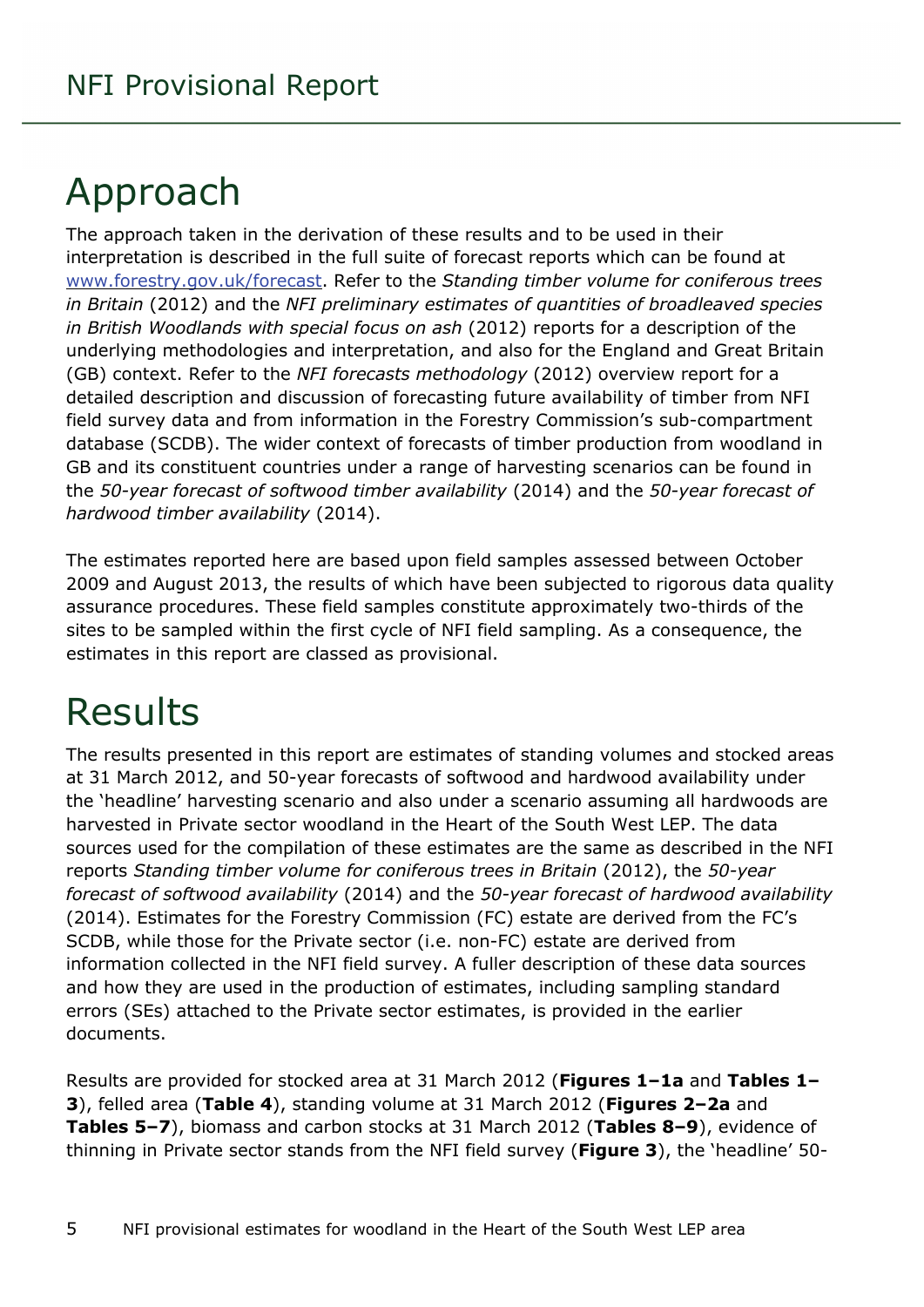year forecast (**Figures 4–8** and **Tables 10–12**) and the 'unrestricted' 50-year forecast (**Figures 9–13** and **Tables 13–15**). **Figures 14–15** and **Table 16** compare the hardwood production under the two scenarios.

The values in the tables have been independently rounded, so may not add to the totals shown. In some breakdowns of Private sector estimates, the estimates in the body of the table may not sum to the quoted total because each individual value, including the total, has been independently generated by the estimation procedure used for results from the NFI sample survey. Sampling SEs attached to Private sector estimates are expressed in relative terms (%) to the right of the relevant estimate. Percentages in the pie charts may also not sum to 100 due to rounding.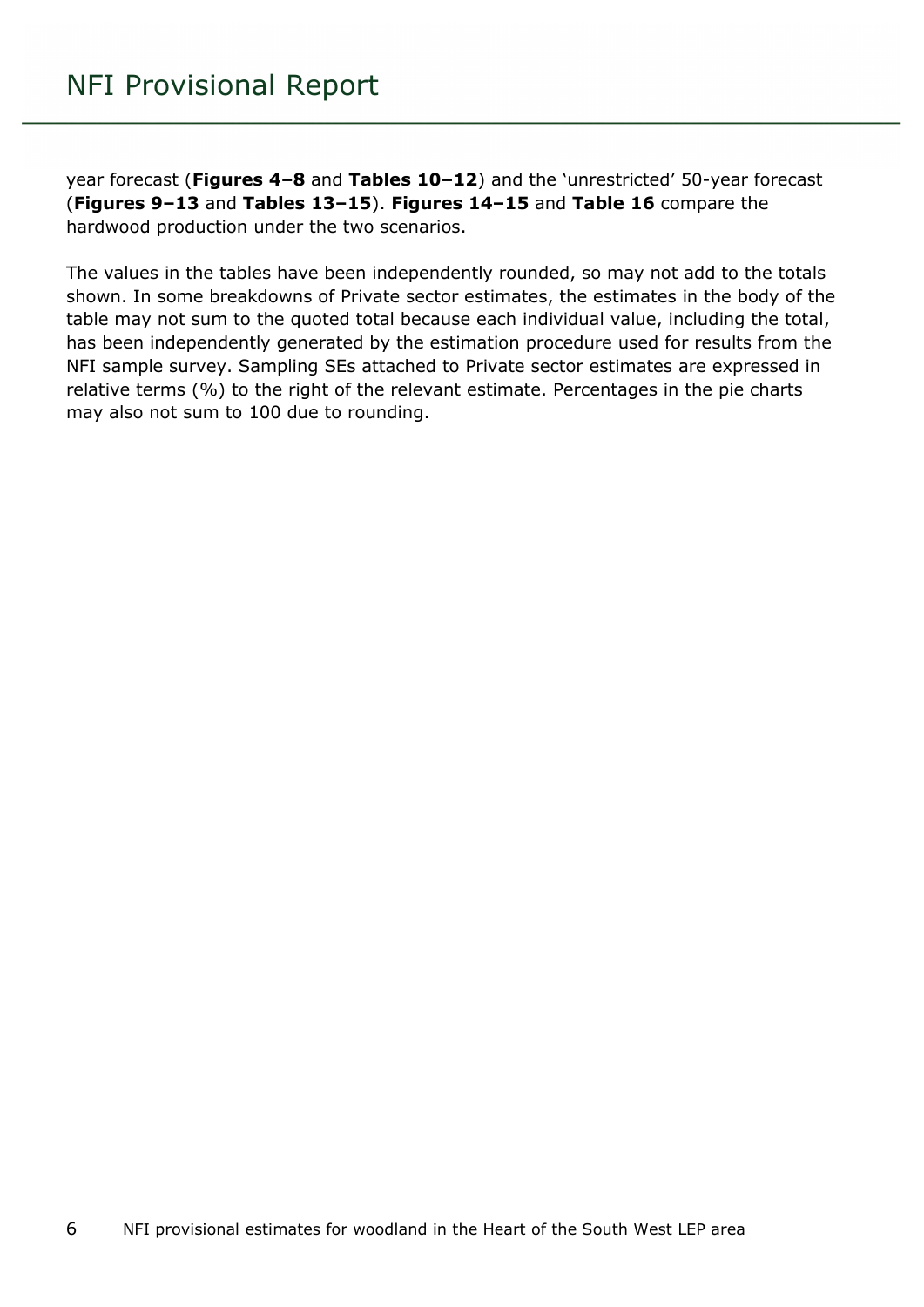### <span id="page-6-0"></span>Stocked area at 31 March 2012



<span id="page-6-1"></span>**Figure 1** Principal tree species composition by stocked area at 31 March 2012

<span id="page-6-2"></span>**Figure 1a** Principal conifer tree species composition by stocked area at 31 March 2012

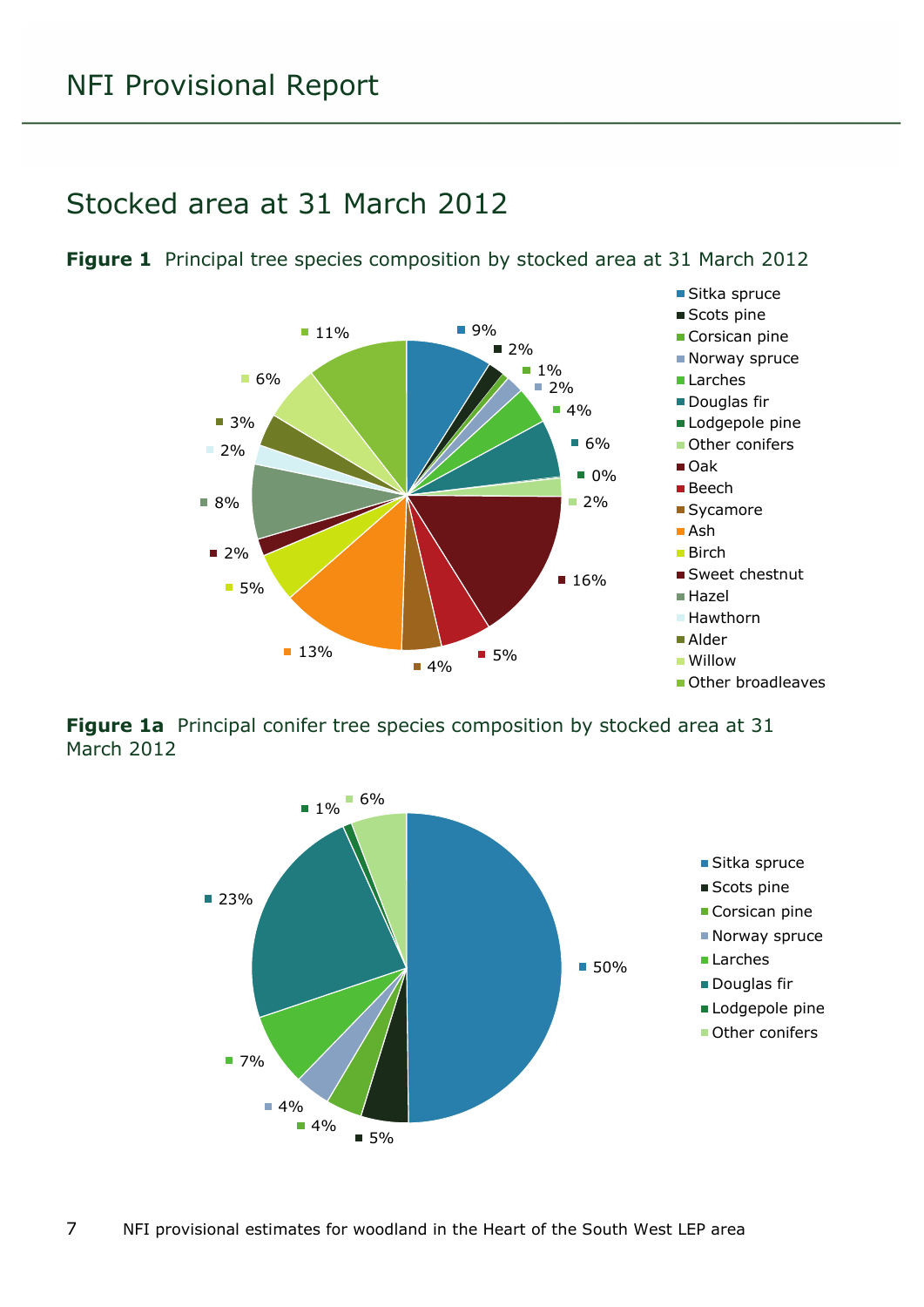#### <span id="page-7-0"></span>**Table 1** Stocked area by principal tree species at 31 March 2012

|                        | <b>FC</b>          | Private sector     |                | <b>Total</b>       |
|------------------------|--------------------|--------------------|----------------|--------------------|
| Principal species      | area               | area               | SE%            | area               |
|                        | $(000 \text{ ha})$ | $(000 \text{ ha})$ |                | $(000 \text{ ha})$ |
| Conifers               |                    |                    |                |                    |
| Sitka spruce           | 4.0                | 5.1                | 16             | 9.1                |
| Scots pine             | 0.4                | 1.3                | 26             | 1.7                |
| Corsican pine          | 0.3                | 0.4                | 46             | 0.7                |
| Norway spruce          | 0.3                | 1.6                | 21             | 1.9                |
| Larches                | 0.6                | 3.4                | 16             | 4.0                |
| Douglas fir            | 1.9                | 4.2                | 14             | 6.1                |
| Lodgepole pine         | 0.1                | 0.0                | 119            | 0.1                |
| Other conifers         | 0.5                | 1.5                | 21             | 2.0                |
| <b>All conifers</b>    | 8.1                | 17.5               | 5              | 25.6               |
| <b>Broadleaves</b>     |                    |                    |                |                    |
| Oak                    | 0.4                | 15.9               | 8              | 16.3               |
| Beech                  | 0.5                | 4.9                | 14             | 5.4                |
| Sycamore               | 0.0                | 4.2                | 15             | 4.2                |
| Ash                    | 0.1                | 13.2               | 8              | 13.3               |
| <b>Birch</b>           | 0.0                | 5.2                | 13             | 5.2                |
| Sweet chestnut         | 0.0                | 1.8                | 27             | 1.8                |
| Hazel                  | 0.0                | 8.0                | 9              | 8.0                |
| Hawthorn               | 0.0                | 2.0                | 17             | 2.0                |
| Alder                  | 0.0                | 3.5                | 16             | 3.5                |
| Willow                 | 0.0                | 5.9                | 14             | 5.9                |
| Other broadleaves      | 1.6                | 9.2                | 10             | 10.7               |
| <b>All broadleaves</b> | 2.6                | 73.9               | 3              | 76.5               |
| All species            |                    |                    |                |                    |
| <b>All species</b>     | 10.7               | 91.5               | $\overline{2}$ | 102.2              |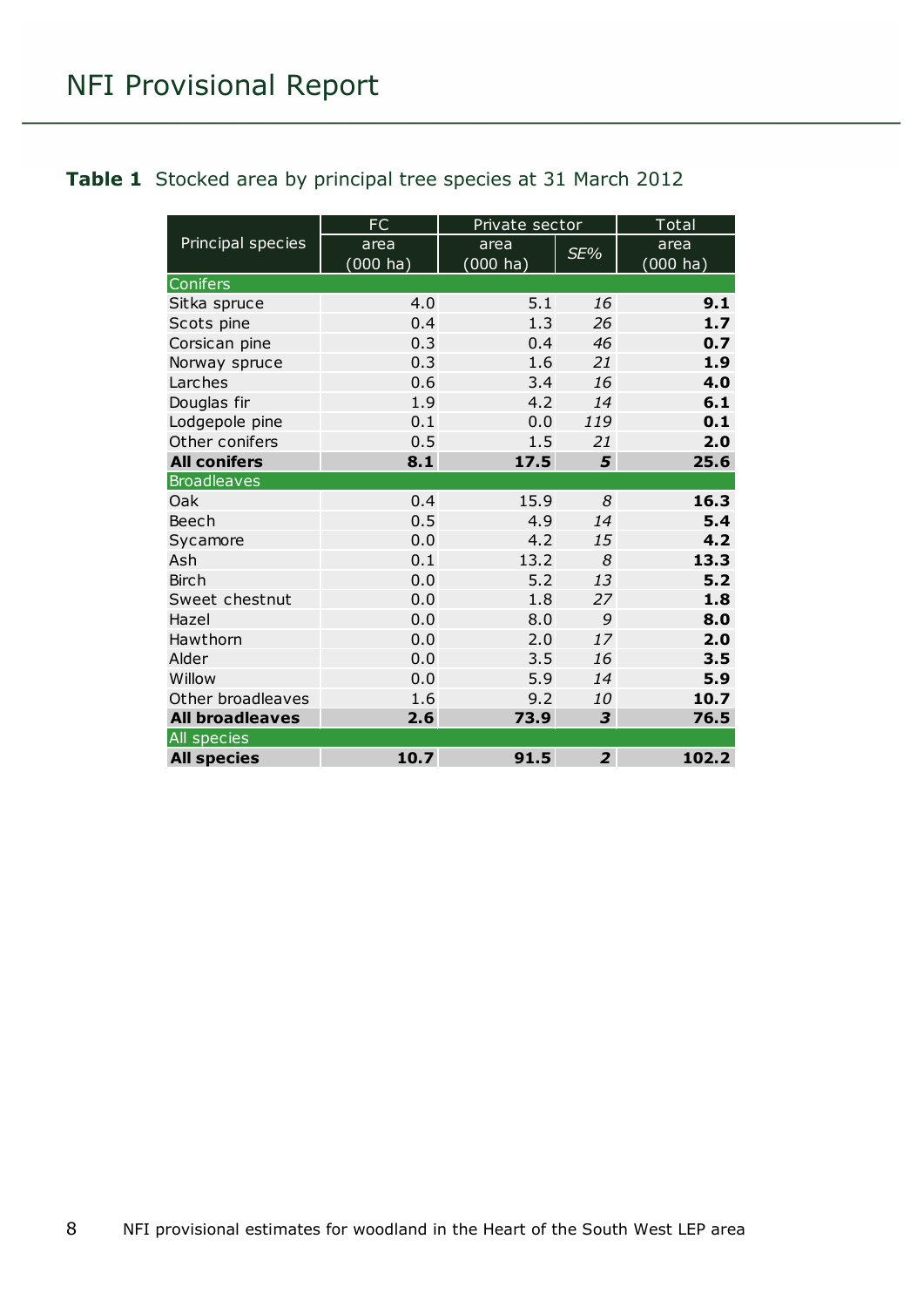#### <span id="page-8-0"></span>**Table 2** Stocked area by age class at 31 March 2012

|                     | <b>FC</b>          | Private sector |                | Total       |
|---------------------|--------------------|----------------|----------------|-------------|
| Age class           | area               | area           | SE%            | area        |
|                     | $(000 \text{ ha})$ | $(000)$ ha)    |                | $(000)$ ha) |
| <b>All conifers</b> |                    |                |                |             |
| $0-10$ years        | 0.8                | 0.7            | 43             | 1.4         |
| $11-20$ years       | 1.3                | 2.0            | 27             | 3.3         |
| $21-40$ years       | 2.7                | 4.2            | 14             | 6.9         |
| $41-60$ years       | 2.5                | 7.4            | 11             | 9.9         |
| $61-80$ years       | 0.5                | 2.7            | 20             | 3.2         |
| 81-100 years        | 0.2                | 0.3            | 48             | 0.5         |
| $100+$ years        | 0.0                | 0.3            | 47             | 0.3         |
| <b>Total</b>        | 8.1                | 17.5           | 5              | 25.6        |
| All broadleaves     |                    |                |                |             |
| $0-10$ years        | 0.1                | 8.4            | 12             | 8.5         |
| $11-20$ years       | 0.2                | 11.9           | 9              | 12.2        |
| $21-40$ years       | 0.4                | 20.5           | $\overline{7}$ | 20.9        |
| $41-60$ years       | 0.7                | 15.3           | 8              | 16.1        |
| $61-80$ years       | 0.4                | 6.3            | 12             | 6.7         |
| 81-100 years        | 0.2                | 7.6            | 13             | 7.9         |
| $100+$ years        | 0.4                | 3.8            | 17             | 4.2         |
| <b>Total</b>        | 2.6                | 73.9           | 3              | 76.5        |
| <b>All species</b>  |                    |                |                |             |
| $0-10$ years        | 0.9                | 9.1            | 12             | 10.0        |
| $11-20$ years       | 1.6                | 13.9           | 9              | 15.5        |
| $21-40$ years       | 3.1                | 24.7           | 7              | 27.8        |
| $41-60$ years       | 3.2                | 22.8           | $\overline{7}$ | 26.0        |
| $61-80$ years       | 1.0                | 9.0            | 10             | 10.0        |
| 81-100 years        | 0.5                | 7.9            | 13             | 8.4         |
| $100 +$ years       | 0.4                | 4.1            | 16             | 4.5         |
| <b>Total</b>        | 10.7               | 91.5           | $\overline{2}$ | 102.2       |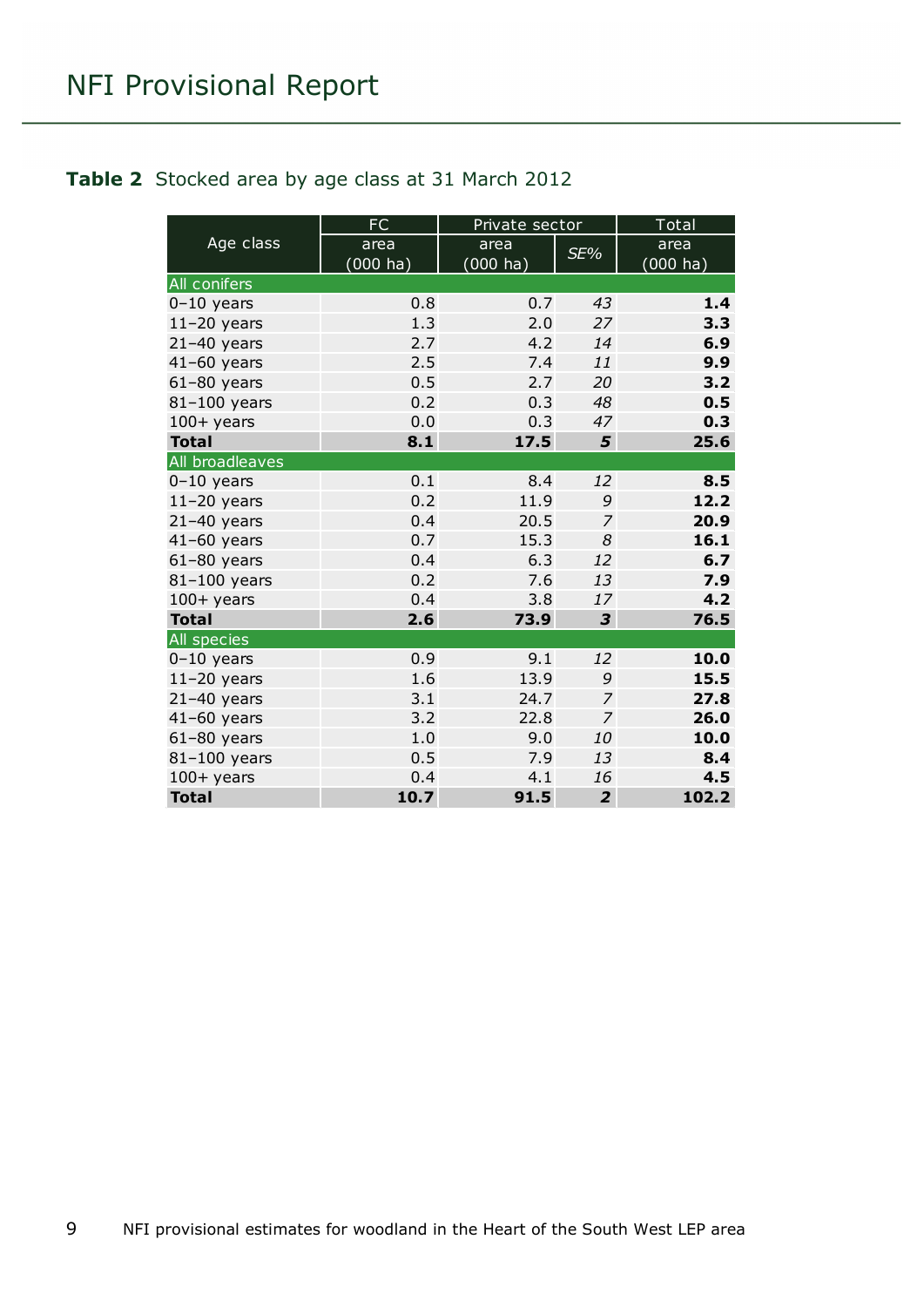#### <span id="page-9-0"></span>**Table 3** Stocked area by mean stand DBH class at 31 March 2012

|                     | FC          | Private sector     |                | Total       |
|---------------------|-------------|--------------------|----------------|-------------|
| Mean stand DBH      | area        | area               | SE%            | area        |
|                     | $(000)$ ha) | $(000 \text{ ha})$ |                | $(000)$ ha) |
| <b>All conifers</b> |             |                    |                |             |
| $0-7$ cm            | 1.0         | 1.0                | 35             | 2.0         |
| 7-10 cm             | 0.5         | 1.5                | 31             | 1.9         |
| 10-15 cm            | 1.2         | 1.9                | 21             | 3.1         |
| 15-20 cm            | 0.7         | 0.7                | 23             | 1.4         |
| 20-30 cm            | 1.3         | 3.2                | 14             | 4.4         |
| 30-40 cm            | 1.6         | 5.0                | 13             | 6.6         |
| 40-60 cm            | 1.5         | 3.7                | 16             | $5.2$       |
| 60-80 cm            | 0.3         | 0.4                | 39             | 0.7         |
| $80+cm$             | 0.1         | 0.2                | 52             | 0.3         |
| <b>Total</b>        | 8.1         | 17.5               | 5              | 25.6        |
| All broadleaves     |             |                    |                |             |
| $0-7$ cm            | 0.2         | 9.3                | 11             | 9.6         |
| $7 - 10$ cm         | 0.3         | 12.1               | $\overline{7}$ | 12.4        |
| $10 - 15$ cm        | 0.4         | 11.8               | 9              | 12.2        |
| 15-20 cm            | 0.3         | 8.8                | 12             | 9.1         |
| 20-30 cm            | 0.5         | 11.7               | 9              | 12.2        |
| 30-40 cm            | 0.5         | 6.7                | 11             | 7.2         |
| 40-60 cm            | 0.1         | 7.3                | 11             | 7.4         |
| 60-80 cm            | 0.0         | 3.7                | 16             | 3.8         |
| $80+cm$             | 0.0         | 2.5                | 24             | 2.6         |
| <b>Total</b>        | 2.6         | 73.9               | 3              | 76.5        |
| <b>All species</b>  |             |                    |                |             |
| $0-7$ cm            | 1.2         | 10.4               | 10             | 11.6        |
| 7-10 cm             | 0.8         | 13.6               | $\overline{7}$ | 14.4        |
| 10-15 cm            | 1.6         | 13.7               | 8              | 15.3        |
| 15-20 cm            | 1.0         | 9.5                | 11             | 10.6        |
| 20-30 cm            | 1.8         | 14.8               | 8              | 16.6        |
| 30-40 cm            | 2.1         | 11.7               | 9              | 13.8        |
| 40-60 cm            | 1.7         | 11.0               | 9              | 12.7        |
| 60-80 cm            | 0.3         | 4.1                | 16             | 4.4         |
| $80+cm$             | 0.1         | 2.7                | 23             | 2.8         |
| <b>Total</b>        | 10.7        | 91.5               | $\overline{2}$ | 102.2       |

#### <span id="page-9-1"></span>**Table 4** Felled area at 31 March 2012

| Clearfelled area | FC                 | Private sector     |     | <b>Total</b>       |
|------------------|--------------------|--------------------|-----|--------------------|
|                  | area               | area               | SE% | area               |
|                  | $(000 \text{ ha})$ | $(000 \text{ ha})$ |     | $(000 \text{ ha})$ |
|                  | 0.4                | 0.6                | 41  | 1.1                |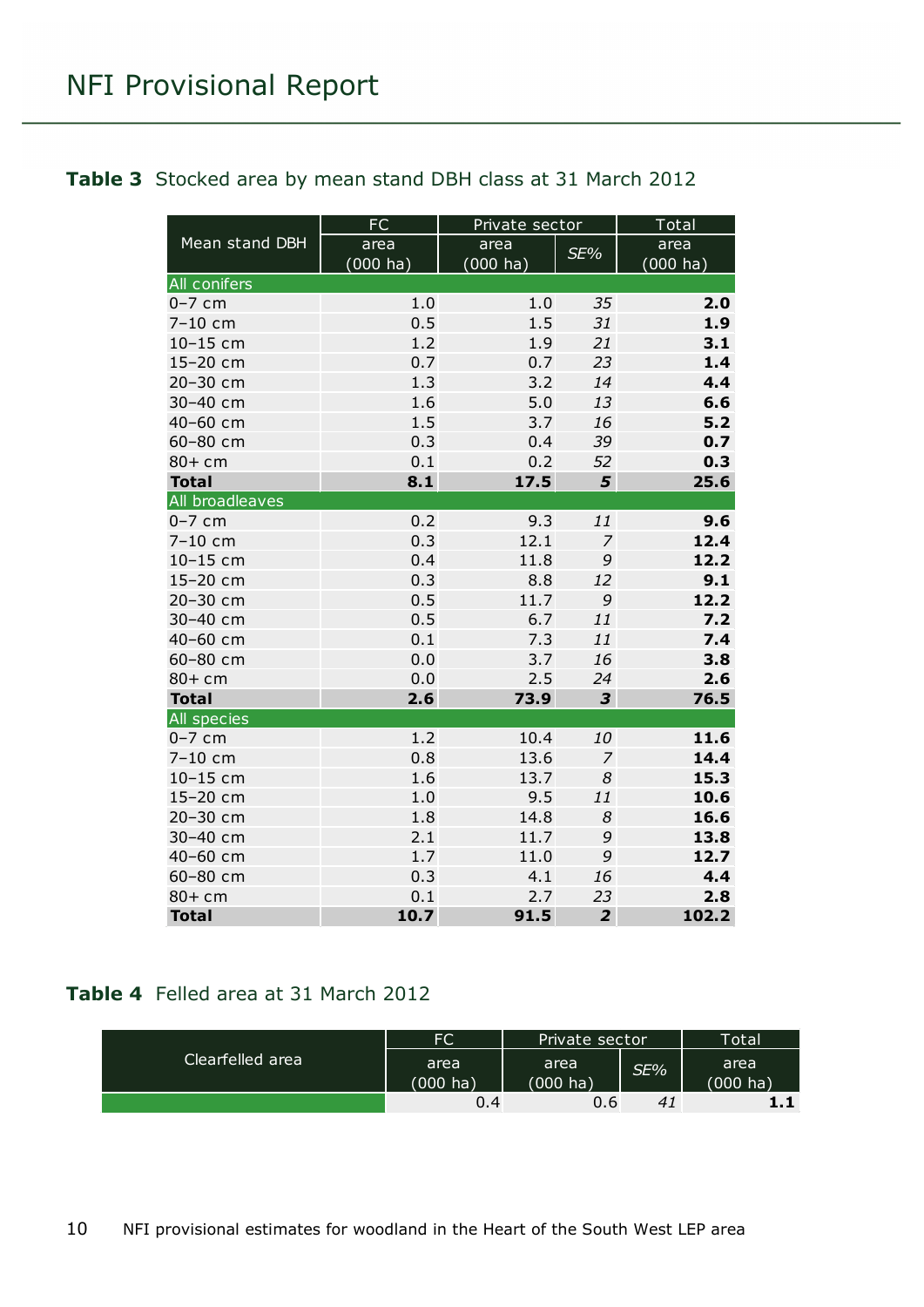### <span id="page-10-0"></span>Standing volume at 31 March 2012

<span id="page-10-1"></span>■ Sitka spruce **Figure 2** Principal tree species composition by standing volume at 31 March 2012



<span id="page-10-2"></span>**Figure 2a** Principal conifer tree species composition by standing volume at 31 March 2012

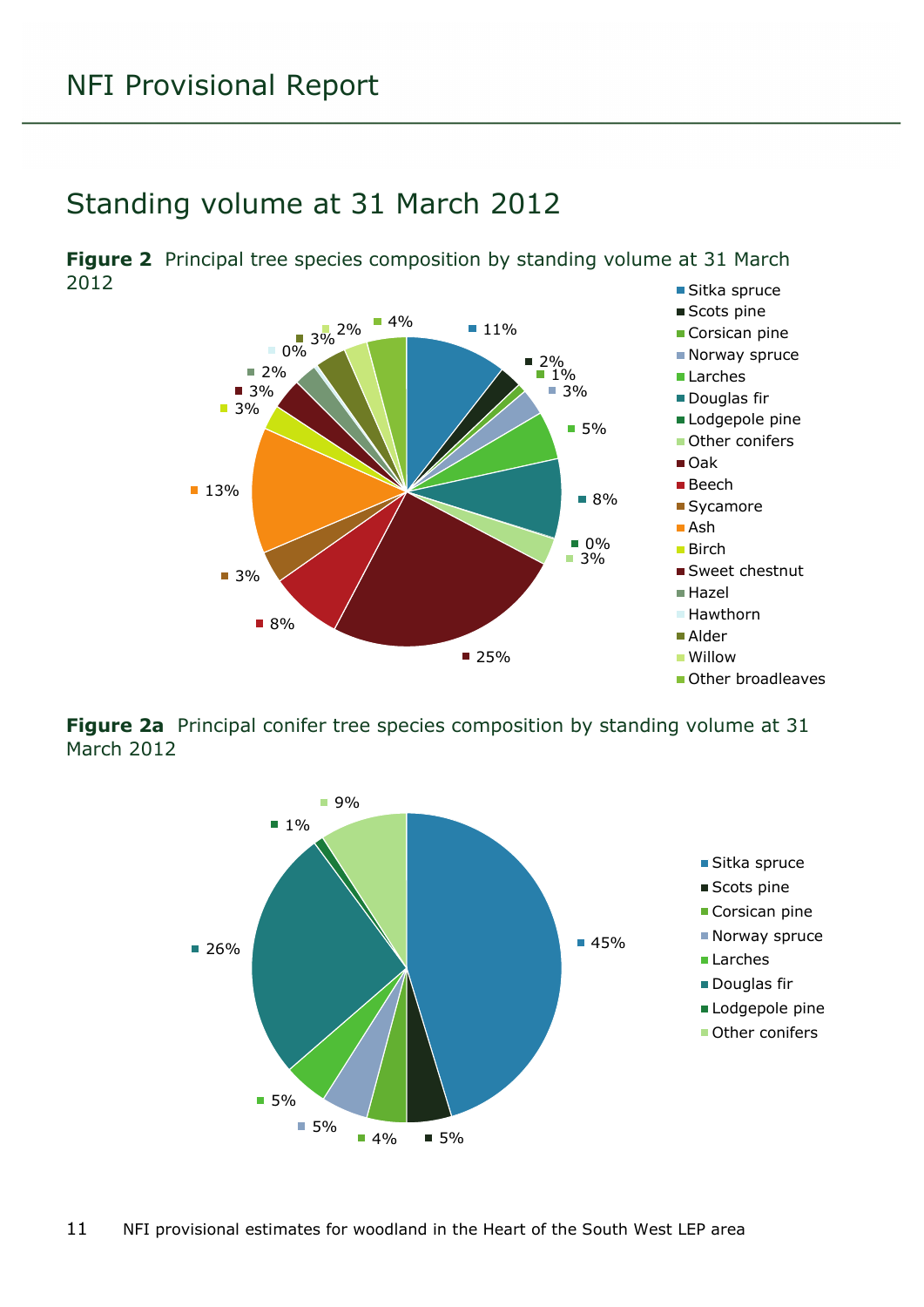#### <span id="page-11-0"></span>**Table 5** Standing volume by principal tree species at 31 March 2012

|                        | <b>FC</b>                                                | Private sector |                | Total                           |
|------------------------|----------------------------------------------------------|----------------|----------------|---------------------------------|
| Principal species      | volume                                                   | volume         |                | volume                          |
|                        | $(000 \text{ m}^3 \text{ obs})$ (000 m <sup>3</sup> obs) |                | SE%            | $(000 \text{ m}^3 \text{ obs})$ |
| Conifers               |                                                          |                |                |                                 |
| Sitka spruce           | 834                                                      | 1,932          | 20             | 2,766                           |
| Scots pine             | 86                                                       | 529            | 30             | 615                             |
| Corsican pine          | 76                                                       | 162            | 51             | 238                             |
| Norway spruce          | 89                                                       | 631            | 22             | 721                             |
| Larches                | 85                                                       | 1,237          | 17             | 1,322                           |
| Douglas fir            | 483                                                      | 1,692          | 16             | 2,175                           |
| Lodgepole pine         | 19                                                       | 5              | 119            | 23                              |
| Other conifers         | 167                                                      | 566            | 24             | 733                             |
| <b>All conifers</b>    | 1,840                                                    | 6,752          | $\overline{z}$ | 8,592                           |
| <b>Broadleaves</b>     |                                                          |                |                |                                 |
| Oak                    | 42                                                       | 6,521          | 11             | 6,563                           |
| Beech                  | 78                                                       | 1,905          | 28             | 1,983                           |
| Sycamore               | $\mathbf{1}$                                             | 878            | 20             | 879                             |
| Ash                    | 6                                                        | 3,440          | 15             | 3,446                           |
| <b>Birch</b>           | $\overline{4}$                                           | 670            | 14             | 674                             |
| Sweet chestnut         | 11                                                       | 834            | 30             | 845                             |
| Hazel                  | 0                                                        | 620            | 16             | 620                             |
| Hawthorn               | $\overline{0}$                                           | 89             | 20             | 89                              |
| Alder                  | $\mathbf{1}$                                             | 852            | 20             | 853                             |
| Willow                 | $\overline{0}$                                           | 633            | 19             | 633                             |
| Other broadleaves      | 192                                                      | 897            | 20             | 1,088                           |
| <b>All broadleaves</b> | 334                                                      | 17,163         | 6              | 17,498                          |
| All species            |                                                          |                |                |                                 |
| <b>All species</b>     | 2,175                                                    | 23,933         | 5              | 26,108                          |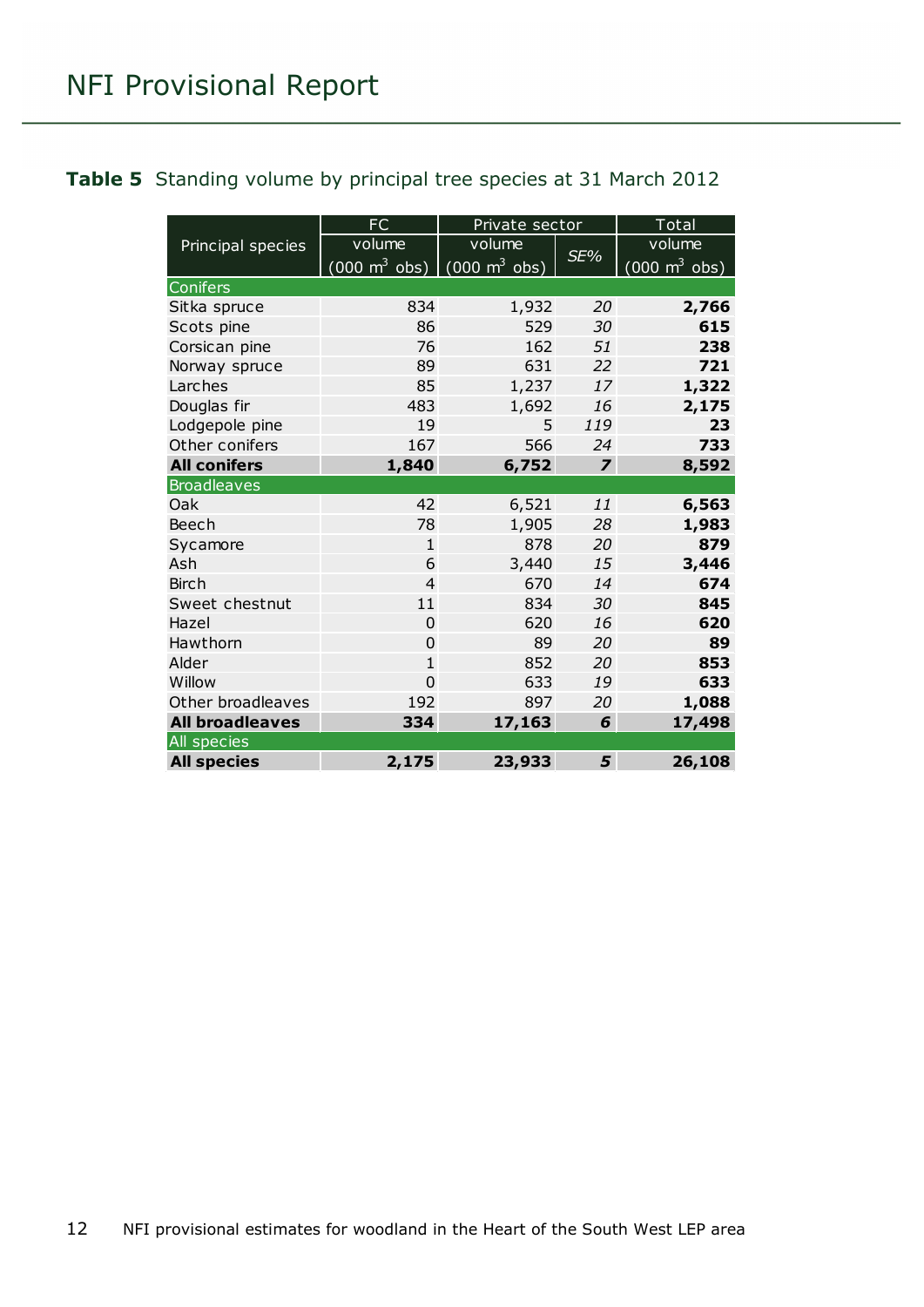#### <span id="page-12-0"></span>**Table 6** Standing volume by age class at 31 March 2012

|                     | <b>FC</b>                       | Private sector                  |                         | Total                               |
|---------------------|---------------------------------|---------------------------------|-------------------------|-------------------------------------|
| Age class           | volume                          | volume                          |                         | volume                              |
|                     | $(000 \text{ m}^3 \text{ obs})$ | $(000 \text{ m}^3 \text{ obs})$ | SE%                     | $(000 \; \text{m}^3 \; \text{obs})$ |
| <b>All conifers</b> |                                 |                                 |                         |                                     |
| $0-10$ years        | $\mathbf{1}$                    | $\Omega$                        | 60                      | 1                                   |
| $11-20$ years       | 66                              | 72                              | 37                      | 138                                 |
| $21-40$ years       | 579                             | 1,141                           | 20                      | 1,721                               |
| $41-60$ years       | 889                             | 3,712                           | 13                      | 4,601                               |
| $61-80$ years       | 215                             | 1,433                           | 21                      | 1,648                               |
| 81-100 years        | 86                              | 281                             | 52                      | 367                                 |
| $100+$ years        | 4                               | 113                             | 57                      | 116                                 |
| <b>Total</b>        | 1,840                           | 6,752                           | $\overline{\mathbf{z}}$ | 8,592                               |
| All broadleaves     |                                 |                                 |                         |                                     |
| $0-10$ years        | 0                               | 72                              | 33                      | 72                                  |
| $11-20$ years       | $\overline{2}$                  | 593                             | 12                      | 596                                 |
| $21-40$ years       | 25                              | 2,844                           | 10                      | 2,869                               |
| $41-60$ years       | 109                             | 4,005                           | 10                      | 4,113                               |
| $61-80$ years       | 77                              | 3,153                           | 18                      | 3,229                               |
| 81-100 years        | 42                              | 3,349                           | 15                      | 3,391                               |
| $100+$ years        | 80                              | 3,147                           | 23                      | 3,226                               |
| <b>Total</b>        | 334                             | 17,163                          | 6                       | 17,498                              |
| All species         |                                 |                                 |                         |                                     |
| $0-10$ years        | $\mathbf{1}$                    | 73                              | 33                      | 74                                  |
| $11-20$ years       | 68                              | 666                             | 11                      | 734                                 |
| $21-40$ years       | 605                             | 3,998                           | 9                       | 4,602                               |
| $41-60$ years       | 998                             | 7,685                           | 8                       | 8,683                               |
| $61-80$ years       | 292                             | 4,613                           | 14                      | 4,904                               |
| 81-100 years        | 128                             | 3,636                           | 15                      | 3,764                               |
| $100+$ years        | 83                              | 3,262                           | 22                      | 3,345                               |
| <b>Total</b>        | 2,175                           | 23,933                          | 5                       | 26,108                              |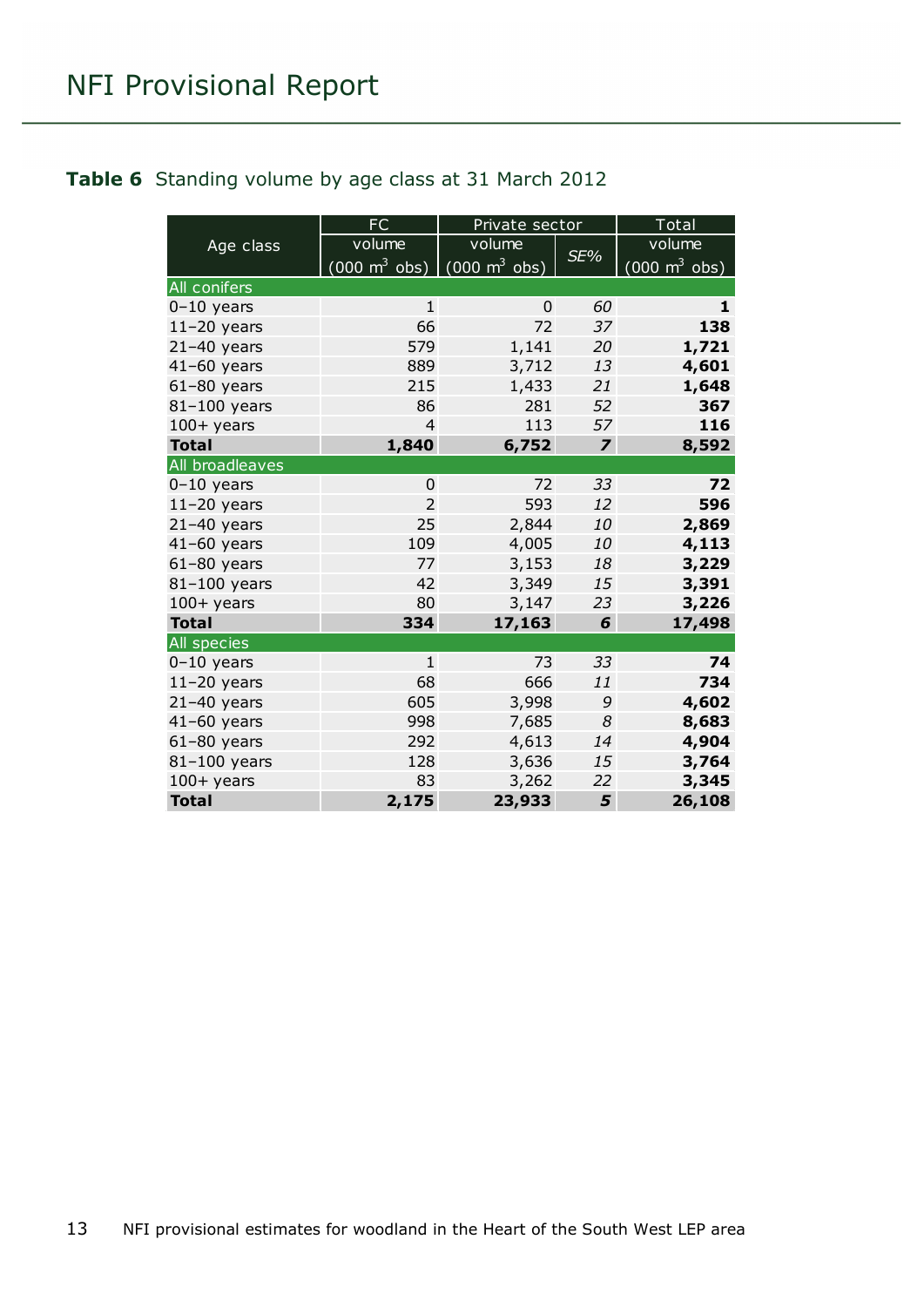#### <span id="page-13-0"></span>**Table 7** Standing volume by mean stand DBH class at 31 March 2012

|                    | <b>FC</b>                                                       | Private sector |                         | Total                           |
|--------------------|-----------------------------------------------------------------|----------------|-------------------------|---------------------------------|
| Mean stand DBH     | volume                                                          | volume         |                         | volume                          |
|                    | $(000 \text{ m}^3 \text{ obs})$ $(000 \text{ m}^3 \text{ obs})$ |                | SE%                     | $(000 \text{ m}^3 \text{ obs})$ |
| All conifers       |                                                                 |                |                         |                                 |
| $0-7$ cm           | $\Omega$                                                        | 0              | 87                      | 0                               |
| $7 - 10$ cm        | 11                                                              | 46             | 29                      | 57                              |
| 10-15 cm           | 125                                                             | 249            | 22                      | 374                             |
| 15-20 cm           | 149                                                             | 187            | 25                      | 335                             |
| 20-30 cm           | 334                                                             | 1,307          | 17                      | 1,641                           |
| 30-40 cm           | 483                                                             | 2,339          | 14                      | 2,822                           |
| 40-60 cm           | 588                                                             | 2,186          | 18                      | 2,774                           |
| 60-80 cm           | 122                                                             | 136            | 40                      | 258                             |
| $80+cm$            | 28                                                              | 303            | 58                      | 331                             |
| <b>Total</b>       | 1,840                                                           | 6,752          | $\overline{\mathbf{z}}$ | 8,592                           |
| All broadleaves    |                                                                 |                |                         |                                 |
| $0-7$ cm           | $\mathbf{1}$                                                    | 42             | 22                      | 42                              |
| 7-10 cm            | 11                                                              | 484            | 9                       | 495                             |
| 10-15 cm           | 53                                                              | 1,277          | 10                      | 1,329                           |
| 15-20 cm           | 69                                                              | 1,245          | 11                      | 1,315                           |
| 20-30 cm           | 75                                                              | 2,969          | 11                      | 3,044                           |
| 30-40 cm           | 85                                                              | 2,263          | 12                      | 2,348                           |
| 40-60 cm           | 27                                                              | 3,481          | 13                      | 3,508                           |
| 60-80 cm           | 10                                                              | 2,690          | 19                      | 2,700                           |
| $80+cm$            | $\overline{4}$                                                  | 2,712          | 27                      | 2,716                           |
| <b>Total</b>       | 334                                                             | 17,163         | 6                       | 17,498                          |
| <b>All species</b> |                                                                 |                |                         |                                 |
| $0-7$ cm           | $\mathbf{1}$                                                    | 42             | 22                      | 43                              |
| $7 - 10$ cm        | 22                                                              | 530            | 8                       | 552                             |
| 10-15 cm           | 178                                                             | 1,529          | 9                       | 1,707                           |
| 15-20 cm           | 218                                                             | 1,435          | 10                      | 1,653                           |
| 20-30 cm           | 409                                                             | 4,243          | 9                       | 4,652                           |
| 30-40 cm           | 568                                                             | 4,622          | 9                       | 5,190                           |
| 40-60 cm           | 615                                                             | 5,683          | 10                      | 6,298                           |
| 60-80 cm           | 131                                                             | 2,829          | 19                      | 2,960                           |
| $80+cm$            | 32                                                              | 3,021          | 25                      | 3,053                           |
| <b>Total</b>       | 2,175                                                           | 23,933         | 5                       | 26,108                          |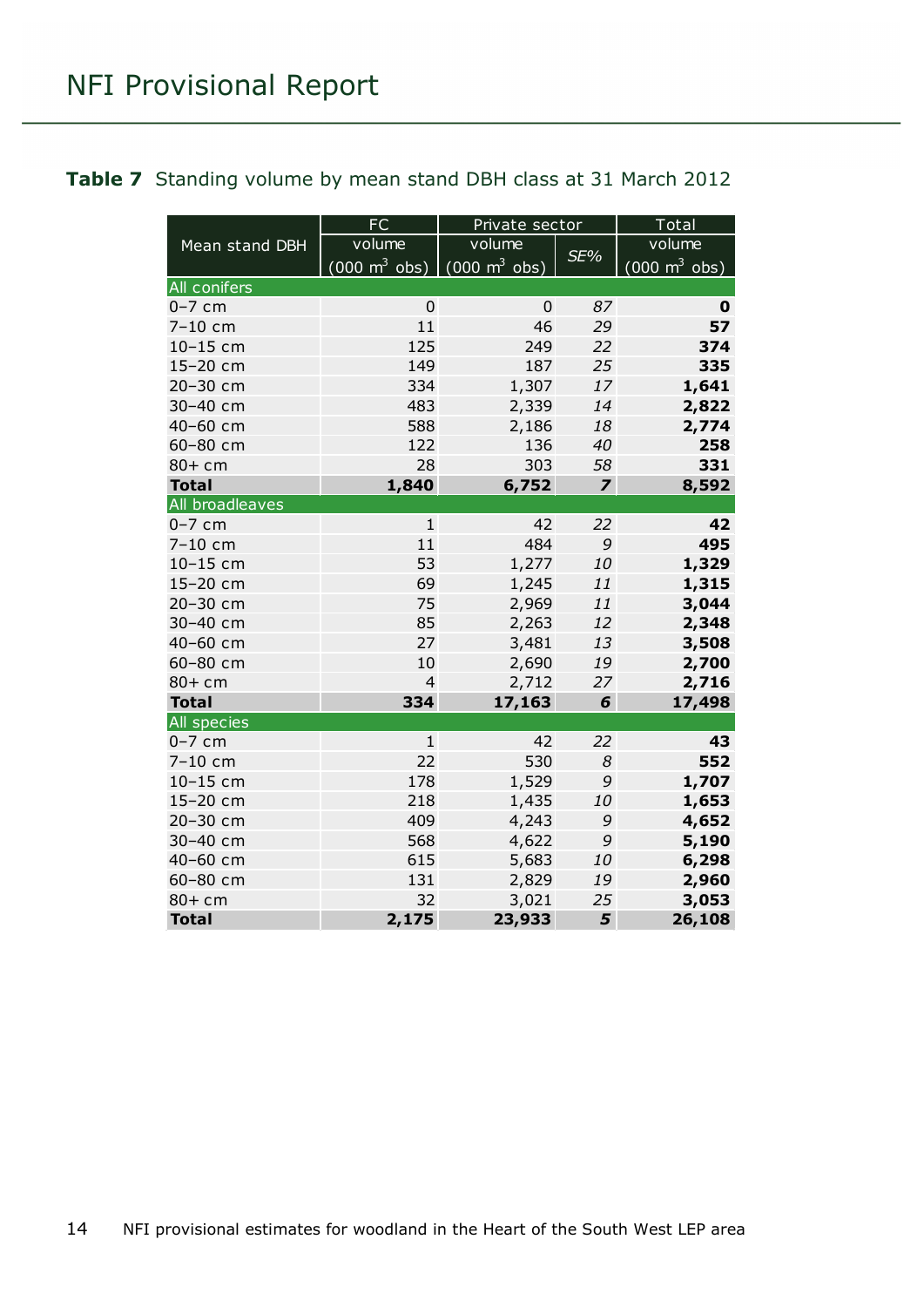### <span id="page-14-0"></span>Biomass and carbon stocks at 31 March 2012

<span id="page-14-1"></span>**Table 8** Standing biomass by principal tree species at 31 March 2012

|                        | FC             | Private sector |     | Total     |
|------------------------|----------------|----------------|-----|-----------|
| Principal species      | biomass        | biomass        | SE% | biomass   |
|                        | (000 odt)      | (000 odt)      |     | (000 odt) |
| Conifers               |                |                |     |           |
| Sitka spruce           | 528            | 1,091          | 20  | 1,620     |
| Scots pine             | 62             | 352            | 29  | 414       |
| Corsican pine          | 45             | 91             | 51  | 136       |
| Norway spruce          | 49             | 334            | 22  | 384       |
| Larches                | 58             | 707            | 17  | 765       |
| Douglas fir            | 329            | 1,084          | 16  | 1,413     |
| Lodgepole pine         | 13             | 4              | 119 | 16        |
| Other conifers         | 91             | 315            | 23  | 407       |
| <b>All conifers</b>    | 1,176          | 3,978          | 6   | 5,154     |
| <b>Broadleaves</b>     |                |                |     |           |
| Oak                    | 41             | 5,505          | 10  | 5,546     |
| Beech                  | 75             | 1,615          | 25  | 1,690     |
| Sycamore               | $\mathbf{1}$   | 763            | 20  | 763       |
| Ash                    | 6              | 2,864          | 14  | 2,869     |
| <b>Birch</b>           | $\overline{4}$ | 648            | 14  | 652       |
| Sweet chestnut         | 8              | 648            | 29  | 656       |
| Hazel                  | 0              | 607            | 14  | 608       |
| Hawthorn               | $\overline{0}$ | 108            | 19  | 108       |
| Alder                  | $\mathbf{1}$   | 665            | 20  | 666       |
| Willow                 | 0              | 694            | 18  | 694       |
| Other broadleaves      | 178            | 823            | 15  | 1,001     |
| <b>All broadleaves</b> | 313            | 14,836         | 6   | 15,149    |
| <b>All</b> species     |                |                |     |           |
| <b>All species</b>     | 1,489          | 18,824         | 5   | 20,313    |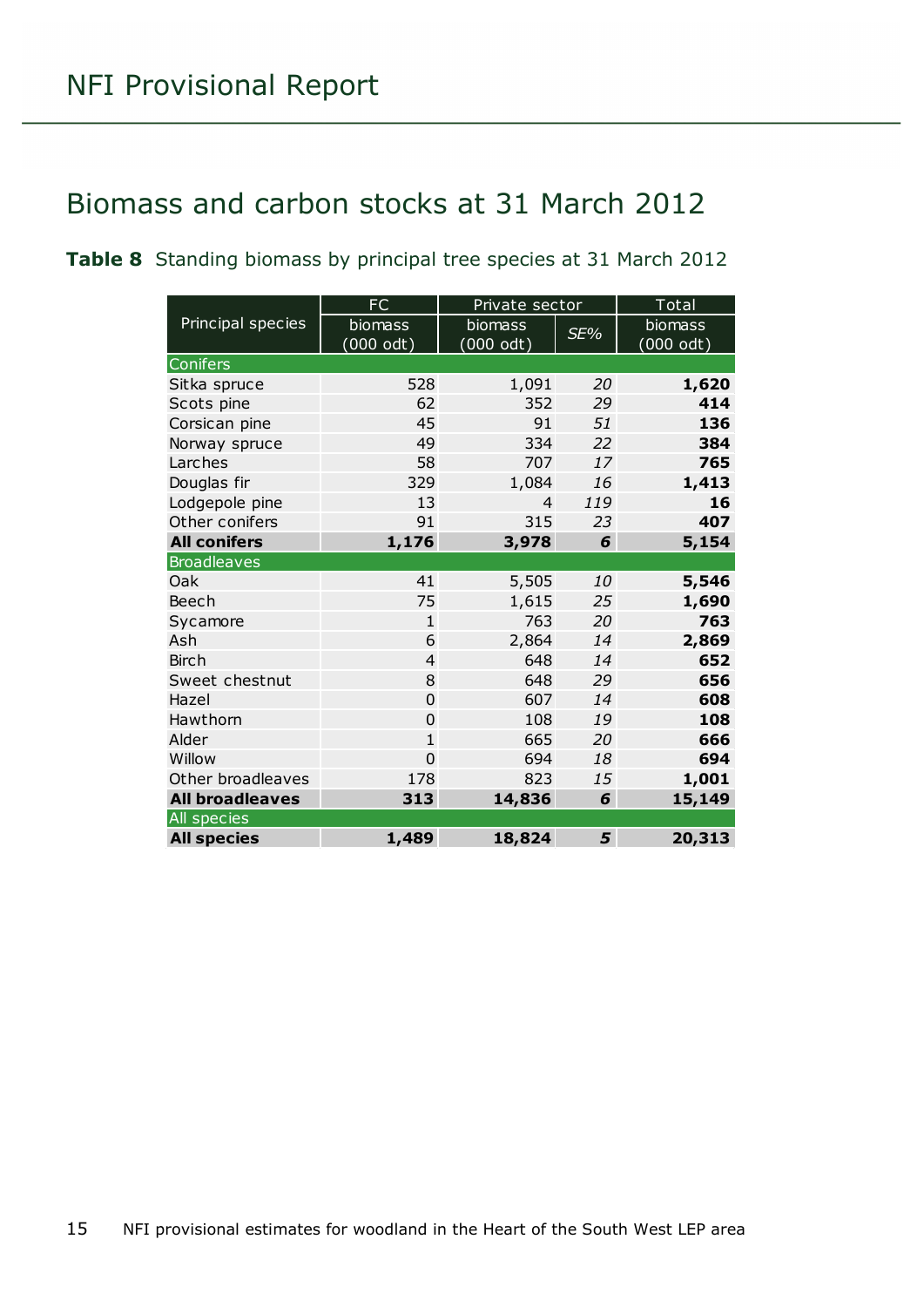#### <span id="page-15-0"></span>**Table 9** Total carbon stocks in principal tree species at 31 March 2012

|                        | FC             | Private sector |     | Total   |
|------------------------|----------------|----------------|-----|---------|
| Principal species      | carbon         | carbon         | SE% | carbon  |
|                        | (000 t)        | (000 t)        |     | (000 t) |
| Conifers               |                |                |     |         |
| Sitka spruce           | 264            | 546            | 20  | 810     |
| Scots pine             | 31             | 176            | 29  | 207     |
| Corsican pine          | 23             | 45             | 51  | 68      |
| Norway spruce          | 25             | 167            | 22  | 192     |
| Larches                | 29             | 354            | 17  | 383     |
| Douglas fir            | 164            | 542            | 16  | 706     |
| Lodgepole pine         | 6              | 2              | 119 | 8       |
| Other conifers         | 46             | 158            | 23  | 203     |
| <b>All conifers</b>    | 588            | 1,989          | 6   | 2,577   |
| <b>Broadleaves</b>     |                |                |     |         |
| Oak                    | 20             | 2,752          | 10  | 2,773   |
| Beech                  | 37             | 808            | 25  | 845     |
| Sycamore               | $\overline{0}$ | 381            | 20  | 382     |
| Ash                    | 3              | 1,432          | 14  | 1,435   |
| <b>Birch</b>           | $\overline{2}$ | 324            | 14  | 326     |
| Sweet chestnut         | $\overline{4}$ | 324            | 29  | 328     |
| Hazel                  | $\overline{0}$ | 304            | 14  | 304     |
| Hawthorn               | $\overline{0}$ | 54             | 19  | 54      |
| Alder                  | $\overline{0}$ | 333            | 20  | 333     |
| Willow                 | $\overline{0}$ | 347            | 18  | 347     |
| Other broadleaves      | 89             | 411            | 15  | 500     |
| <b>All broadleaves</b> | 157            | 7,418          | 6   | 7,575   |
| All species            |                |                |     |         |
| <b>All species</b>     | 745            | 9,412          | 5   | 10,156  |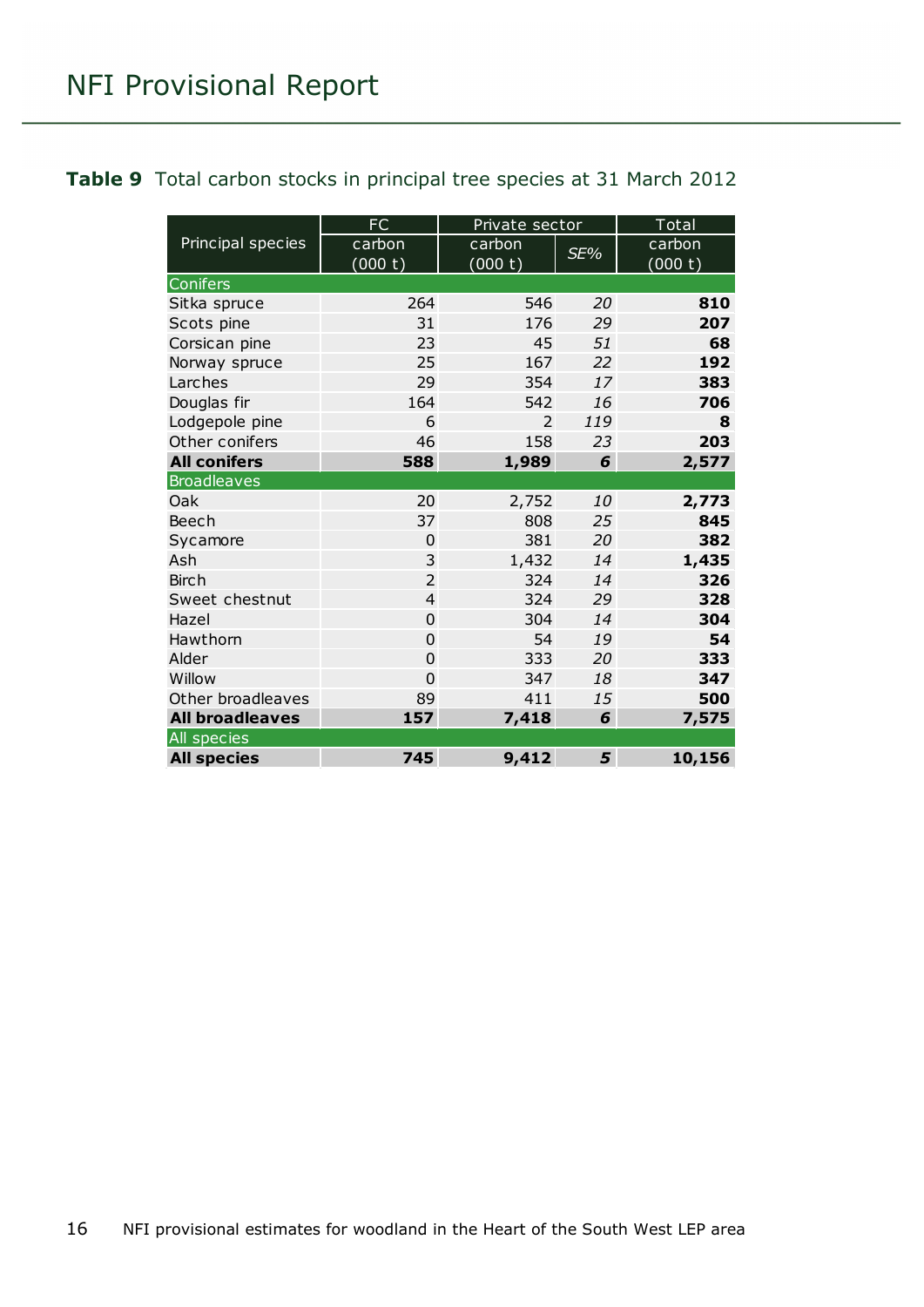### <span id="page-16-0"></span>Evidence of thinning



#### <span id="page-16-1"></span>**Figure 3** Evidence of thinning in Private sector sites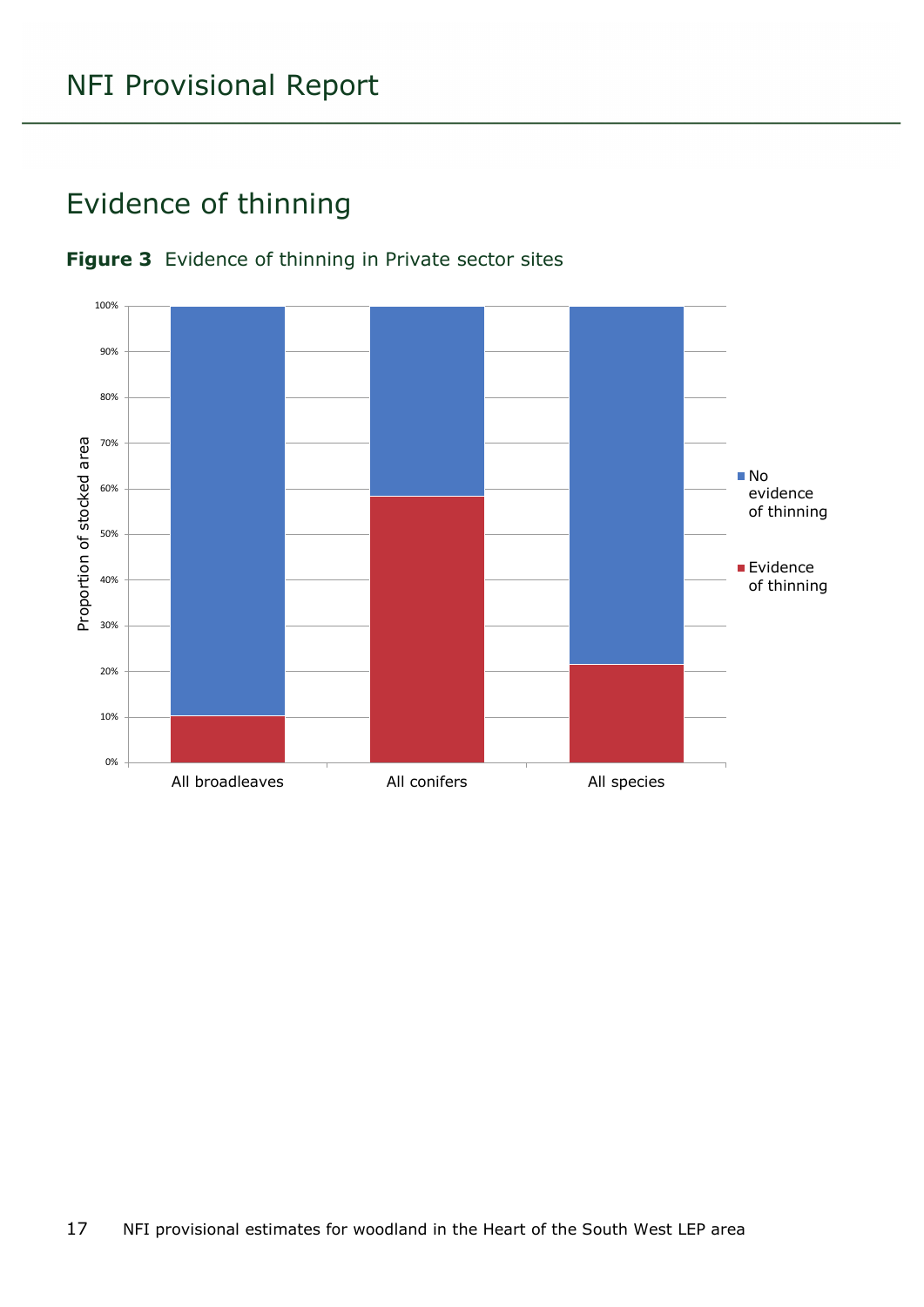### <span id="page-17-0"></span>50-year forecast of timber availability

Refer to the NFI report *50-year forecast of softwood timber availability* (2014) for a description of the underlying methodology and interpretation of the softwood forecast, and also for the England and GB context.

Refer to the NFI report *50-year forecast of hardwood timber availability* (2014) for a description of the underlying methodology and interpretation of the hardwood forecast, and also for the England and GB context.

In **Figures 4–8 and Tables 10–12** the estimates for the Forestry Commission are based on harvesting regimes derived from Forestry Commission felling and thinning plans as of 31 March 2012.

For the Private sector, information for **Figures 4–8 and Tables 10–12** is based on a scenario which assumes felling at age of maximum mean annual increment with moderate wind risk measures for conifers. For broadleaves, however, only those areas where there is evidence of thinning are assumed to be managed in future. This is a highly conservative assumption but better reflects current practice than assuming all stands will be managed. In turn it is assumed that these broadleaved stands are managed to felling at age of maximum mean annual increment with moderate wind risk measures.

Restocking assumptions for conifer stands clearfelled during the forecast period have been implemented that assume:

- a 10% reduction in the area of conifers on the subsequent rotation
- restocking of currently clearfelled land
- a change in the composition of conifer species on restocking

Restocking assumptions for broadleaved stands clearfelled during the forecast period have been included that assume:

- no reduction in stocked area
- like-for-like species choices are used for broadleaves
- 50% of the land associated with the reduction in conifer stocked area arising from the assumption above is stocked with broadleaves

A full description of the restocking assumptions is to be found in Table D3 of the *50-year forecast of softwood timber availability* (2014). The same restocking assumptions have been applied to both the Forestry Commission and Private sector forecasts.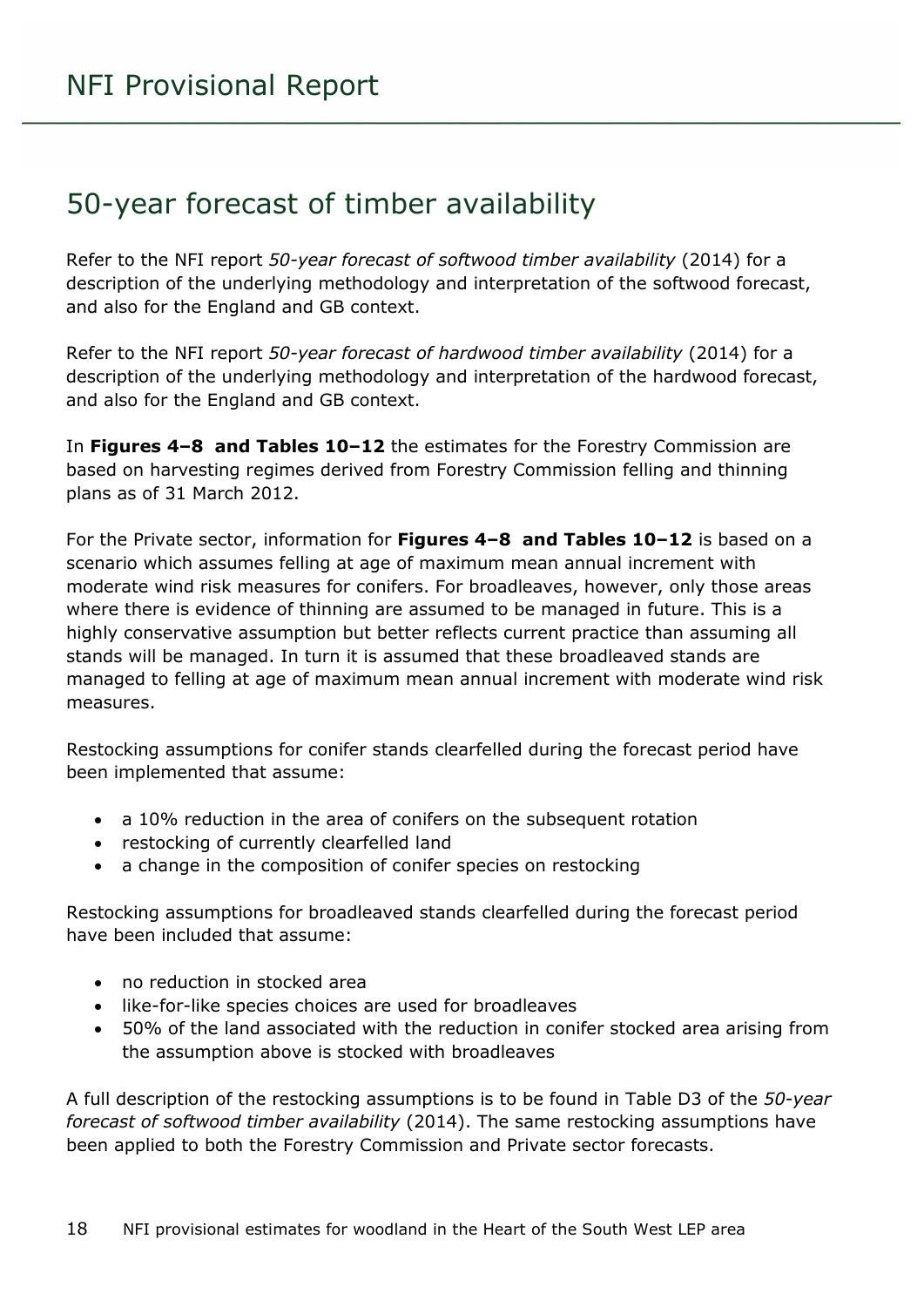Woodland that is classed as currently clearfelled will be restocked according to the restock prescription.

In **Figures 9–13** and **Tables 13–15** the management assumptions for the Private sector hardwoods have been changed to assume all hardwoods are thinned and felled rather than only those in areas that have evidence of thinning. In this report, the tables and figures for estimates under this management scenario will be labelled as 'unrestricted'.

**Figures 14–15** and **Table 16** compare the Private sector hardwood timber availability under the two scenarios. **Figure 14** shows the Private sector hardwood availability for the two scenarios during the 50-year forecast. **Figure 15** and **Table 16** compare the hardwood availability in first 15 years of the forecast under the two scenarios.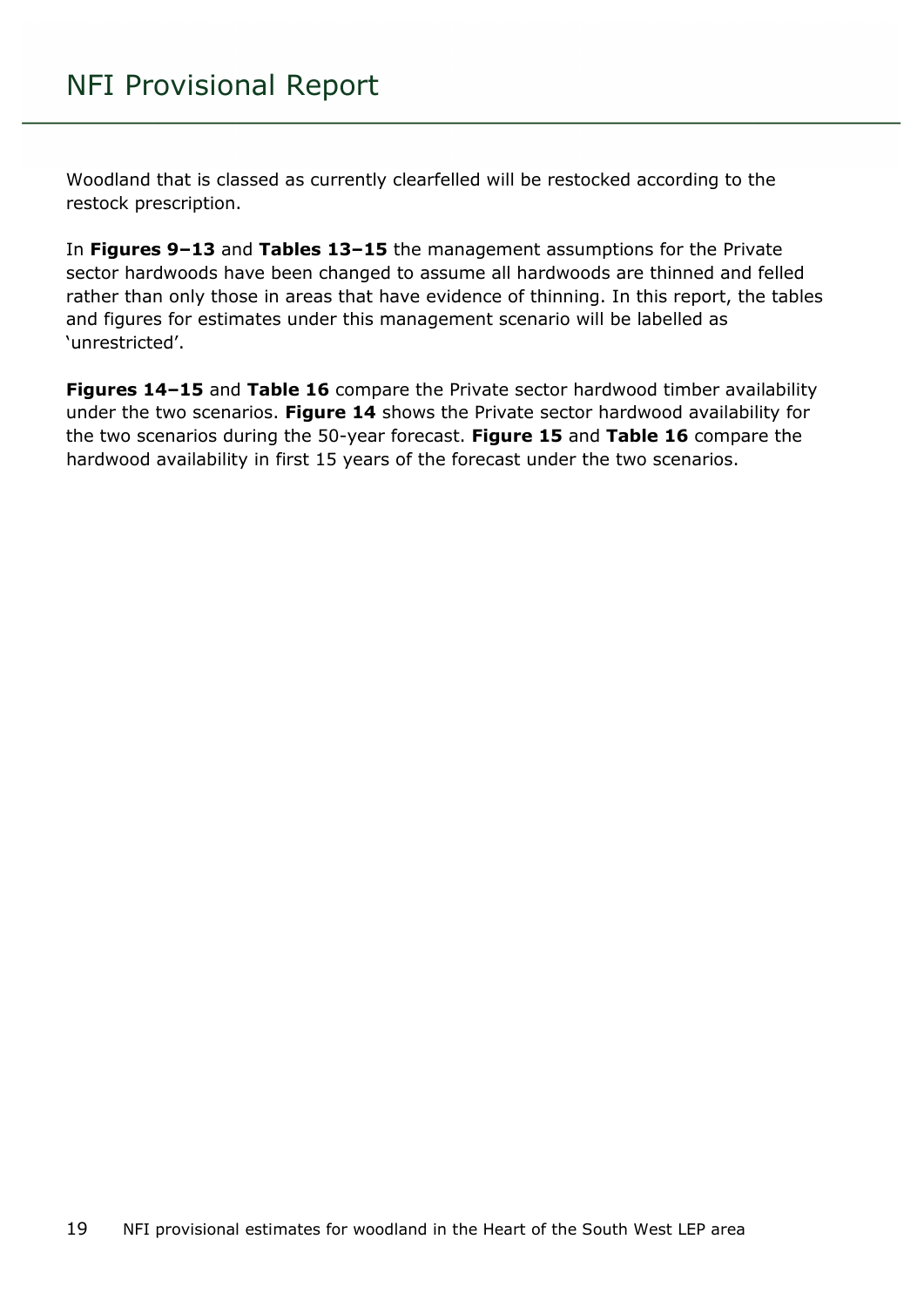#### 50-year forecast of timber availability under the 'headline' harvesting scenario

| Table 10 50-year forecast of timber availability by time period and principal species |  |  |  |  |  |  |  |  |  |  |  |
|---------------------------------------------------------------------------------------|--|--|--|--|--|--|--|--|--|--|--|
|---------------------------------------------------------------------------------------|--|--|--|--|--|--|--|--|--|--|--|

<span id="page-19-1"></span><span id="page-19-0"></span>

|                        |                                     | $2013 - 16$    |                          |                                 |                                 | 2017-21<br>$2022 - 26$ |     |                               |                                 |                | $2027 - 31$ |                                 |                       |                                 |     |                                 |
|------------------------|-------------------------------------|----------------|--------------------------|---------------------------------|---------------------------------|------------------------|-----|-------------------------------|---------------------------------|----------------|-------------|---------------------------------|-----------------------|---------------------------------|-----|---------------------------------|
|                        | FC                                  | Private sector |                          | Total                           | <b>FC</b>                       | Private sector         |     | Total                         | FC.                             | Private sector |             | Total                           | FC                    | Private sector                  |     | Total                           |
| Principal species      |                                     | volume         | SE%                      | volume                          | volume                          |                        | SE% | volume                        | volume                          |                | SE%         | volume                          |                       | volume                          | SE% | volume                          |
|                        | $(000 \; \text{m}^3 \; \text{obs})$ |                |                          | $(000 \text{ m}^3 \text{ obs})$ | $(000 \text{ m}^3 \text{ obs})$ |                        |     | $(000 \; \text{m}^3)$<br>obs) | $(000 \text{ m}^3 \text{ obs})$ |                |             | $(000 \text{ m}^3 \text{ obs})$ |                       | $(000 \text{ m}^3 \text{ obs})$ |     | $(000 \text{ m}^3 \text{ obs})$ |
|                        |                                     |                |                          |                                 |                                 |                        |     |                               |                                 |                |             |                                 |                       |                                 |     |                                 |
| <b>All conifers</b>    | 122                                 | 318            | 15                       | 441                             | 90                              | 494                    | 15  | 584                           | 68                              | 263            | 11          | 331                             | 94                    | 238                             | 13  | 332                             |
| Sitka spruce           | 69                                  | 94             | 35                       | 163                             | 44                              | 218                    | 33  | 263                           | 41                              | 53             | 28          | 94                              | 51                    | 67                              | 34  | 118                             |
| Scots pine             | 4                                   | 14             | 29                       | 18                              | 4                               | 12                     | 30  | 17                            |                                 | 29             | 37          | 31                              |                       | 16                              | 31  | 19                              |
| Corsican pine          |                                     | 12             | 45                       | 17                              | 4                               | 21                     | 79  | 24                            |                                 | 3              | 66          |                                 |                       |                                 | 64  |                                 |
| Norway spruce          |                                     | 15             | 24                       | 20                              |                                 | 27                     | 30  | 31                            |                                 | 27             | 42          | 30                              |                       | 41                              | 33  | 46                              |
| Larches                |                                     | 63             | 18                       | 68                              | $\overline{4}$                  | 69                     | 18  | 73                            |                                 | 43             | 19          | 46                              | $\boldsymbol{\Delta}$ | 33                              | 20  | 37                              |
| Douglas fir            | 24                                  | 93             | 38                       | 118                             | 20                              | 103                    | 23  | 123                           | 10                              | 73             | 26          | 83                              | 21                    | 60                              | 26  | 81                              |
| Lodgepole pine         |                                     | $\Omega$       | $\overline{\phantom{a}}$ |                                 |                                 | $\Omega$               | 119 |                               |                                 | $\Omega$       | 119         |                                 |                       | 0                               | 119 |                                 |
| Other conifers         | 9                                   | 27             | 39                       | 36                              | 8                               | 42                     | 36  | 50                            |                                 | 34             | 48          | 38                              |                       | 16                              | 35  | 24                              |
| <b>All broadleaves</b> | 5                                   | 74             | 23                       | 78                              | 5                               | 159                    | 51  | 164                           |                                 | 56             | 25          | 59                              | 4                     | 44                              | 20  | 48                              |
| Oak                    |                                     | 18             | 57                       | 19                              |                                 | 25                     | 35  | 25                            |                                 | $\mathsf{Q}$   | 26          | 10                              | $\Omega$              | 15                              | 35  | 15                              |
| Beech                  |                                     | $\overline{7}$ | 35                       | $\mathsf{q}$                    | 3                               | 89                     | 83  | 92                            |                                 | 14             | 43          | 15                              |                       | 6                               | 23  |                                 |
| Sycamore               | $\Omega$                            | 10             | 58                       | 10                              | $\Omega$                        | 9                      | 63  | 9                             | O                               | 3              | 45          | 3                               | O                     |                                 | 19  |                                 |
| Ash                    | 0                                   | 25             | 25                       | 25                              | $\mathbf 0$                     | 22                     | 26  | 22                            |                                 | 13             | 46          | 13                              |                       |                                 | 15  |                                 |
| <b>Birch</b>           |                                     | 5              | 39                       |                                 | $\Omega$                        | 6                      | 34  | 6                             |                                 | 4              | 43          |                                 |                       |                                 | 39  |                                 |
| Sweet chestnut         | $\Omega$                            | $\overline{4}$ | 52                       |                                 | $\Omega$                        | $\overline{4}$         | 47  |                               |                                 | 5              | 44          | 6                               |                       |                                 | 46  |                                 |
| Hazel                  | $\Omega$                            |                | 47                       |                                 | $\Omega$                        | $\mathbf{1}$           | 20  |                               |                                 | 3              | 31          |                                 |                       |                                 | 20  |                                 |
| Hawthorn               |                                     |                | 51                       |                                 | 0                               |                        | 33  |                               |                                 |                | 22          |                                 |                       |                                 | 21  |                                 |
| Alder                  |                                     |                | 49                       |                                 | $\Omega$                        | 5                      | 70  |                               |                                 |                | 32          |                                 |                       |                                 | 66  |                                 |
| Willow                 |                                     |                | 51                       |                                 | $\Omega$                        |                        | 33  |                               | O                               |                | 31          |                                 |                       |                                 | 27  |                                 |
| Other broadleaves      |                                     |                | 45                       |                                 |                                 |                        | 37  |                               |                                 | 4              | 25          |                                 |                       | 10                              | 61  | 12                              |
| <b>All species</b>     | 127                                 | 396            | 13                       | 523                             | 95                              | 647                    | 17  | 742                           | 70                              | 322            | 10          | 392                             | 98                    | 282                             | 12  | 380                             |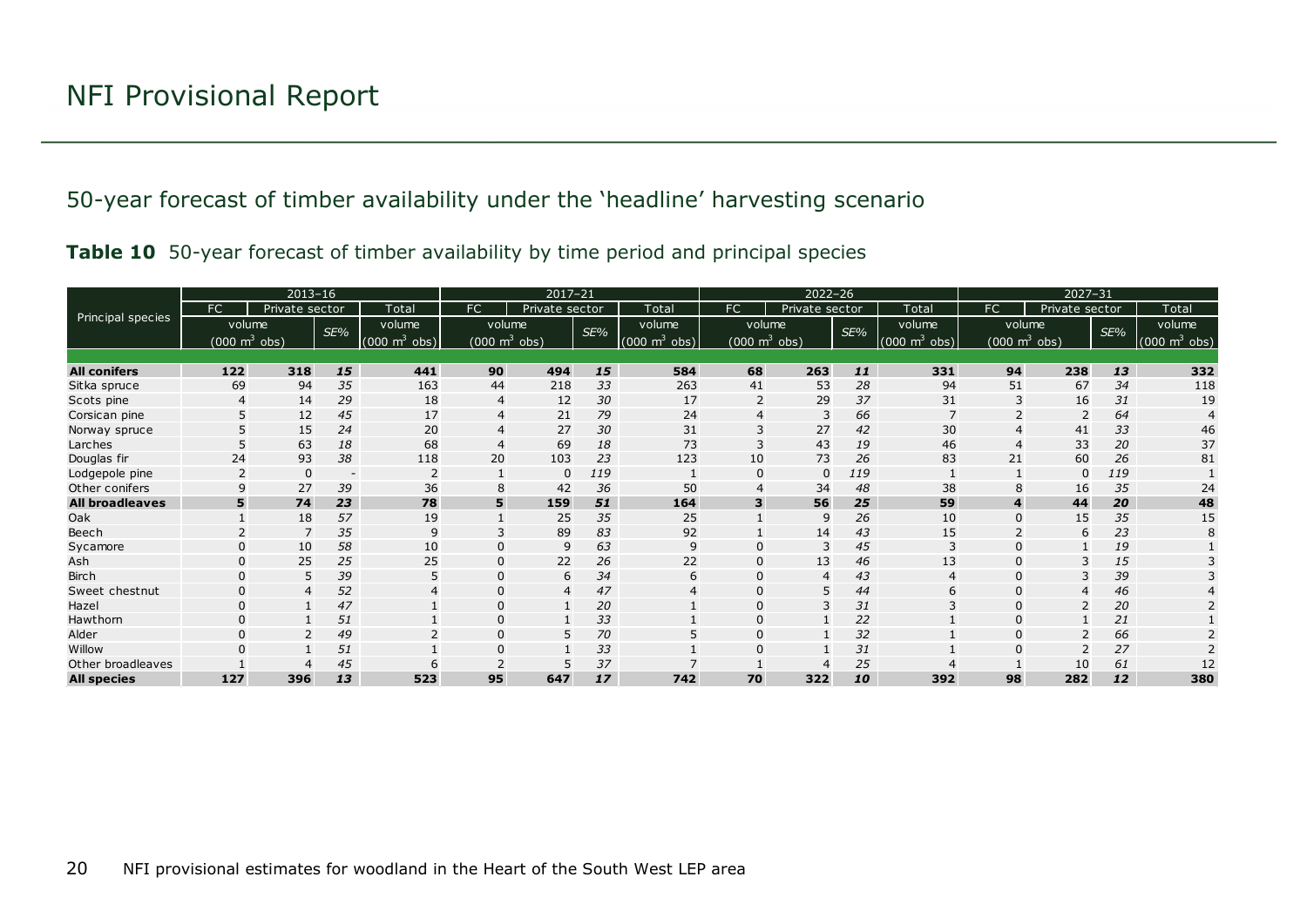#### **Table 10 (cont'd)** 50-year forecast of timber availability by time period and principal species

|                        |                                     | 2032-36        |     |                                 |                                 | 2037-41        |     |                               | $2042 - 46$                         |                |     |                                 | $2047 - 51$            |                |     |                                 |
|------------------------|-------------------------------------|----------------|-----|---------------------------------|---------------------------------|----------------|-----|-------------------------------|-------------------------------------|----------------|-----|---------------------------------|------------------------|----------------|-----|---------------------------------|
|                        | FC                                  | Private sector |     | Total                           | <b>FC</b>                       | Private sector |     | Total                         | FC.                                 | Private sector |     | Total                           | FC                     | Private sector |     | Total                           |
| Principal species      | volume                              |                | SE% | volume                          | volume                          |                | SE% | volume                        | volume                              |                | SE% | volume                          | volume                 |                | SE% | volume                          |
|                        | $(000 \; \text{m}^3 \; \text{obs})$ |                |     | $(000 \text{ m}^3 \text{ obs})$ | $(000 \text{ m}^3 \text{ obs})$ |                |     | $(000 \; \text{m}^3)$<br>obs) | $(000 \; \text{m}^3 \; \text{obs})$ |                |     | $(000 \text{ m}^3 \text{ obs})$ | (000 $\text{m}^3$ obs) |                |     | $(000 \text{ m}^3 \text{ obs})$ |
|                        |                                     |                |     |                                 |                                 |                |     |                               |                                     |                |     |                                 |                        |                |     |                                 |
| <b>All conifers</b>    | 82                                  | 244            | 13  | 326                             | 77                              | 179            | 20  | 255                           | 84                                  | 187            | 14  | 271                             | 100                    | 181            | 13  | 281                             |
| Sitka spruce           | 40                                  | 34             | 21  | 74                              | 44                              | 74             | 44  | 118                           | 46                                  | 72             | 31  | 118                             | 53                     | 60             | 21  | 112                             |
| Scots pine             |                                     | 29             | 37  | 32                              | $\overline{2}$                  | 7              | 31  | 10                            | $\overline{2}$                      | 6              | 30  | 8                               | 3                      | 37             | 47  | 40                              |
| Corsican pine          |                                     | 2              | 65  | 5                               | 2                               | $\overline{4}$ | 86  | 6                             |                                     | 4              | 94  |                                 |                        | 0              | 46  |                                 |
| Norway spruce          |                                     | 69             | 40  | 71                              |                                 | 19             | 46  | 21                            |                                     | 9              | 34  | 12                              |                        | 17             | 51  | 20                              |
| Larches                |                                     | 35             | 19  | 39                              | $\overline{4}$                  | 19             | 21  | 22                            |                                     | 16             | 23  | 21                              |                        | 15             | 24  | 22                              |
| Douglas fir            | 23                                  | 53             | 24  | 76                              | 18                              | 38             | 25  | 56                            | 23                                  | 59             | 28  | 81                              | 24                     | 27             | 15  | 51                              |
| Lodgepole pine         | $\mathbf{0}$                        | $\Omega$       | 119 |                                 | 0                               | $\mathbf 0$    | 114 | $\Omega$                      |                                     | $\mathbf 0$    | 114 |                                 | $\Omega$               |                | 119 |                                 |
| Other conifers         | 6                                   | 19             | 36  | 25                              | 5                               | 17             | 45  | 22                            |                                     | 19             | 25  | 24                              | 8                      | 22             | 26  | 30                              |
| <b>All broadleaves</b> | 3                                   | 48             | 22  | 51                              | 5                               | 91             | 34  | 95                            | 4                                   | 77             | 17  | 82                              | 6                      | 60             | 15  | 66                              |
| Oak                    | $\mathbf{0}$                        | 15             | 47  | 15                              |                                 | 13             | 26  | 14                            |                                     | 17             | 57  | 18                              |                        | 6              | 26  | $\overline{7}$                  |
| Beech                  |                                     | 10             | 34  | 12                              |                                 | 21             | 69  | 23                            |                                     | 17             | 44  | 19                              |                        | 13             | 37  | 16                              |
| Sycamore               |                                     | $\overline{2}$ | 24  | 2                               | $\Omega$                        | 3              | 27  | 3                             |                                     | 5              | 27  | 5                               | $\mathbf 0$            |                | 26  |                                 |
| Ash                    | $\Omega$                            | 5              | 16  |                                 | $\Omega$                        | $\overline{7}$ | 20  | $\overline{7}$                | $\Omega$                            | 13             | 19  | 13                              | $\Omega$               | 9              | 20  | $\mathsf{Q}$                    |
| <b>Birch</b>           | $\Omega$                            |                | 31  | 4                               | 0                               | 2              | 19  | $\overline{\phantom{0}}$      |                                     | 7              | 30  |                                 | $\Omega$               |                | 22  |                                 |
| Sweet chestnut         | $\Omega$                            | 5              | 44  |                                 | $\Omega$                        | 31             | 85  | 31                            |                                     | $\overline{2}$ | 48  |                                 | 0                      |                | 40  |                                 |
| Hazel                  | $\Omega$                            | 3              | 19  |                                 | $\Omega$                        | 5              | 27  | 5                             | $\Omega$                            | 5              | 23  |                                 | $\Omega$               | 12             | 31  | 12                              |
| Hawthorn               | $\Omega$                            |                | 20  |                                 | $\Omega$                        | 1              | 17  |                               |                                     |                | 20  |                                 | $\Omega$               |                | 23  |                                 |
| Alder                  | 0                                   |                | 29  |                                 | $\Omega$                        |                | 27  |                               |                                     | 2              | 31  |                                 | 0                      |                | 32  |                                 |
| Willow                 |                                     |                | 24  |                                 | 0                               | $\overline{2}$ | 22  |                               |                                     | 3              | 26  |                                 |                        |                | 23  |                                 |
| Other broadleaves      |                                     |                | 16  |                                 |                                 | ⇁              | 22  | q                             |                                     | $\overline{7}$ | 16  |                                 |                        |                | 30  | 12                              |
| <b>All species</b>     | 85                                  | 293            | 13  | 378                             | 82                              | 271            | 18  | 352                           | 89                                  | 266            | 11  | 355                             | 106                    | 242            | 11  | 348                             |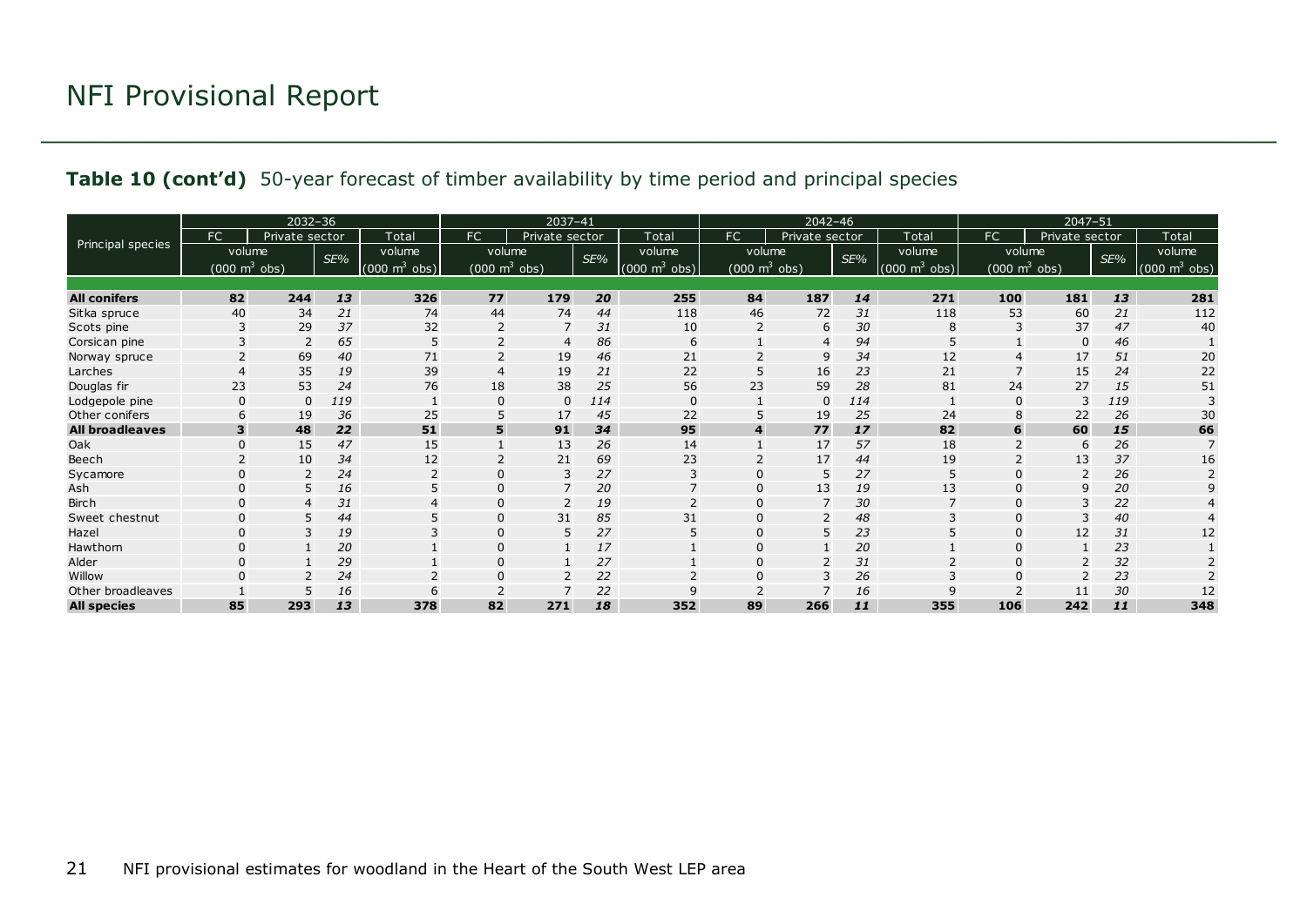#### **Table 10 (cont'd)** 50-year forecast of timber availability by time period and principal species

|                        |                                 | $2052 - 56$    |     |                                 | 2057-61                         |                |     |                                     |  |  |  |
|------------------------|---------------------------------|----------------|-----|---------------------------------|---------------------------------|----------------|-----|-------------------------------------|--|--|--|
|                        | <b>FC</b>                       | Private sector |     | Total                           | FC                              | Private sector |     | Total                               |  |  |  |
| Principal species      | volume                          |                | SE% | volume                          | volume                          |                | SE% | volume                              |  |  |  |
|                        | $(000 \text{ m}^3 \text{ obs})$ |                |     | $(000 \text{ m}^3 \text{ obs})$ | $(000 \text{ m}^3 \text{ obs})$ |                |     | $(000 \; \text{m}^3 \; \text{obs})$ |  |  |  |
|                        |                                 |                |     |                                 |                                 |                |     |                                     |  |  |  |
| <b>All conifers</b>    | 79                              | 151            | 15  | 230                             | 90                              | 227            | 18  | 317                                 |  |  |  |
| Sitka spruce           | 38                              | 53             | 29  | 90                              | 51                              | 103            | 35  | 154                                 |  |  |  |
| Scots pine             | 2                               | 8              | 24  | 11                              | 3                               | 10             | 22  | 14                                  |  |  |  |
| Corsican pine          | 2                               | $\mathbf{1}$   | 99  | $\overline{2}$                  | 2                               | $\Omega$       | 46  | $\overline{2}$                      |  |  |  |
| Norway spruce          | $\overline{2}$                  | 9              | 23  | 11                              | $\overline{4}$                  | 14             | 24  | 18                                  |  |  |  |
| Larches                | 5                               | 15             | 23  | 20                              | 5                               | 17             | 21  | 22                                  |  |  |  |
| Douglas fir            | 24                              | 45             | 36  | 69                              | 21                              | 55             | 29  | 75                                  |  |  |  |
| Lodgepole pine         | $\mathbf 0$                     | $\mathbf 0$    | 42  | 0                               | $\mathbf 0$                     | $\mathbf 0$    | 42  | $\mathbf 0$                         |  |  |  |
| Other conifers         | 6                               | 20             | 21  | 26                              | 5                               | 26             | 33  | 31                                  |  |  |  |
| <b>All broadleaves</b> | 5                               | 58             | 15  | 63                              | $\overline{\mathbf{4}}$         | 47             | 18  | 51                                  |  |  |  |
| Oak                    | $\mathbf{1}$                    | $\overline{7}$ | 22  | 8                               | $\mathbf{1}$                    | 6              | 22  | $\overline{7}$                      |  |  |  |
| Beech                  | 2                               | $\overline{7}$ | 30  | 9                               | $\mathbf{1}$                    | 18             | 36  | 19                                  |  |  |  |
| Sycamore               | 0                               | $\overline{4}$ | 26  | 4                               | 0                               | $\mathbf{1}$   | 36  | $\mathbf{1}$                        |  |  |  |
| Ash                    | $\mathbf 0$                     | 9              | 21  | 9                               | $\Omega$                        | $\overline{7}$ | 23  | 7                                   |  |  |  |
| <b>Birch</b>           | $\mathbf 0$                     | $\overline{4}$ | 26  | 4                               | $\mathbf 0$                     | $\overline{4}$ | 16  | $\overline{\mathbf{4}}$             |  |  |  |
| Sweet chestnut         | 0                               | 28             | 65  | 29                              | $\Omega$                        | 5              | 82  | 5                                   |  |  |  |
| Hazel                  | $\mathbf 0$                     | $\overline{4}$ | 49  | 4                               | $\Omega$                        | $\overline{2}$ | 25  | $\overline{2}$                      |  |  |  |
| Hawthorn               | $\mathbf 0$                     | $\mathbf{1}$   | 18  | $\mathbf{1}$                    | $\Omega$                        | $\mathbf{1}$   | 18  | $\mathbf{1}$                        |  |  |  |
| Alder                  | 0                               | 3              | 32  | 3                               | $\Omega$                        | $\mathbf{1}$   | 57  | $\mathbf{1}$                        |  |  |  |
| Willow                 | $\overline{0}$                  | 3              | 25  | 3                               | 0                               | 6              | 68  | 6                                   |  |  |  |
| Other broadleaves      | 1                               | $\overline{7}$ | 23  | 9                               | 1                               | 6              | 20  | 7                                   |  |  |  |
| <b>All species</b>     | 84                              | 208            | 11  | 292                             | 94                              | 275            | 15  | 369                                 |  |  |  |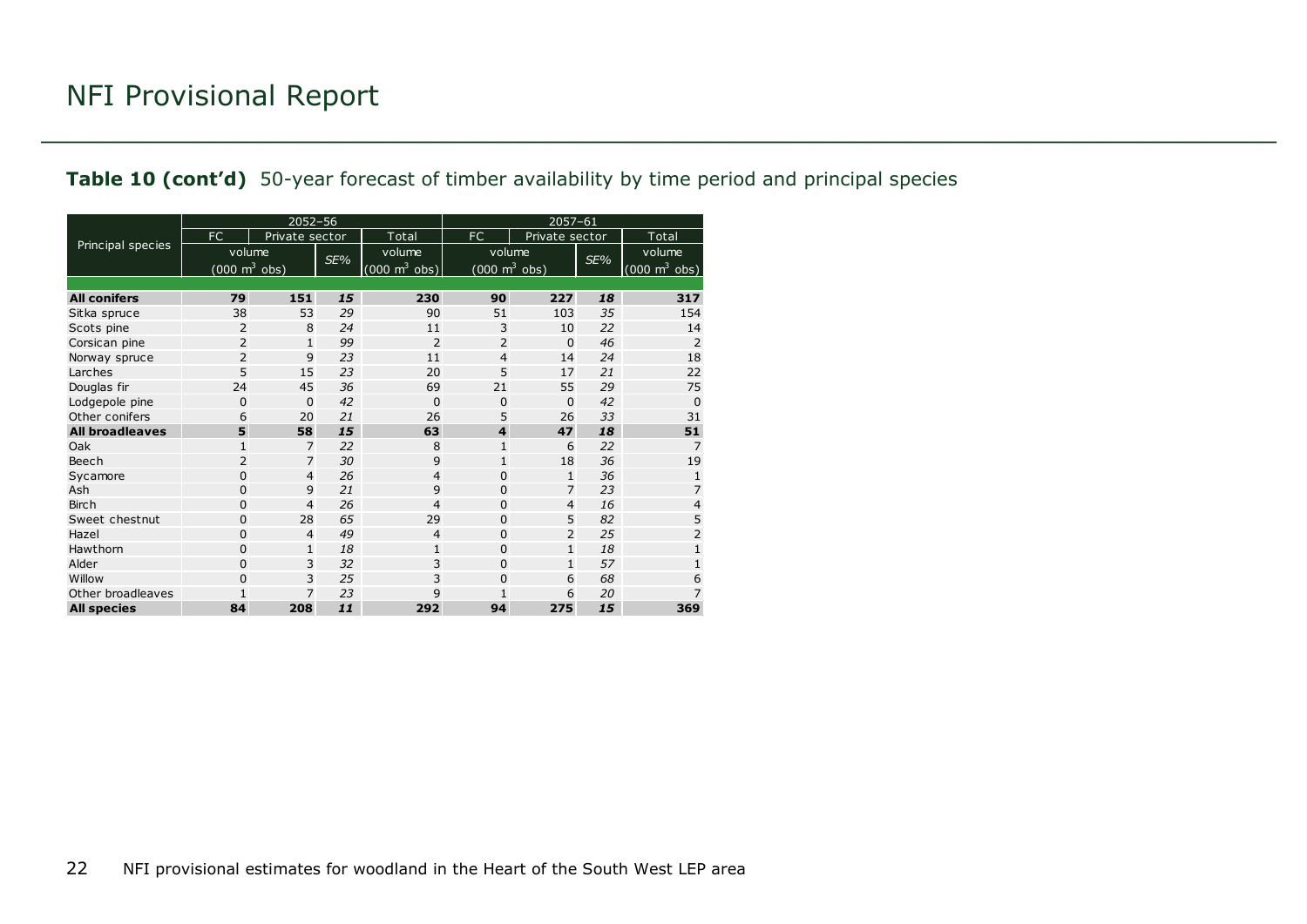<span id="page-22-0"></span>**Table 11** 50-year forecast of standing volume; average annual volumes within periods

|                 | <b>FC</b>                       | Private sector                      | Total          |                                     |  |
|-----------------|---------------------------------|-------------------------------------|----------------|-------------------------------------|--|
| Forecast period | volume                          | volume                              | SE%            | volume                              |  |
|                 | $(000 \text{ m}^3 \text{ obs})$ | $(000 \; \text{m}^3 \; \text{obs})$ |                | $(000 \; \text{m}^3 \; \text{obs})$ |  |
| All conifers    |                                 |                                     |                |                                     |  |
| $2013 - 16$     | 1,767                           | 6,318                               | 7              | 8,084                               |  |
| $2017 - 21$     | 1,907                           | 5,454                               | 6              | 7,360                               |  |
| $2022 - 26$     | 1,972                           | 4,503                               | 7              | 6,475                               |  |
| $2027 - 31$     | 2,010                           | 3,945                               | 8              | 5,956                               |  |
| $2032 - 36$     | 2,048                           | 3,506                               | 8              | 5,553                               |  |
| 2037-41         | 2,069                           | 3,283                               | 8              | 5,353                               |  |
| $2042 - 46$     | 2,033                           | 3,083                               | 8              | 5,116                               |  |
| $2047 - 51$     | 1,989                           | 3,095                               | 8              | 5,084                               |  |
| $2052 - 56$     | 1,984                           | 3,287                               | 8              | 5,271                               |  |
| 2057-61         | 1,964                           | 3,322                               | 6              | 5,286                               |  |
| All broadleaves |                                 |                                     |                |                                     |  |
| $2013 - 16$     | 345                             | 17,770                              | 6              | 18,115                              |  |
| $2017 - 21$     | 370                             | 18,825                              | 5              | 19,195                              |  |
| $2022 - 26$     | 394                             | 20,551                              | 5              | 20,946                              |  |
| $2027 - 31$     | 420                             | 22,459                              | 5              | 22,880                              |  |
| 2032-36         | 448                             | 24,336                              | $\overline{4}$ | 24,784                              |  |
| 2037-41         | 469                             | 25,948                              | $\overline{4}$ | 26,417                              |  |
| 2042-46         | 487                             | 27,340                              | $\overline{4}$ | 27,827                              |  |
| $2047 - 51$     | 499                             | 28,710                              | $\overline{4}$ | 29,209                              |  |
| $2052 - 56$     | 512                             | 29,942                              | $\overline{4}$ | 30,455                              |  |
| 2057-61         | 530                             | 31,091                              | $\overline{4}$ | 31,621                              |  |
| All species     |                                 |                                     |                |                                     |  |
| $2013 - 16$     | 2,112                           | 24,119                              | 5              | 26,230                              |  |
| $2017 - 21$     | 2,277                           | 24,330                              | $\overline{4}$ | 26,607                              |  |
| $2022 - 26$     | 2,366                           | 25,115                              | $\overline{4}$ | 27,481                              |  |
| $2027 - 31$     | 2,431                           | 26,466                              | $\overline{4}$ | 28,897                              |  |
| $2032 - 36$     | 2,496                           | 27,899                              | $\overline{4}$ | 30,395                              |  |
| 2037-41         | 2,538                           | 29,286                              | $\overline{4}$ | 31,824                              |  |
| $2042 - 46$     | 2,520                           | 30,471                              | $\overline{4}$ | 32,991                              |  |
| $2047 - 51$     | 2,488                           | 31,851                              | $\overline{4}$ | 34,339                              |  |
| $2052 - 56$     | 2,496                           | 33,276                              | $\overline{4}$ | 35,772                              |  |
| 2057-61         | 2,494                           | 34,464                              | $\overline{4}$ | 36,958                              |  |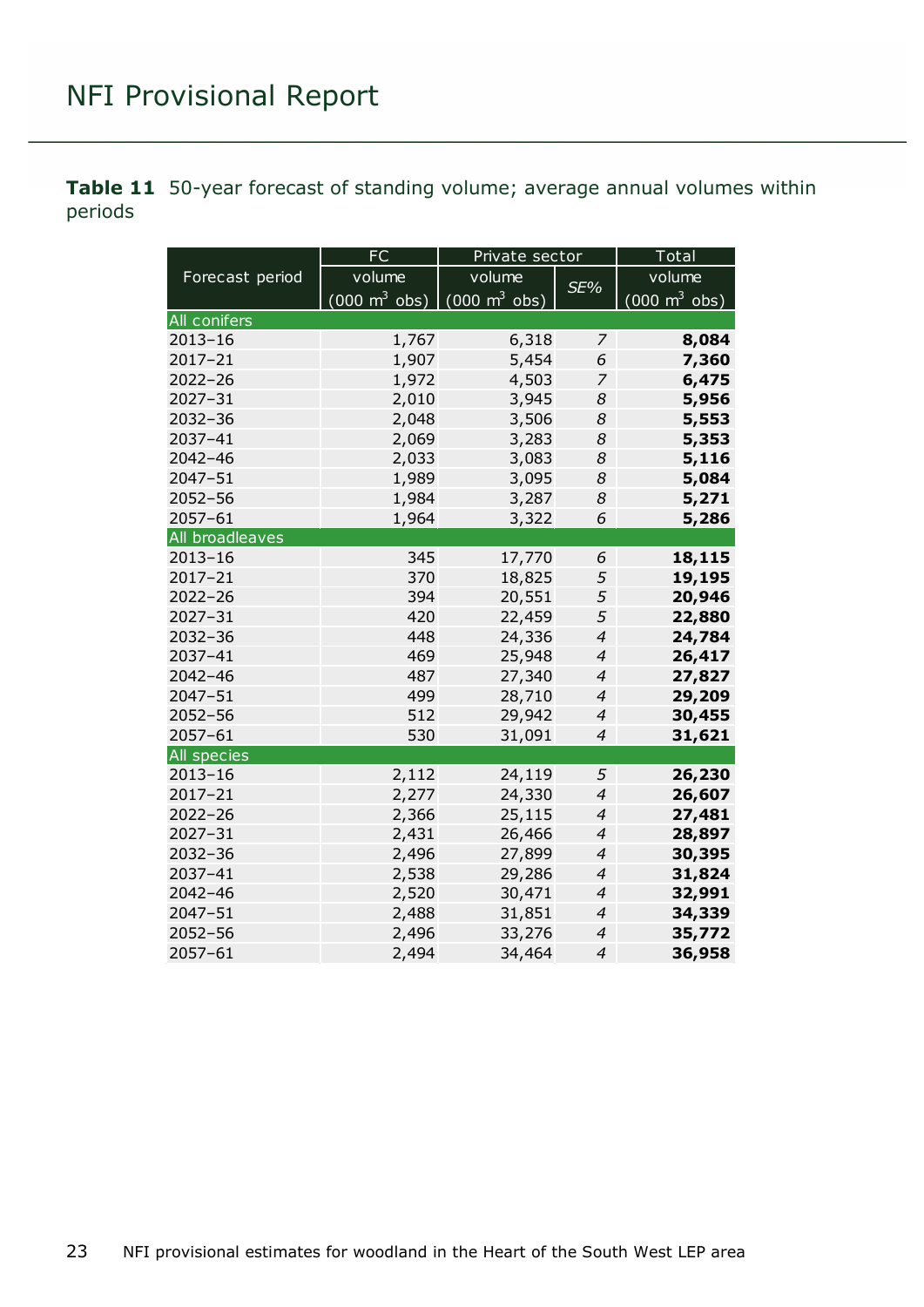<span id="page-23-0"></span>**Table 12** 50-year forecast of net increment; average annual volumes within periods

|                 | <b>FC</b>                                                | Private sector |                | Total                           |
|-----------------|----------------------------------------------------------|----------------|----------------|---------------------------------|
| Forecast period | volume                                                   | volume         | SE%            | volume                          |
|                 | $(000 \text{ m}^3 \text{ obs})$ (000 m <sup>3</sup> obs) |                |                | $(000 \text{ m}^3 \text{ obs})$ |
| All conifers    |                                                          |                |                |                                 |
| $2013 - 16$     | 108                                                      | 218            | 6              | 326                             |
| 2017-21         | 106                                                      | 196            | 7              | 302                             |
| $2022 - 26$     | 99                                                       | 159            | 8              | 259                             |
| 2027-31         | 93                                                       | 147            | 8              | 240                             |
| 2032-36         | 86                                                       | 148            | 8              | 234                             |
| 2037-41         | 83                                                       | 158            | 8              | 240                             |
| $2042 - 46$     | 80                                                       | 166            | $\overline{z}$ | 247                             |
| 2047-51         | 80                                                       | 181            | $\overline{z}$ | 262                             |
| $2052 - 56$     | 82                                                       | 195            | 6              | 278                             |
| $2057 - 61$     | 86                                                       | 206            | 5              | 292                             |
| All broadleaves |                                                          |                |                |                                 |
| $2013 - 16$     | 9                                                        | 338            | $\overline{z}$ | 347                             |
| 2017-21         | 9                                                        | 406            | $\overline{4}$ | 415                             |
| $2022 - 26$     | 9                                                        | 436            | 3              | 445                             |
| $2027 - 31$     | 9                                                        | 431            | $\overline{4}$ | 440                             |
| 2032-36         | 9                                                        | 412            | $\overline{4}$ | 421                             |
| 2037-41         | 8                                                        | 385            | 3              | 393                             |
| $2042 - 46$     | 8                                                        | 353            | $\overline{3}$ | 361                             |
| $2047 - 51$     | 8                                                        | 322            | $\overline{4}$ | 330                             |
| $2052 - 56$     | 8                                                        | 295            | $\overline{4}$ | 303                             |
| 2057-61         | 8                                                        | 273            | $\overline{4}$ | 281                             |
| All species     |                                                          |                |                |                                 |
| $2013 - 16$     | 117                                                      | 556            | 5              | 674                             |
| $2017 - 21$     | 116                                                      | 603            | $\mathfrak{Z}$ | 719                             |
| $2022 - 26$     | 109                                                      | 597            | $\mathfrak{Z}$ | 705                             |
| $2027 - 31$     | 102                                                      | 579            | $\mathfrak{Z}$ | 681                             |
| $2032 - 36$     | 95                                                       | 560            | $\mathfrak{Z}$ | 655                             |
| 2037-41         | 91                                                       | 543            | $\mathfrak{Z}$ | 634                             |
| $2042 - 46$     | 88                                                       | 520            | $\mathfrak{Z}$ | 608                             |
| 2047-51         | 88                                                       | 503            | 3              | 592                             |
| 2052-56         | 90                                                       | 491            | 3              | 581                             |
| 2057-61         | 94                                                       | 480            | $\overline{3}$ | 574                             |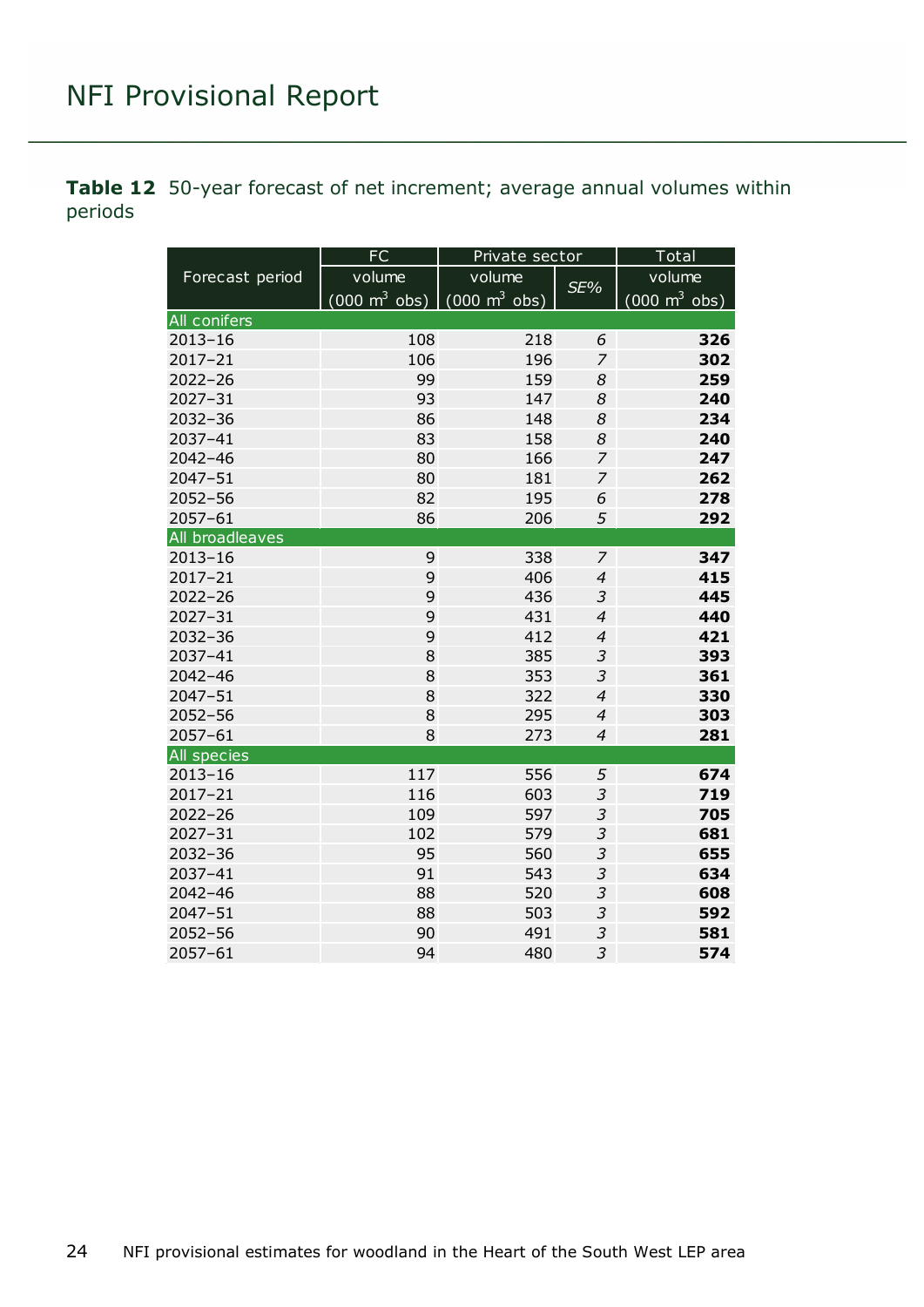

<span id="page-24-0"></span>

<span id="page-24-1"></span>**Figure 4a** Overview of 50-year forecast of average annual hardwood availability

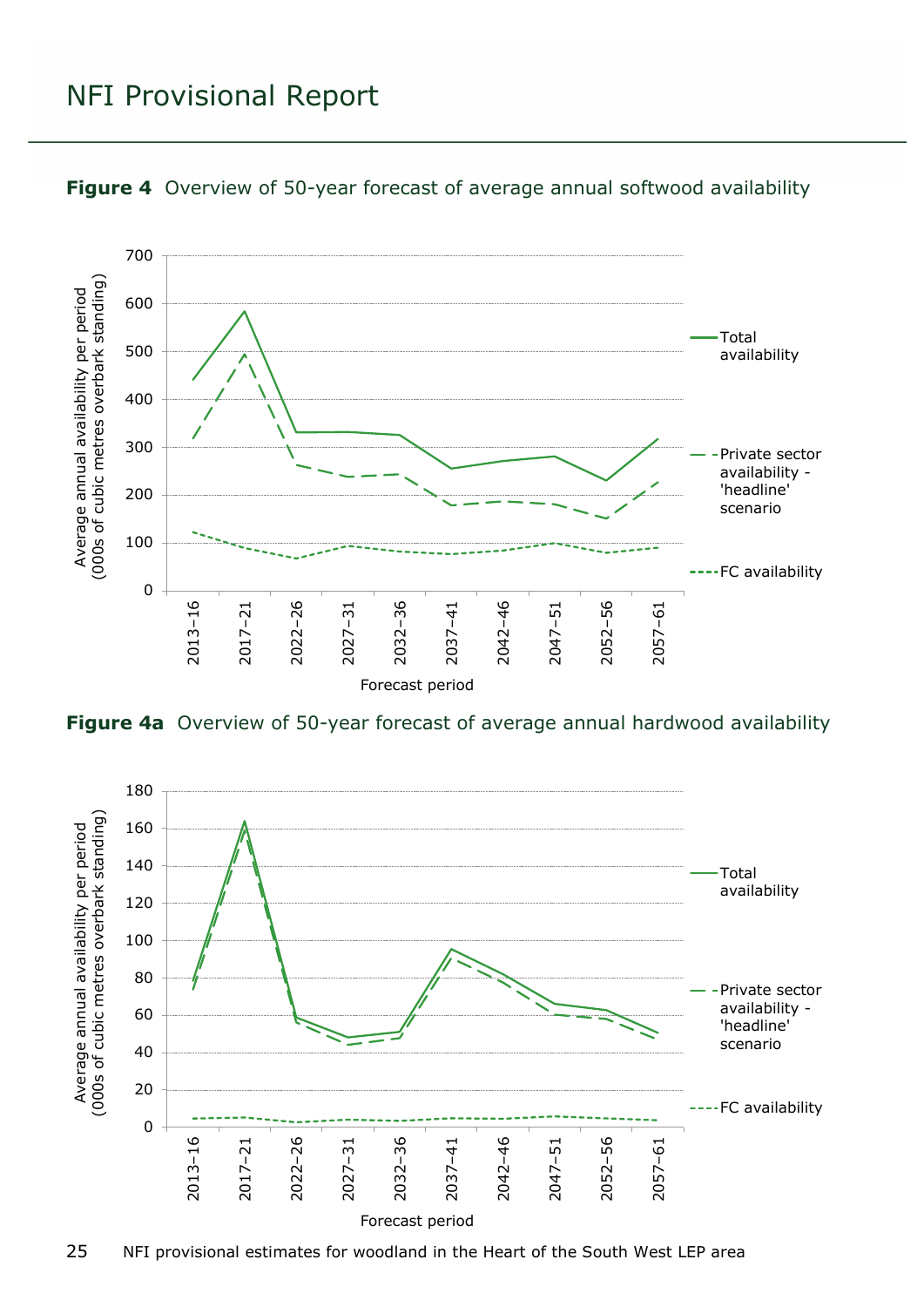

<span id="page-25-0"></span>

<span id="page-25-1"></span>**Figure 6** 50-year forecast of average annual hardwood availability

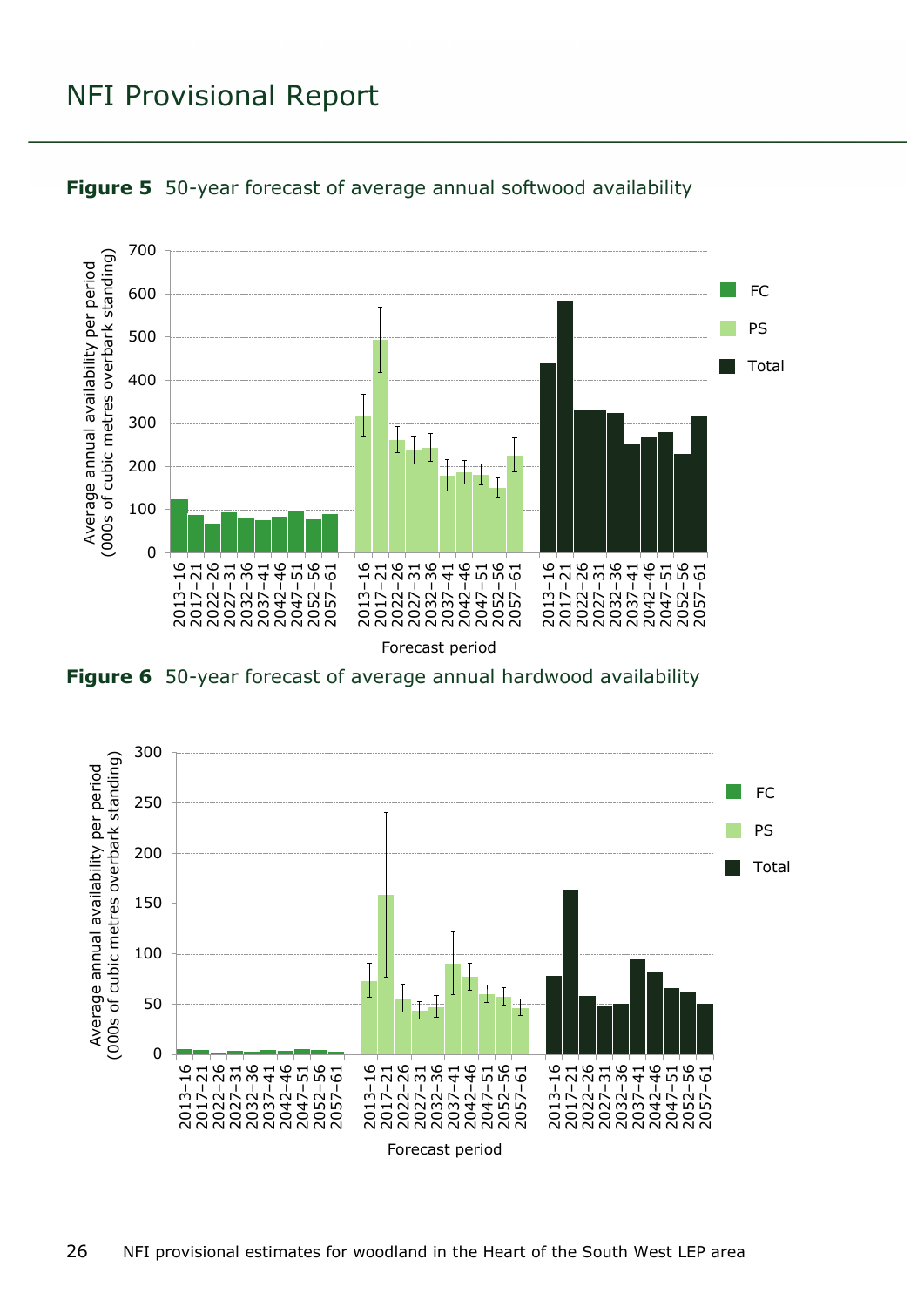

<span id="page-26-0"></span>

<span id="page-26-1"></span>**Figure 8** 50-year forecast of hardwood standing volume, increment and availability

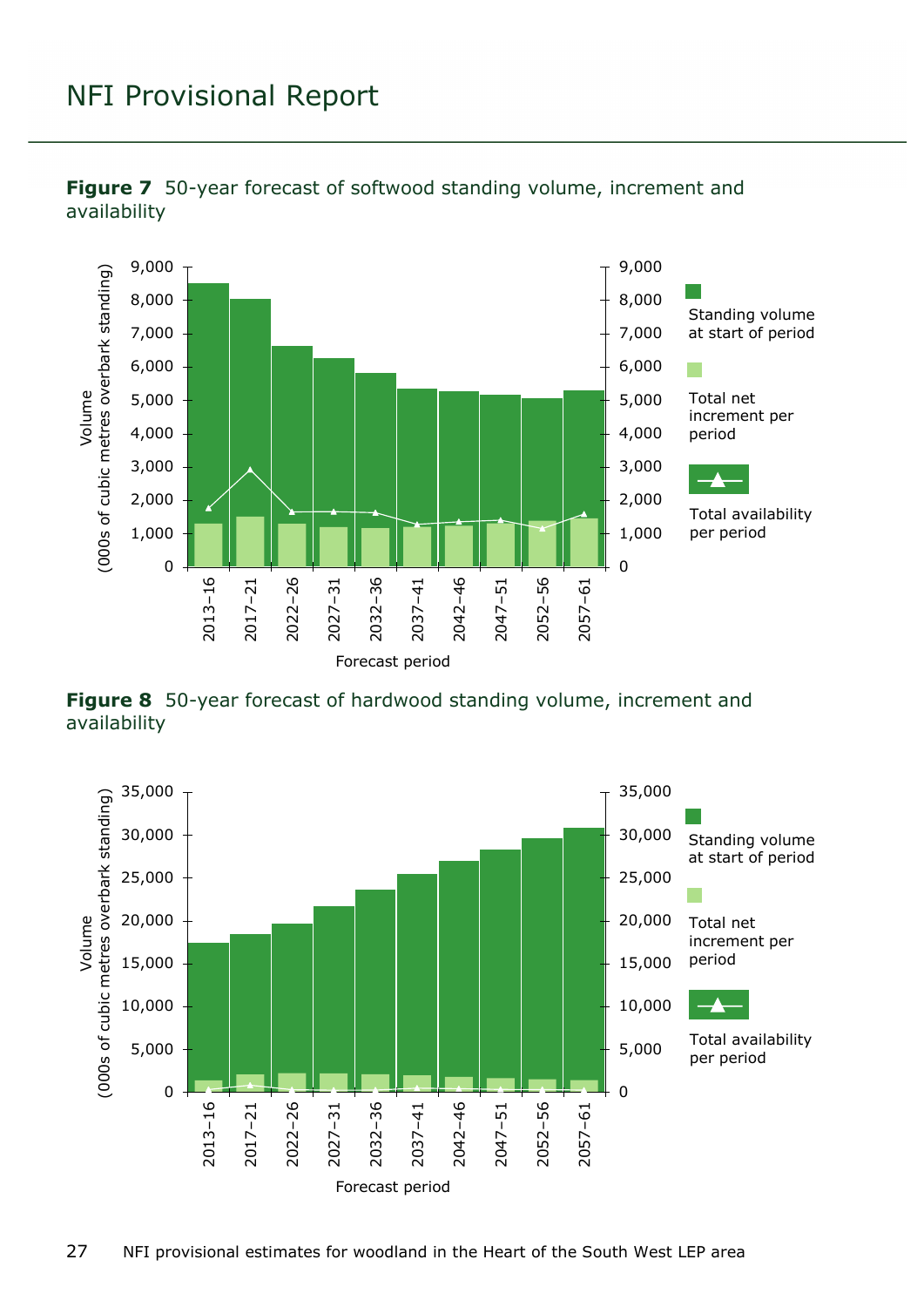#### 50-year forecast of timber availability under the 'unrestricted' scenario

**Table 13** 50-year forecast of timber availability by time period and principal species – unrestricted biological potential for Private sector hardwoods

<span id="page-27-1"></span><span id="page-27-0"></span>

|                        |              | $2013 - 16$                |                          |                                      |                 | $2017 - 21$    |     |                                 | $2022 - 26$            |                |                |                                 |              |                                 |     |                     |
|------------------------|--------------|----------------------------|--------------------------|--------------------------------------|-----------------|----------------|-----|---------------------------------|------------------------|----------------|----------------|---------------------------------|--------------|---------------------------------|-----|---------------------|
|                        | FC           | Private sector             |                          | Total                                | FC              | Private sector |     | Total                           | FC                     | Private sector |                | Total                           | FC           | Private sector                  |     | Total               |
| Principal species      |              | volume                     | SE%                      | volume                               | volume          |                | SE% | volume                          | volume                 |                | SE%            | volume                          |              | volume                          | SE% | volume              |
|                        |              | (000 $\mathsf{m}^{3}$ obs) |                          | $(000 \text{ m}^3)$<br>$ obs\rangle$ | (000 $m^3$ obs) |                |     | $(000 \text{ m}^3 \text{ obs})$ | (000 $\text{m}^3$ obs) |                |                | $(000 \text{ m}^3 \text{ obs})$ |              | $(000 \text{ m}^3 \text{ obs})$ |     | $m^3$ obs)<br>(000) |
|                        |              |                            |                          |                                      |                 |                |     |                                 |                        |                |                |                                 |              |                                 |     |                     |
| <b>All conifers</b>    | 122          | 318                        | 15                       | 441                                  | 90              | 494            | 15  | 584                             | 68                     | 263            | 11             | 331                             | 94           | 238                             | 13  | 332                 |
| Sitka spruce           | 69           | 94                         | 35                       | 163                                  | 44              | 218            | 33  | 263                             | 41                     | 53             | 28             | 94                              | 51           | 67                              | 34  | 118                 |
| Scots pine             | 4            | 14                         | 29                       | 18                                   | 4               | 12             | 30  | 17                              |                        | 29             | 37             | 31                              |              | 16                              | 31  | 19                  |
| Corsican pine          |              | 12                         | 45                       | 17                                   | 4               | 21             | 79  | 24                              |                        | 3              | 66             |                                 |              |                                 | 64  |                     |
| Norway spruce          |              | 15                         | 24                       | 20                                   | $\overline{4}$  | 27             | 30  | 31                              | 3                      | 27             | 42             | 30                              |              | 41                              | 33  | 46                  |
| Larches                |              | 63                         | 18                       | 68                                   | $\overline{4}$  | 69             | 18  | 73                              | 3                      | 43             | 19             | 46                              | 4            | 33                              | 20  | 37                  |
| Douglas fir            | 24           | 93                         | 38                       | 118                                  | 20              | 103            | 23  | 123                             | 10                     | 73             | 26             | 83                              | 21           | 60                              | 26  | 81                  |
| Lodgepole pine         |              | $\Omega$                   | $\overline{\phantom{a}}$ |                                      |                 | $\Omega$       | 119 |                                 | 0                      | $\Omega$       | 119            |                                 |              | $\Omega$                        | 119 |                     |
| Other conifers         | $\mathsf{Q}$ | 27                         | 39                       | 36                                   | 8               | 42             | 36  | 50                              |                        | 34             | 48             | 38                              |              | 16                              | 35  | 24                  |
| <b>All broadleaves</b> | 5            | 926                        | 13                       | 931                                  | 5               | 875            | 11  | 880                             | 3                      | 493            | $\overline{z}$ | 495                             | 4            | 434                             | 13  | 438                 |
| Oak                    |              | 130                        | 21                       | 131                                  |                 | 130            | 20  | 130                             |                        | 135            | 14             | 136                             | $\Omega$     | 183                             | 27  | 183                 |
| Beech                  |              | 30                         | 36                       | 33                                   | 3               | 119            | 63  | 121                             |                        | 43             | 31             | 44                              |              | 40                              | 31  | 42                  |
| Sycamore               |              | 77                         | 22                       | 77                                   | $\overline{0}$  | 74             | 22  | 74                              |                        | 33             | 24             | 33                              |              | 27                              | 32  | 27                  |
| Ash                    | $\Omega$     | 437                        | 26                       | 437                                  | $\Omega$        | 284            | 11  | 284                             | U                      | 92             | 12             | 92                              | <sup>0</sup> | 47                              | 16  | 47                  |
| <b>Birch</b>           | $\Omega$     | 50                         | 16                       | 50                                   | 0               | 68             | 16  | 68                              | 0                      | 33             | 25             | 33                              | 0            | 16                              | 18  | 16                  |
| Sweet chestnut         | $\Omega$     | 15                         | 35                       | 15                                   | $\mathbf 0$     | 15             | 34  | 15                              | 0                      | 14             | 26             | 14                              |              | 36                              | 53  | 36                  |
| Hazel                  | $\mathbf{0}$ | 46                         | 16                       | 46                                   | $\mathbf{0}$    | 54             | 18  | 54                              |                        | 49             | 28             | 49                              | $\Omega$     | 17                              | 18  | 17                  |
| Hawthorn               | $\Omega$     |                            | 33                       | $\overline{2}$                       | 0               | 3              | 22  | 3                               | 0                      | 4              | 22             | $\overline{4}$                  | 0            | $\overline{4}$                  | 21  | 4                   |
| Alder                  | $\Omega$     | 64                         | 21                       | 64                                   | $\mathbf{0}$    | 73             | 18  | 73                              | 0                      | 42             | 41             | 42                              | 0            | 16                              | 23  | 16                  |
| Willow                 |              | 14                         | 18                       | 14                                   | $\Omega$        | 17             | 16  | 17                              | o                      | 17             | 16             | 17                              |              | 18                              | 15  | 18                  |
| Other broadleaves      |              | 69                         | 34                       | 71                                   |                 | 55             | 30  | 57                              |                        | 31             | 16             | 32                              |              | 38                              | 20  | 39                  |
| <b>All species</b>     | 127          | 1,250                      | 11                       | 1,377                                | 95              | 1,364          | 9   | 1,459                           | 70                     | 760            | 6              | 830                             | 98           | 672                             | 10  | 770                 |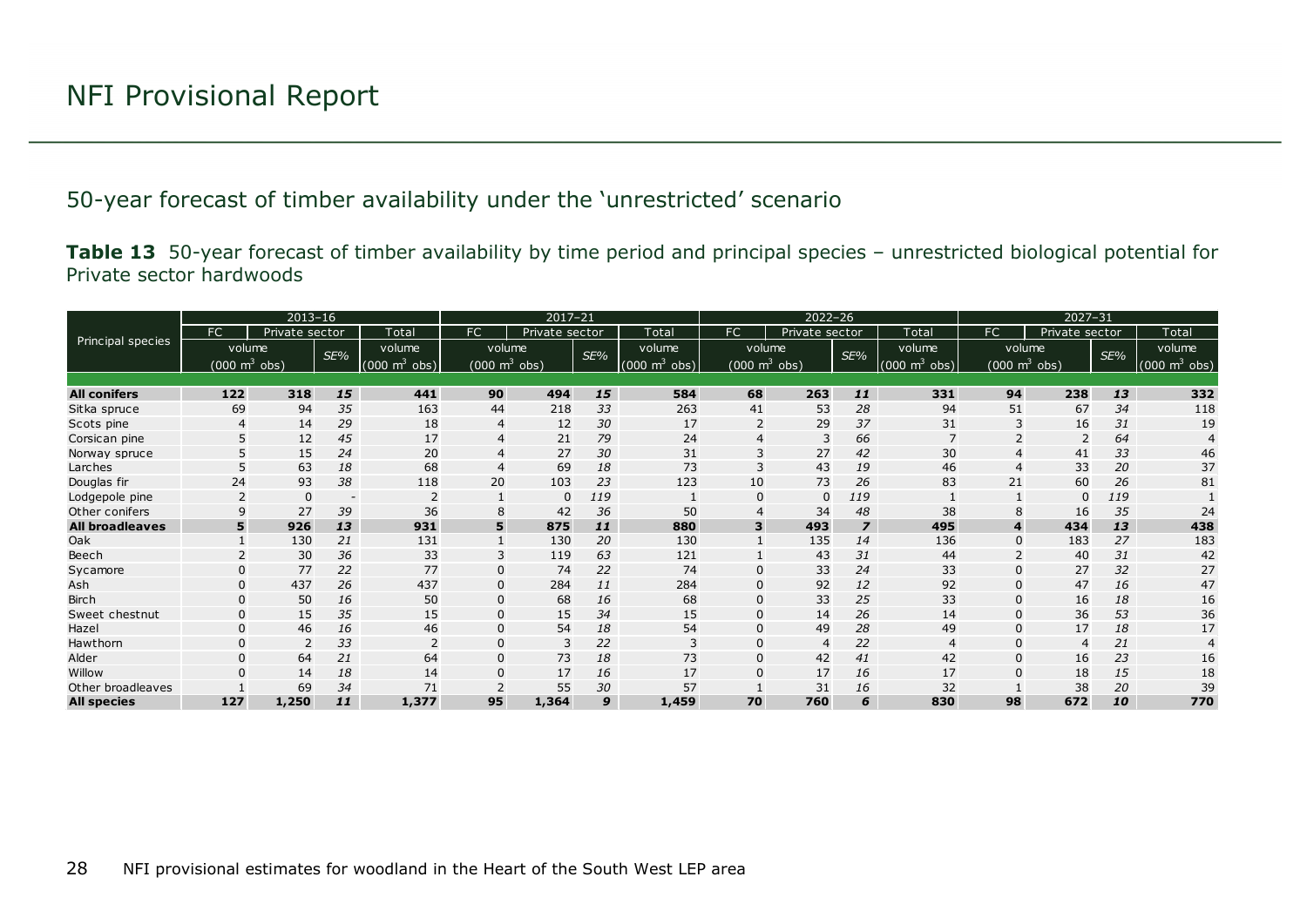**Table 13 (cont'd)** 50-year forecast of timber availability by time period and principal species – unrestricted biological potential for Private sector hardwoods

|                        | $2032 - 36$                |                |                |                                | $2037 - 41$     |                |     |                                     | $2042 - 46$                     |                |                |                            | $2047 - 51$ |                                 |                |                  |
|------------------------|----------------------------|----------------|----------------|--------------------------------|-----------------|----------------|-----|-------------------------------------|---------------------------------|----------------|----------------|----------------------------|-------------|---------------------------------|----------------|------------------|
|                        | FC                         | Private sector |                | Total                          | <b>FC</b>       | Private sector |     | Total                               | FC                              | Private sector |                | Total                      | FC          | Private sector                  |                | Total            |
| Principal species      | volume                     |                | SE%            | volume                         | volume          |                | SE% | volume                              | volume                          |                | SE%            | volume                     |             | volume                          | SE%            | volume           |
|                        | (000 $\mathsf{m}^{3}$ obs) |                |                | m <sup>3</sup><br>(000)<br>obj | (000 $m^3$ obs) |                |     | $(000 \; \text{m}^3 \; \text{obs})$ | $(000 \text{ m}^3 \text{ obs})$ |                |                | $\sqrt{m^3}$ obs)<br>(000) |             | $(000 \text{ m}^3 \text{ obs})$ |                | $m3$ obs)<br>000 |
|                        |                            |                |                |                                |                 |                |     |                                     |                                 |                |                |                            |             |                                 |                |                  |
| <b>All conifers</b>    | 82                         | 244            | 13             | 326                            | 77              | 179            | 20  | 255                                 | 84                              | 187            | 14             | 271                        | 100         | 181                             | 13             | 281              |
| Sitka spruce           | 40                         | 34             | 21             | 74                             | 44              | 74             | 44  | 118                                 | 46                              | 72             | 31             | 118                        | 53          | 60                              | 21             | 112              |
| Scots pine             | 3                          | 29             | 37             | 32                             | $\overline{2}$  | 7              | 31  | 10                                  | $\overline{2}$                  | 6              | 30             | 8                          | 3           | 37                              | 47             | 40               |
| Corsican pine          |                            | 2              | 65             | 5                              | 2               | $\overline{4}$ | 86  | 6                                   |                                 | $\overline{4}$ | 94             | 5                          |             | $\mathbf 0$                     | 46             |                  |
| Norway spruce          |                            | 69             | 40             | 71                             | $\overline{2}$  | 19             | 46  | 21                                  |                                 | 9              | 34             | 12                         | 4           | 17                              | 51             | 20               |
| Larches                | $\overline{4}$             | 35             | 19             | 39                             | $\overline{4}$  | 19             | 21  | 22                                  | 5                               | 16             | 23             | 21                         |             | 15                              | 24             | 22               |
| Douglas fir            | 23                         | 53             | 24             | 76                             | 18              | 38             | 25  | 56                                  | 23                              | 59             | 28             | 81                         | 24          | 27                              | 15             | 51               |
| Lodgepole pine         | $\Omega$                   | $\Omega$       | 119            |                                | $\Omega$        | $\mathbf{0}$   | 114 | $\Omega$                            |                                 | $\mathbf{0}$   | 114            |                            | 0           | 3                               | 119            |                  |
| Other conifers         | 6                          | 19             | 36             | 25                             | 5               | 17             | 45  | 22                                  | 5                               | 19             | 25             | 24                         | 8           | 22                              | 26             | 30               |
| <b>All broadleaves</b> | 3                          | 403            | 8              | 406                            | 5               | 484            | 11  | 489                                 | $\overline{\mathbf{4}}$         | 411            | $\overline{z}$ | 415                        | 6           | 375                             | $\overline{z}$ | 381              |
| Oak                    | $\mathbf 0$                | 89             | 16             | 90                             |                 | 111            | 28  | 112                                 |                                 | 68             | 18             | 69                         |             | 58                              | 17             | 60               |
| Beech                  |                            | 32             | 18             | 33                             |                 | 80             | 35  | 82                                  |                                 | 33             | 25             | 35                         |             | 44                              | 28             | 46               |
| Sycamore               | $\Omega$                   | 22             | 23             | 22                             | $\mathbf 0$     | 20             | 19  | 20                                  | 0                               | 27             | 20             | 27                         | $\Omega$    | 17                              | 19             | 17               |
| Ash                    | $\Omega$                   | 88             | 21             | 88                             | $\mathbf{0}$    | 62             | 12  | 62                                  | 0                               | 93             | 16             | 93                         | $\Omega$    | 69                              | 15             | 69               |
| <b>Birch</b>           | $\Omega$                   | 30             | 21             | 30                             | 0               | 28             | 23  | 28                                  | 0                               | 37             | 33             | 37                         | 0           | 19                              | 16             | 19               |
| Sweet chestnut         | $\Omega$                   | 13             | 27             | 13                             | $\mathbf 0$     | 38             | 69  | 38                                  | 0                               | 10             | 26             | 10                         |             | 14                              | 34             | 14               |
| Hazel                  | $\Omega$                   | 14             | 14             | 14                             | $\overline{0}$  | 34             | 22  | 34                                  | 0                               | 38             | 22             | 38                         | $\Omega$    | 46                              | 17             | 46               |
| Hawthorn               | $\Omega$                   | $\overline{4}$ | 19             | $\overline{4}$                 | $\mathbf{0}$    | 5              | 17  | 5                                   | 0                               | 6              | 16             | 6                          | 0           | 6                               | 16             | 6                |
| Alder                  | $\Omega$                   | 37             | 34             | 37                             | $\mathbf{0}$    | 19             | 29  | 19                                  | 0                               | 18             | 19             | 18                         | 0           | 16                              | 18             | 16               |
| Willow                 | $\Omega$                   | 22             | 17             | 22                             | $\mathbf 0$     | 45             | 30  | 45                                  | 0                               | 32             | 23             | 32                         |             | 32                              | 26             | 32               |
| Other broadleaves      |                            | 53             | 23             | 54                             | $\overline{2}$  | 41             | 15  | 43                                  |                                 | 50             | 16             | 51                         |             | 57                              | 27             | 58               |
| <b>All species</b>     | 85                         | 648            | $\overline{z}$ | 734                            | 82              | 664            | 9   | 746                                 | 89                              | 599            | 6              | 688                        | 106         | 557                             | 6              | 663              |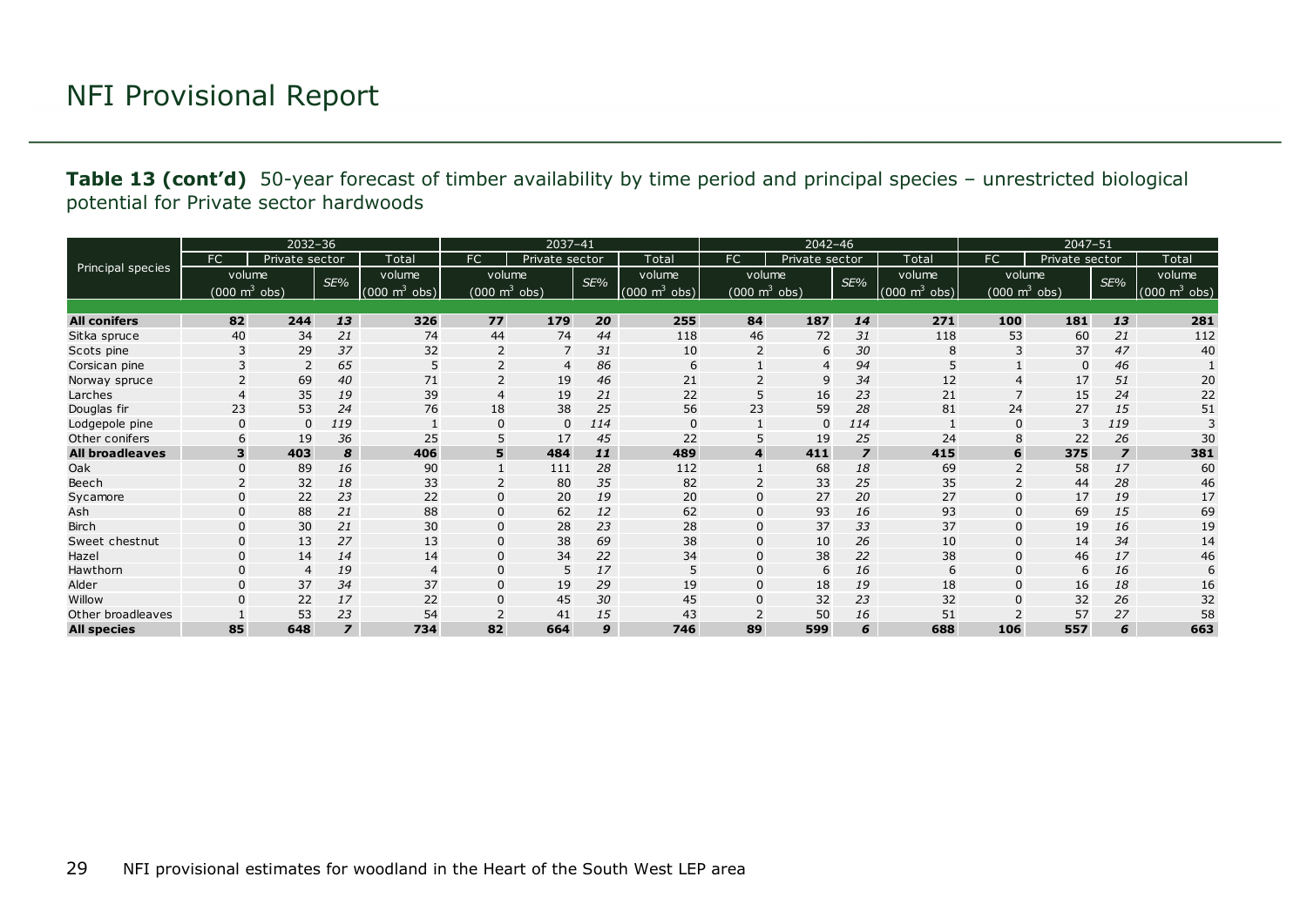**Table 13 (cont'd)** 50-year forecast of timber availability by time period and principal species – unrestricted biological potential for Private sector hardwoods

|                        |                                     | $2052 - 56$    |                |                                 | $2057 - 61$                     |                |     |                                 |  |  |  |
|------------------------|-------------------------------------|----------------|----------------|---------------------------------|---------------------------------|----------------|-----|---------------------------------|--|--|--|
|                        | FC.                                 | Private sector |                | Total                           | FC                              | Private sector |     | Total                           |  |  |  |
| Principal species      | volume                              |                |                | volume                          | volume                          |                |     | volume                          |  |  |  |
|                        | $(000 \; \text{m}^3 \; \text{obs})$ |                | SE%            | $(000 \text{ m}^3 \text{ obs})$ | $(000 \text{ m}^3 \text{ obs})$ |                | SE% | $(000 \text{ m}^3 \text{ obs})$ |  |  |  |
|                        |                                     |                |                |                                 |                                 |                |     |                                 |  |  |  |
| <b>All conifers</b>    | 79                                  | 151            | 15             | 230                             | 90                              | 227            | 18  | 317                             |  |  |  |
| Sitka spruce           | 38                                  | 53             | 29             | 90                              | 51                              | 103            | 35  | 154                             |  |  |  |
| Scots pine             | 2                                   | 8              | 24             | 11                              | 3                               | 10             | 22  | 14                              |  |  |  |
| Corsican pine          | $\overline{2}$                      | $\mathbf{1}$   | 99             | $\overline{2}$                  | $\overline{2}$                  | $\Omega$       | 46  | $\overline{2}$                  |  |  |  |
| Norway spruce          | $\overline{2}$                      | 9              | 23             | 11                              | $\overline{4}$                  | 14             | 24  | 18                              |  |  |  |
| Larches                | 5                                   | 15             | 23             | 20                              | 5                               | 17             | 21  | 22                              |  |  |  |
| Douglas fir            | 24                                  | 45             | 36             | 69                              | 21                              | 55             | 29  | 75                              |  |  |  |
| Lodgepole pine         | $\mathbf 0$                         | $\mathbf 0$    | 42             | $\Omega$                        | 0                               | $\Omega$       | 42  | $\Omega$                        |  |  |  |
| Other conifers         | 6                                   | 20             | 21             | 26                              | 5                               | 26             | 33  | 31                              |  |  |  |
| <b>All broadleaves</b> | 5                                   | 487            | 9              | 492                             | $\overline{\mathbf{4}}$         | 417            | 11  | 420                             |  |  |  |
| Oak                    | $\mathbf{1}$                        | 87             | 22             | 88                              | $\mathbf{1}$                    | 77             | 17  | 78                              |  |  |  |
| Beech                  | $\overline{2}$                      | 36             | 18             | 38                              | $\mathbf{1}$                    | 60             | 26  | 61                              |  |  |  |
| Sycamore               | 0                                   | 30             | 23             | 30                              | 0                               | 16             | 24  | 16                              |  |  |  |
| Ash                    | 0                                   | 72             | 13             | 72                              | 0                               | 56             | 10  | 56                              |  |  |  |
| <b>Birch</b>           | 0                                   | 26             | 26             | 26                              | $\mathbf 0$                     | 20             | 14  | 21                              |  |  |  |
| Sweet chestnut         | 0                                   | 81             | 44             | 82                              | $\Omega$                        | 10             | 48  | 10                              |  |  |  |
| Hazel                  | 0                                   | 23             | 15             | 23                              | 0                               | 22             | 16  | 22                              |  |  |  |
| Hawthorn               | 0                                   | 6              | 17             | 6                               | 0                               | 8              | 23  | 8                               |  |  |  |
| Alder                  | 0                                   | 31             | 25             | 31                              | $\Omega$                        | 17             | 17  | 17                              |  |  |  |
| Willow                 | 0                                   | 69             | 24             | 69                              | 0                               | 50             | 33  | 50                              |  |  |  |
| Other broadleaves      | $\mathbf{1}$                        | 47             | 19             | 49                              | 1                               | 91             | 39  | 92                              |  |  |  |
| <b>All species</b>     | 84                                  | 638            | $\overline{z}$ | 722                             | 94                              | 645            | 10  | 739                             |  |  |  |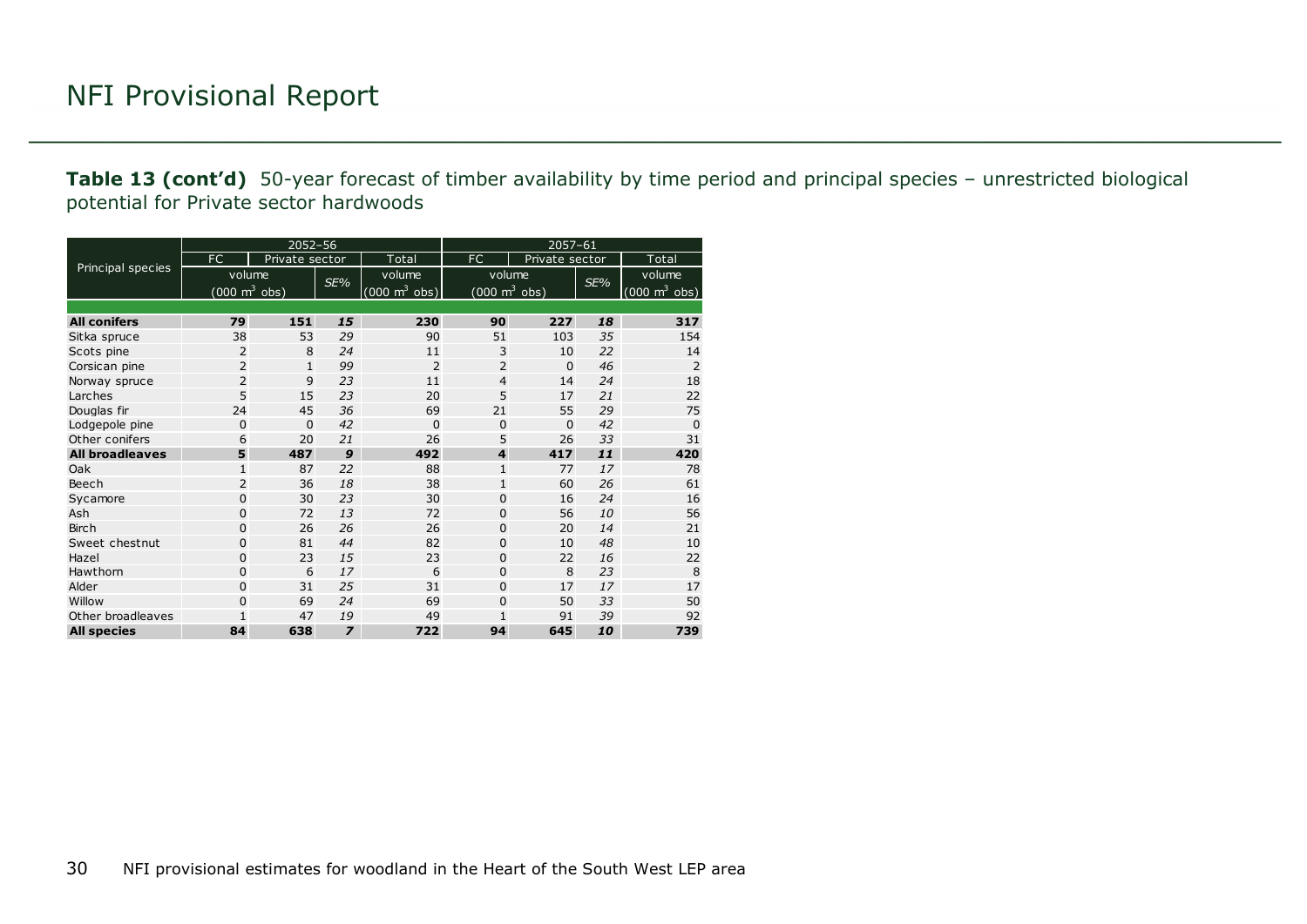<span id="page-30-0"></span>

| <b>Table 14</b> 50-year forecast of standing volume; average annual volumes within |  |
|------------------------------------------------------------------------------------|--|
| periods – unrestricted biological potential for Private sector hardwoods           |  |

|                    | <b>FC</b>                           | Private sector                      |     | Total                               |  |  |
|--------------------|-------------------------------------|-------------------------------------|-----|-------------------------------------|--|--|
| Forecast period    | volume                              | volume                              |     | volume                              |  |  |
|                    | $(000 \; \text{m}^3 \; \text{obs})$ | $(000 \; \text{m}^3 \; \text{obs})$ | SE% | $(000 \; \text{m}^3 \; \text{obs})$ |  |  |
| All conifers       |                                     |                                     |     |                                     |  |  |
| $2013 - 16$        | 1,767                               | 6,318                               | 7   | 8,084                               |  |  |
| $2017 - 21$        | 1,907                               | 5,454                               | 6   | 7,360                               |  |  |
| $2022 - 26$        | 1,972                               | 4,503                               | 7   | 6,475                               |  |  |
| $2027 - 31$        | 2,010                               | 3,945                               | 8   | 5,956                               |  |  |
| 2032-36            | 2,048                               | 3,506                               | 8   | 5,553                               |  |  |
| 2037-41            | 2,069                               | 3,283                               | 8   | 5,353                               |  |  |
| $2042 - 46$        | 2,033                               | 3,083                               | 8   | 5,116                               |  |  |
| 2047-51            | 1,989                               | 3,095                               | 8   | 5,084                               |  |  |
| $2052 - 56$        | 1,984                               | 3,287                               | 8   | 5,271                               |  |  |
| $2057 - 61$        | 1,964                               | 3,322                               | 6   | 5,286                               |  |  |
| All broadleaves    |                                     |                                     |     |                                     |  |  |
| $2013 - 16$        | 345                                 | 15,270                              | 6   | 15,614                              |  |  |
| $2017 - 21$        | 370                                 | 13,118                              | 6   | 13,488                              |  |  |
| $2022 - 26$        | 394                                 | 11,611                              | 7   | 12,005                              |  |  |
| 2027-31            | 420                                 | 11,457                              | 6   | 11,877                              |  |  |
| 2032-36            | 448                                 | 11,478                              | 6   | 11,927                              |  |  |
| 2037-41            | 469                                 | 11,279                              | 6   | 11,748                              |  |  |
| $2042 - 46$        | 487                                 | 11,398                              | 6   | 11,885                              |  |  |
| $2047 - 51$        | 499                                 | 11,825                              | 6   | 12,324                              |  |  |
| $2052 - 56$        | 512                                 | 11,874                              | 6   | 12,387                              |  |  |
| $2057 - 61$        | 530                                 | 11,766                              | 6   | 12,296                              |  |  |
| <b>All species</b> |                                     |                                     |     |                                     |  |  |
| $2013 - 16$        | 2,112                               | 21,614                              | 5   | 23,726                              |  |  |
| $2017 - 21$        | 2,277                               | 18,614                              | 5   | 20,890                              |  |  |
| $2022 - 26$        | 2,366                               | 16,160                              | 5   | 18,527                              |  |  |
| $2027 - 31$        | 2,431                               | 15,446                              | 5   | 17,877                              |  |  |
| $2032 - 36$        | 2,496                               | 15,022                              | 5   | 17,518                              |  |  |
| 2037-41            | 2,538                               | 14,595                              | 5   | 17,133                              |  |  |
| $2042 - 46$        | 2,520                               | 14,506                              | 5   | 17,026                              |  |  |
| $2047 - 51$        | 2,488                               | 14,943                              | 5   | 17,432                              |  |  |
| $2052 - 56$        | 2,496                               | 15,185                              | 5   | 17,681                              |  |  |
| 2057-61            | 2,494                               | 15,113                              | 5   | 17,607                              |  |  |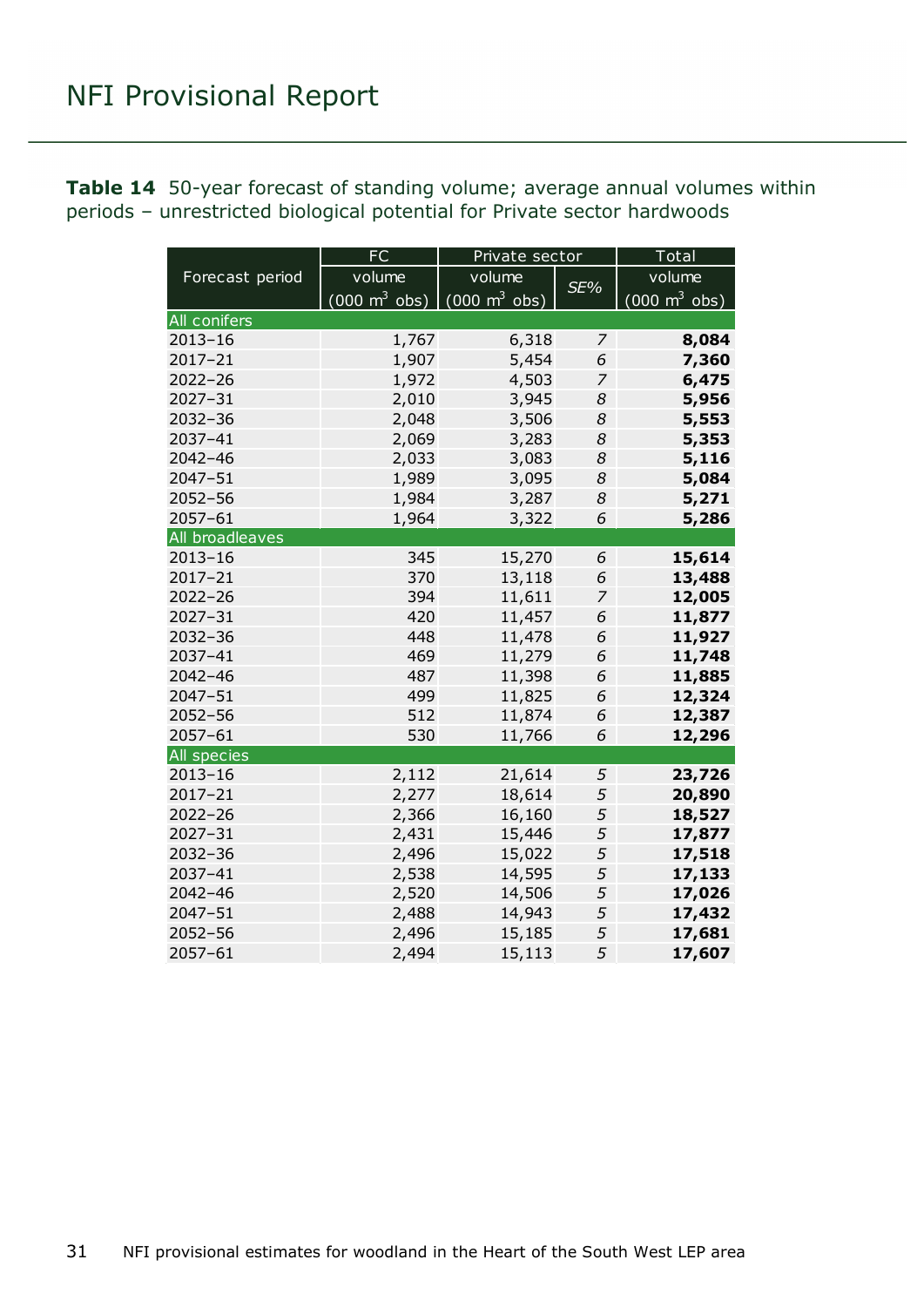<span id="page-31-0"></span>**Table 15** 50-year forecast of net increment; average annual volumes within periods – unrestricted biological potential for Private sector hardwoods

|                 | FC                                  | Private sector                      | Total          |                                 |  |
|-----------------|-------------------------------------|-------------------------------------|----------------|---------------------------------|--|
| Forecast period | volume                              | volume                              | SE%            | volume                          |  |
|                 | $(000 \; \text{m}^3 \; \text{obs})$ | $(000 \; \text{m}^3 \; \text{obs})$ |                | $(000 \text{ m}^3 \text{ obs})$ |  |
| All conifers    |                                     |                                     |                |                                 |  |
| $2013 - 16$     | 108                                 | 218                                 | 6              | 326                             |  |
| 2017-21         | 106                                 | 196                                 | 7              | 302                             |  |
| $2022 - 26$     | 99                                  | 159                                 | 8              | 259                             |  |
| $2027 - 31$     | 93                                  | 147                                 | 8              | 240                             |  |
| 2032-36         | 86                                  | 148                                 | 8              | 234                             |  |
| 2037-41         | 83                                  | 158                                 | 8              | 240                             |  |
| $2042 - 46$     | 80                                  | 166                                 | $\overline{z}$ | 247                             |  |
| 2047-51         | 80                                  | 181                                 | 7              | 262                             |  |
| 2052-56         | 82                                  | 195                                 | 6              | 278                             |  |
| 2057-61         | 86                                  | 206                                 | 5              | 292                             |  |
| All broadleaves |                                     |                                     |                |                                 |  |
| $2013 - 16$     | 9                                   | 331                                 | $\overline{z}$ | 341                             |  |
| $2017 - 21$     | 9                                   | 371                                 | $\overline{4}$ | 381                             |  |
| $2022 - 26$     | 9                                   | 378                                 | $\overline{4}$ | 387                             |  |
| $2027 - 31$     | 9                                   | 398                                 | $\overline{4}$ | 407                             |  |
| 2032-36         | 9                                   | 424                                 | $\overline{4}$ | 432                             |  |
| 2037-41         | 8                                   | 444                                 | 3              | 452                             |  |
| $2042 - 46$     | 8                                   | 456                                 | 3              | 464                             |  |
| 2047-51         | 8                                   | 453                                 | 3              | 460                             |  |
| $2052 - 56$     | 8                                   | 442                                 | $\overline{3}$ | 450                             |  |
| 2057-61         | 8                                   | 425                                 | 3              | 432                             |  |
| All species     |                                     |                                     |                |                                 |  |
| $2013 - 16$     | 117                                 | 550                                 | 5              | 668                             |  |
| 2017-21         | 116                                 | 568                                 | 3              | 684                             |  |
| $2022 - 26$     | 109                                 | 538                                 | $\overline{4}$ | 647                             |  |
| $2027 - 31$     | 102                                 | 545                                 | 3              | 647                             |  |
| 2032-36         | 95                                  | 572                                 | $\overline{3}$ | 667                             |  |
| 2037-41         | 91                                  | 602                                 | $\overline{3}$ | 693                             |  |
| $2042 - 46$     | 88                                  | 623                                 | $\overline{3}$ | 712                             |  |
| $2047 - 51$     | 88                                  | 635                                 | 3              | 723                             |  |
| 2052-56         | 90                                  | 638                                 | 3              | 728                             |  |
| $2057 - 61$     | 94                                  | 632                                 | 3              | 726                             |  |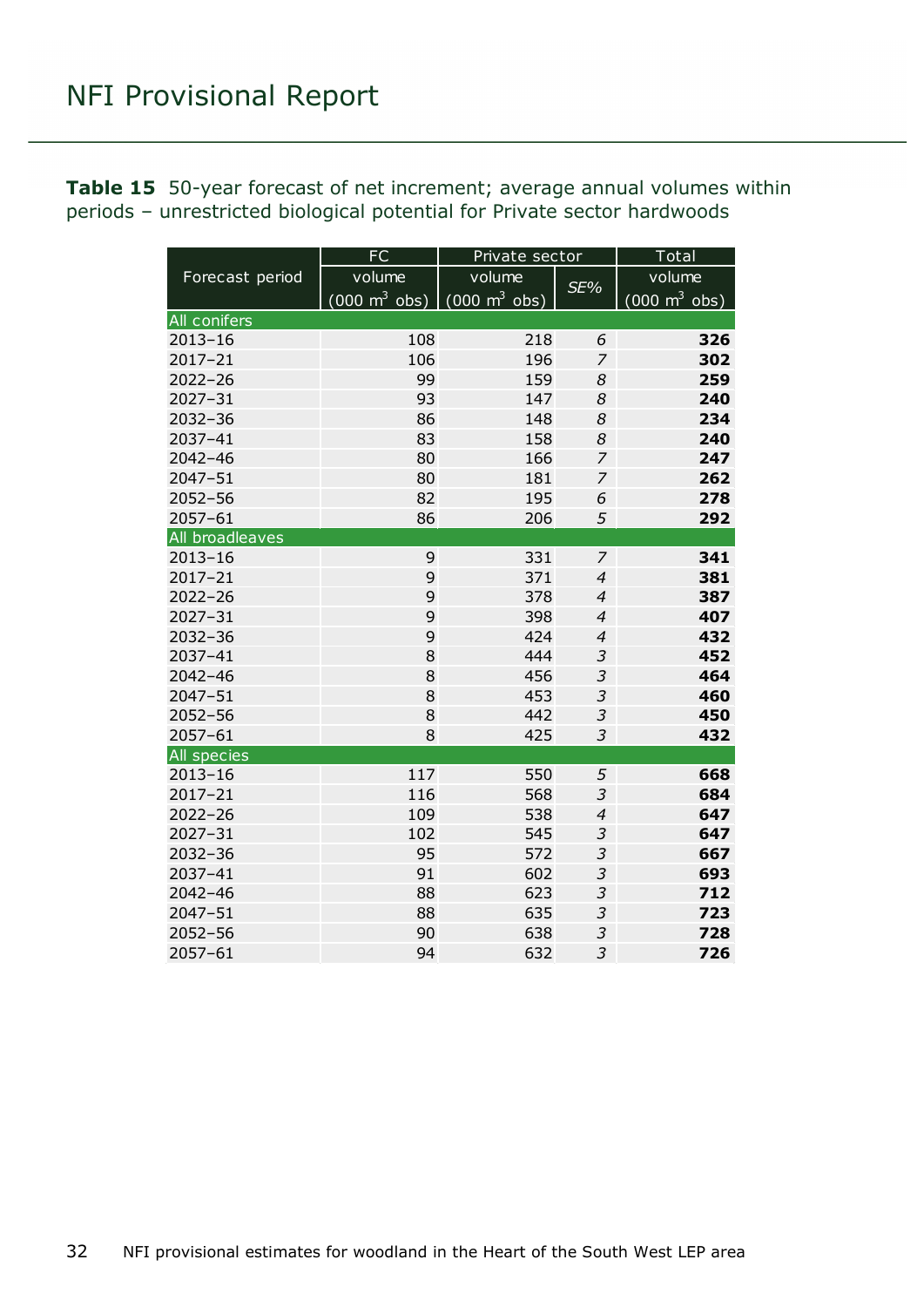

<span id="page-32-0"></span>**Figure 9** Overview of 50-year forecast of average annual softwood availability – unrestricted biological potential for Private sector hardwoods

<span id="page-32-1"></span>**Figure 9a** Overview of 50-year forecast of average annual hardwood availability – unrestricted biological potential for Private sector hardwoods

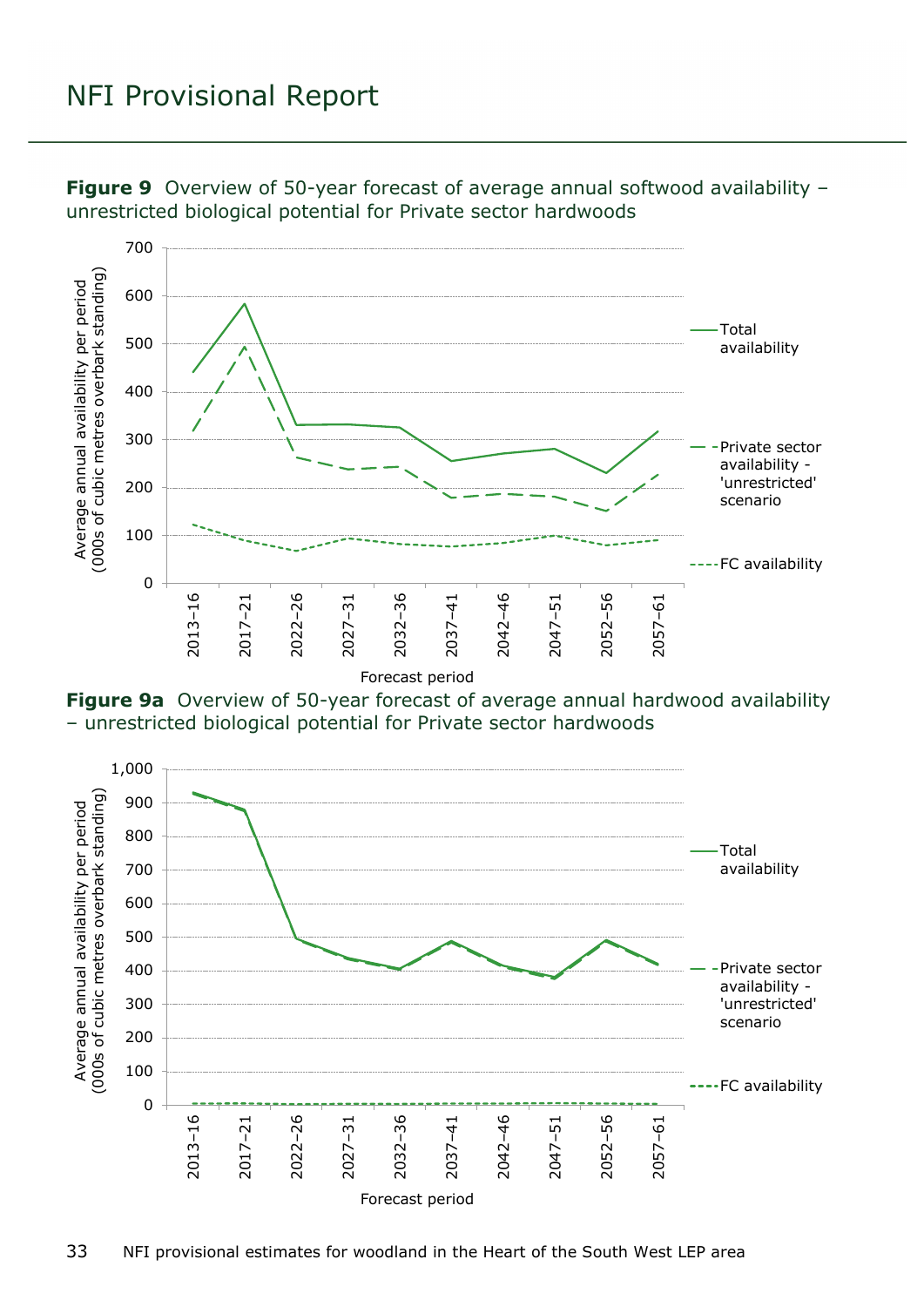

<span id="page-33-0"></span>**Figure 10** 50-year forecast comparison of average annual softwood availability– unrestricted biological potential for Private sector hardwoods

<span id="page-33-1"></span>**Figure 11** 50-year forecast comparison of average annual hardwood availability – unrestricted biological potential for Private sector hardwoods

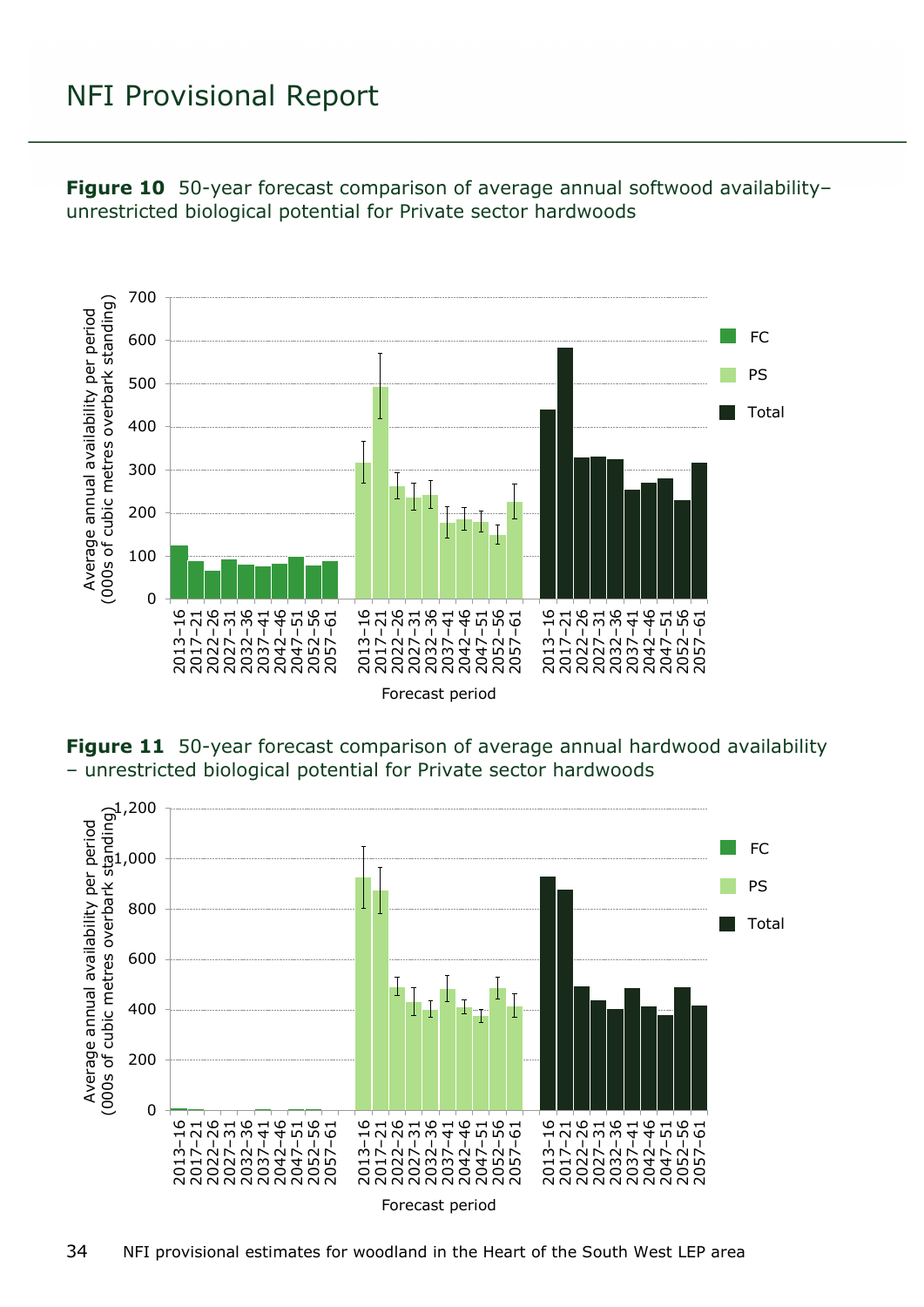

<span id="page-34-0"></span>**Figure 12** 50-year summary of softwood standing volume, increment and availability – unrestricted biological potential for Private sector hardwoods

<span id="page-34-1"></span>**Figure 13** 50-year summary of hardwood standing volume, increment and availability – unrestricted biological potential for Private sector hardwoods



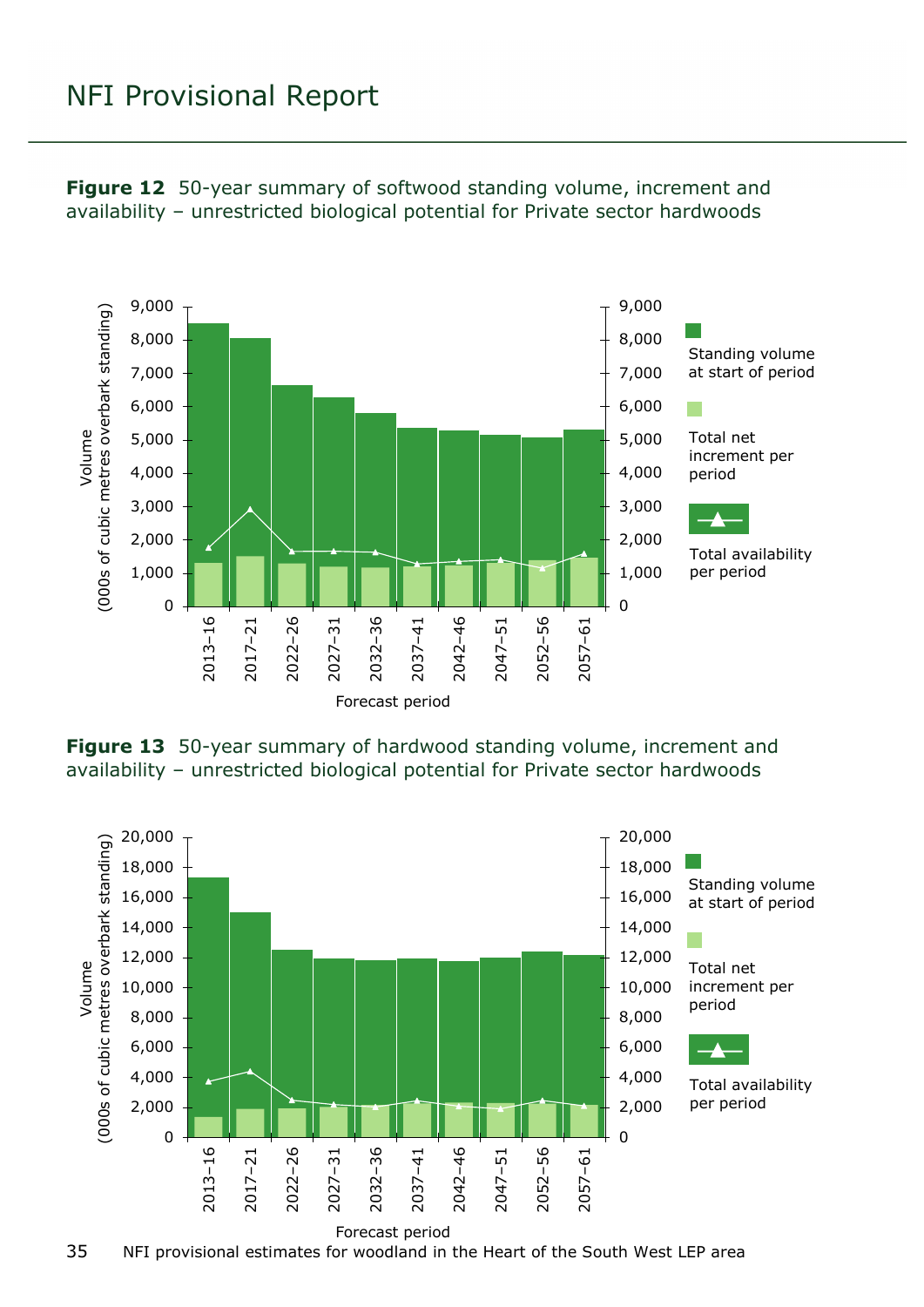<span id="page-35-1"></span><span id="page-35-0"></span>Comparison of hardwood production between harvesting scenarios **Figure 14** 50-year forecast comparison of average annual hardwood timber availability

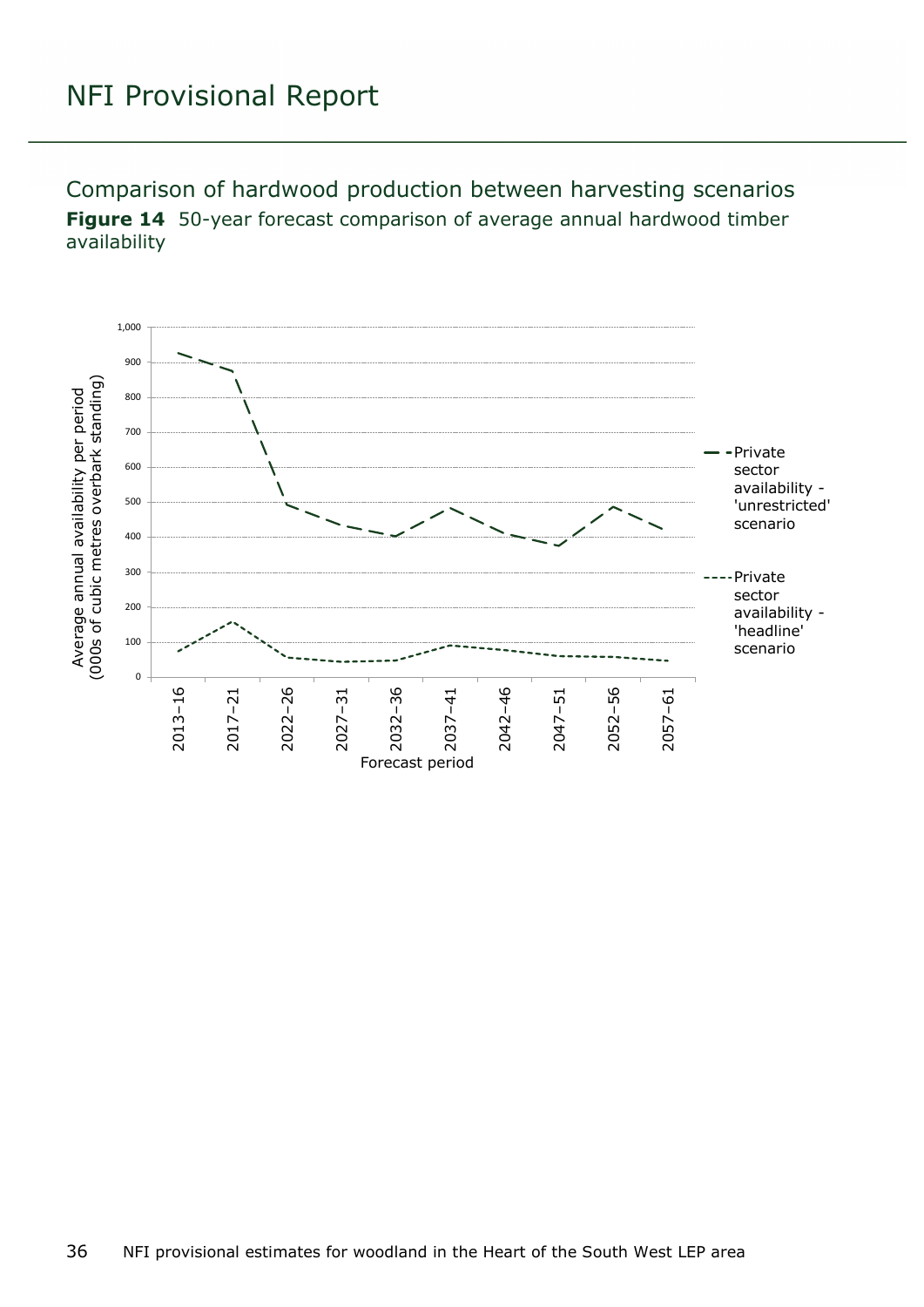

<span id="page-36-0"></span>

#### <span id="page-36-1"></span>**Table 16** 15-year forecast comparison of average annual timber availability

|                        | $2013 - 16$                     |                |                   | $2017 - 21$                     |              |                   | $2022 - 26$                     |                |              |
|------------------------|---------------------------------|----------------|-------------------|---------------------------------|--------------|-------------------|---------------------------------|----------------|--------------|
| Principal species      | Headline                        | Unrestricted   | <b>Difference</b> | Headline                        | Unrestricted | <b>Difference</b> | Headline                        | Unrestricted   | Difference   |
|                        | volume                          |                |                   | volume                          |              |                   | volume                          |                |              |
|                        | $(000 \text{ m}^3 \text{ obs})$ |                |                   | $(000 \text{ m}^3 \text{ obs})$ |              |                   | $(000 \text{ m}^3 \text{ obs})$ |                |              |
|                        |                                 |                |                   |                                 |              |                   |                                 |                |              |
| <b>All conifers</b>    | 441                             | 441            | $\mathbf 0$       | 584                             | 584          | $\mathbf{0}$      | 331                             | 331            | $\bf{0}$     |
| Sitka spruce           | 163                             | 163            | $\mathbf{0}$      | 263                             | 263          | 0                 | 94                              | 94             | $\mathbf{0}$ |
| Scots pine             | 18                              | 18             | $\mathbf{0}$      | 17                              | 17           | $\mathbf{0}$      | 31                              | 31             | $\Omega$     |
| Corsican pine          | 17                              | 17             | $\mathbf{0}$      | 24                              | 24           | $\mathbf 0$       | 7                               | $\overline{7}$ | $\Omega$     |
| Norway spruce          | 20                              | 20             | $\mathbf{0}$      | 31                              | 31           | $\mathbf 0$       | 30                              | 30             | 0            |
| Larches                | 68                              | 68             | $\mathbf{0}$      | 73                              | 73           | 0                 | 46                              | 46             | $\Omega$     |
| Douglas fir            | 118                             | 118            | $\mathbf{0}$      | 123                             | 123          | $\mathbf 0$       | 83                              | 83             | 0            |
| Lodgepole pine         | $\overline{2}$                  | $\overline{2}$ | $\Omega$          |                                 |              | 0                 |                                 |                | $\Omega$     |
| Other conifers         | 36                              | 36             | $\Omega$          | 50                              | 50           | 0                 | 38                              | 38             | $\Omega$     |
| <b>All broadleaves</b> | 78                              | 931            | 853               | 164                             | 880          | 716               | 59                              | 495            | 437          |
| Oak                    | 19                              | 131            | 112               | 25                              | 130          | 105               | 10                              | 136            | 126          |
| Beech                  | 9                               | 33             | 24                | 92                              | 121          | 29                | 15                              | 44             | 29           |
| Sycamore               | 10                              | 77             | 67                | 9                               | 74           | 65                | 3                               | 33             | 30           |
| Ash                    | 25                              | 437            | 412               | 22                              | 284          | 262               | 13                              | 92             | 79           |
| <b>Birch</b>           | 5                               | 50             | 45                | 6                               | 68           | 62                | $\overline{4}$                  | 33             | 29           |
| Sweet chestnut         | 4                               | 15             | 11                | 4                               | 15           | 11                | 6                               | 14             | 8            |
| Hazel                  |                                 | 46             | 45                |                                 | 54           | 52                | 3                               | 49             | 46           |
| Hawthorn               |                                 | 2              | $\overline{2}$    |                                 | 3            | 3                 | $\mathbf{1}$                    | $\overline{4}$ | 3            |
| Alder                  | 2                               | 64             | 63                | 5                               | 73           | 68                |                                 | 42             | 41           |
| Willow                 |                                 | 14             | 13                |                                 | 17           | 15                |                                 | 17             | 16           |
| Other broadleaves      | 6                               | 71             | 65                |                                 | 57           | 50                |                                 | 32             | 28           |
| <b>All species</b>     | 523                             | 1,377          | 854               | 742                             | 1,459        | 717               | 392                             | 830            | 437          |